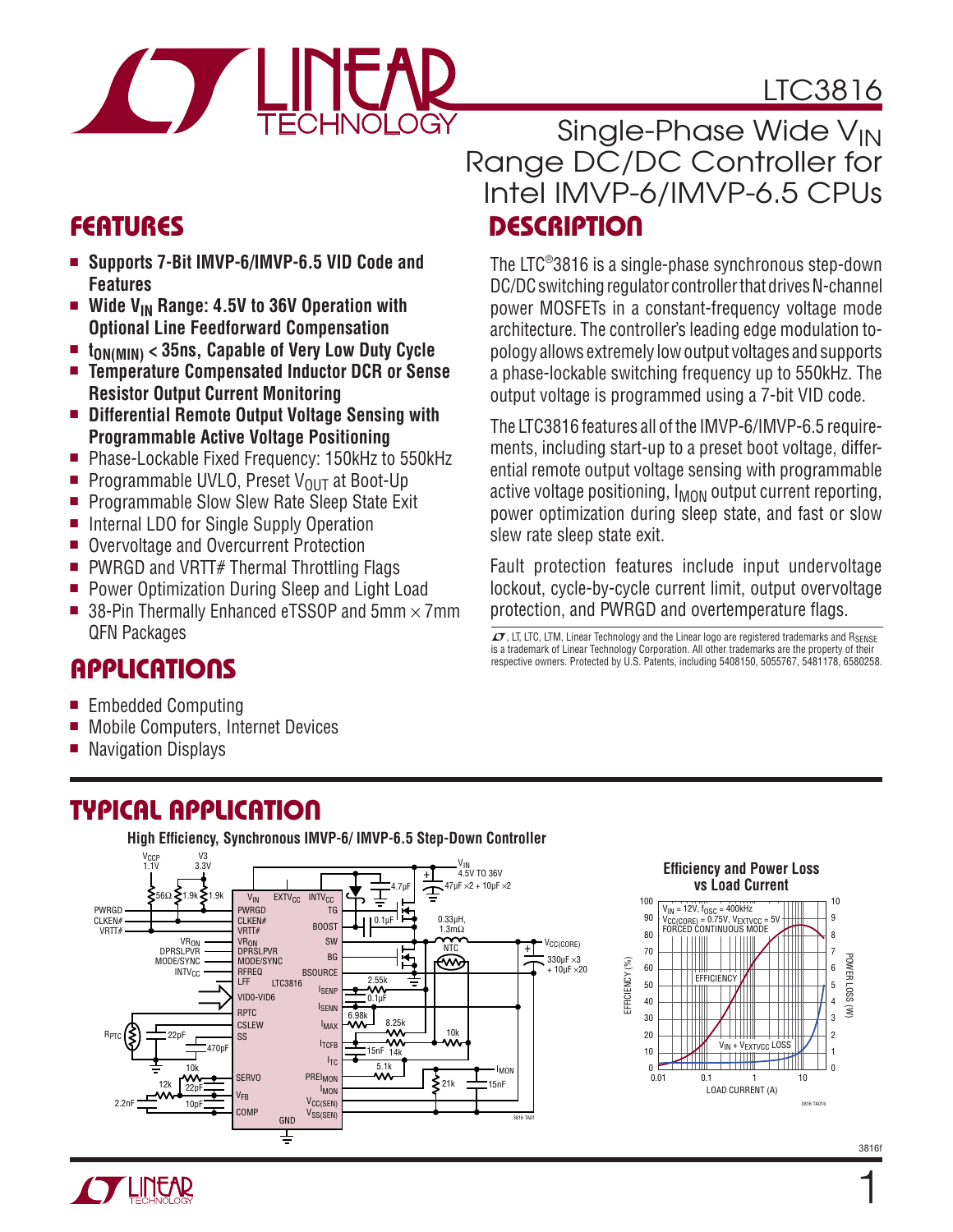### Absolute Maximum Ratings **(Notes 1, 8)**

|                                                                                                                                  | DPRSLPVR, VRTT#                  |
|----------------------------------------------------------------------------------------------------------------------------------|----------------------------------|
| Topside Driver Voltage (BOOST) -0.3V to 46V                                                                                      | $V_{SS(SEN)}$ , BSOURCE          |
|                                                                                                                                  | INTV <sub>CC</sub> RMS Output Cu |
|                                                                                                                                  | <b>Operating Junction Ten</b>    |
| $I_{\text{SENN}}$ , $I_{\text{TCFB}}$ , PREI <sub>MON</sub> , I <sub>MON</sub> , RPTC, VR <sub>ON</sub> , V <sub>CC(SEN)</sub> , |                                  |
| V <sub>FB</sub> , SS, VIDn, RFREQ, MODE/SYNC,                                                                                    | Storage Temperature R            |
|                                                                                                                                  | Lead Temperature (Sold           |
|                                                                                                                                  | eTSSOP                           |
|                                                                                                                                  |                                  |

| <b>Operating Junction Temperature Range</b> |  |
|---------------------------------------------|--|
|                                             |  |
| Storage Temperature Range  -65°C to 125°C   |  |
| Lead Temperature (Soldering, 10sec)         |  |
|                                             |  |
|                                             |  |

### Pin Configuration



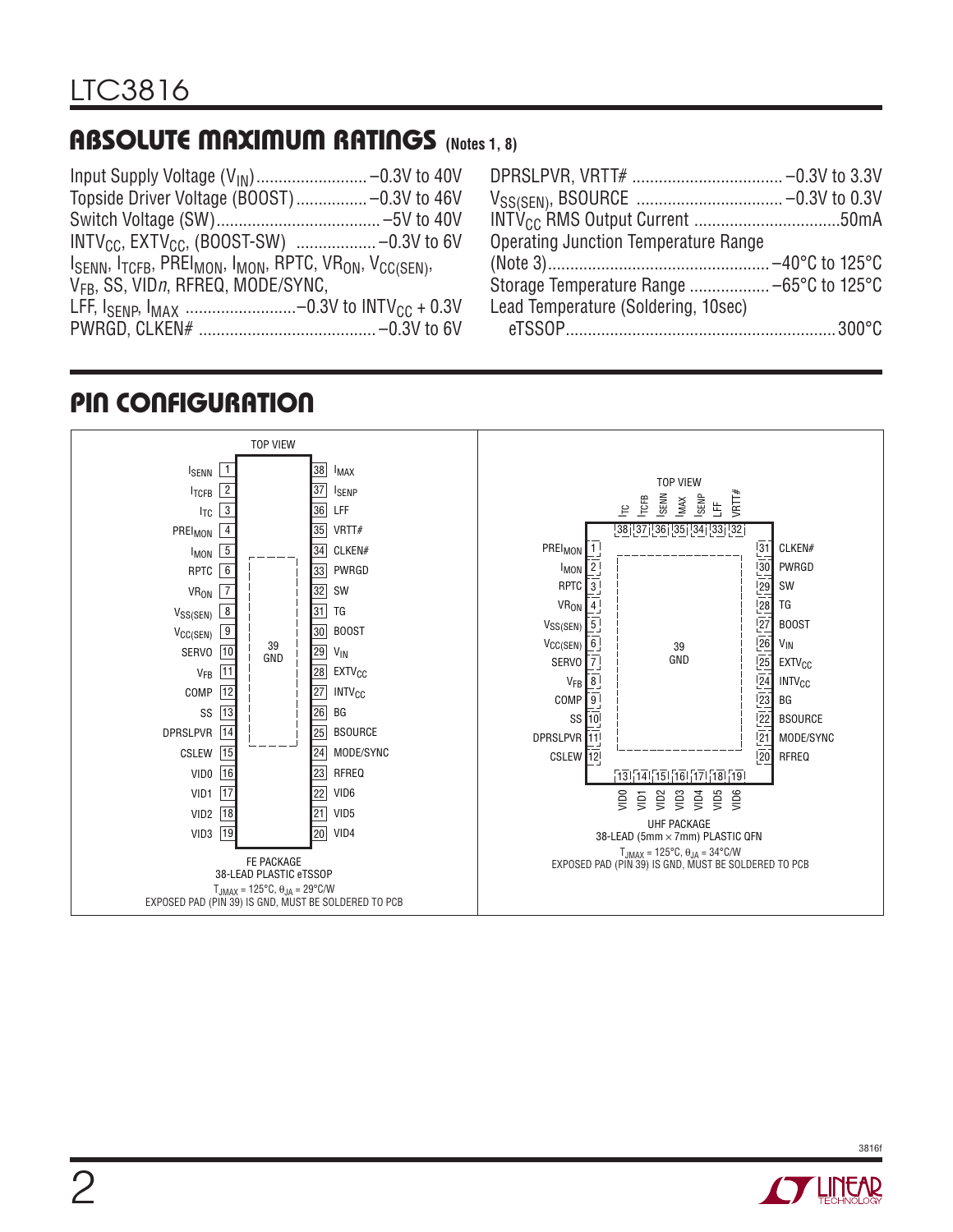# ORDER INFORMATION

| LEAD FREE FINISH | <b>TAPE AND REEL</b> | <b>PART MARKING*</b> | <b>PACKAGE DESCRIPTION</b>             | <b>TEMPERATURE RANGE</b> |
|------------------|----------------------|----------------------|----------------------------------------|--------------------------|
| LTC3816EFE#PBF   | LTC3816EFE#TRPBF     | LTC3816FE            | 38-Lead Plastic eTSSOP                 | $-40^{\circ}$ C to 125°C |
| ITC3816IFF#PBF   | LTC3816IFE#TRPBF     | LTC3816FE            | l 38-Lead Plastic eTSSOP               | $-40^{\circ}$ C to 125°C |
| ITC3816FUHF#PBF  | ITC3816FUHF#TRPBF    | 3816                 | 38-Lead (5mm $\times$ 7mm) Plastic QFN | $-40^{\circ}$ C to 125°C |
| LTC3816IUHF#PBF  | LTC3816IUHF#TRPBF    | 3816                 | 38-Lead (5mm $\times$ 7mm) Plastic QFN | −40°C to 125°C           |

Consult LTC Marketing for parts specified with wider operating junction temperature ranges.

\*The temperature grade is identified by a label on the shipping container.

For more information on lead free part marking, go to: http://www.linear.com/leadfree/ For more information on tape and reel specifications, go to: http://www.linear.com/tapeandreel/

#### **ELECTRICAL CHARACTERISTICS** The  $\bullet$  denotes the specifications which apply over the full operating junction temperature range, otherwise specifications are at T<sub>A</sub> = 25°C. V<sub>IN</sub> = 12V, BSOURCE = EXTV<sub>CC</sub> = 0V, VR<sub>ON</sub> = 5V, unless

**otherwise noted. (Notes 2, 3)**

| <b>SYMBOL</b>                | <b>PARAMETER</b>                                                             | <b>CONDITIONS</b>                                                                                                                        |                | <b>MIN</b> | <b>TYP</b> | <b>MAX</b>         | <b>UNITS</b>              |
|------------------------------|------------------------------------------------------------------------------|------------------------------------------------------------------------------------------------------------------------------------------|----------------|------------|------------|--------------------|---------------------------|
|                              | Supply Input and INTV <sub>CC</sub> Linear Regulator                         |                                                                                                                                          |                |            |            |                    |                           |
| $V_{\text{IN}}$              | V <sub>IN</sub> Supply Voltage Range                                         | $V_{INTVCC}$ > $V_{UVLO}$                                                                                                                | $\bullet$      | 4.5        |            | 36                 | V                         |
| <b>I<sub>VIN</sub></b>       | V <sub>IN</sub> Supply Current<br>Normal Mode<br>Shutdown                    | $V_{\text{BOOST}} = V_{\text{INTVCC}}$ , $f_{\text{OSC}} = 400$ kHz (Note 4)<br>$VR_{ON} = 0V$                                           |                |            | 11<br>27   | 100                | mA<br>μA                  |
| <b>INTV<sub>CC</sub></b>     | Internal V <sub>CC</sub> Voltage                                             |                                                                                                                                          | $\bullet$      | 4.9        | 5.2        | 5.5                | V                         |
| VINTVCC(LINE)                | Line Regulation                                                              | $7.5V < V_{IN} < 36V$                                                                                                                    |                |            |            | ±1.0               | $\frac{0}{0}$             |
| VINTVCC(LOAD)                | <b>Load Regulation</b>                                                       | $Load = OmA$ to $20mA$                                                                                                                   |                |            | $-0.25$    | $-1.0$             | $\frac{0}{0}$             |
| VEXTVCC                      | <b>EXTV<sub>CC</sub></b> Switchover Voltage                                  | EXTV <sub>CC</sub> Ramping Positive                                                                                                      |                | 4.25       | 4.50       | 4.75               | $\vee$                    |
| VEXTVCC(HYS)                 | EXTV <sub>CC</sub> Hysteresis                                                |                                                                                                                                          |                |            | 0.4        |                    | $\vee$                    |
| VEXTVCC(DROP)                | EXTV <sub>CC</sub> Voltage Drop                                              | Load = $20mA$ , $V_{EXTVCC} = 5V$                                                                                                        |                |            | 40         | 100                | mV                        |
| VUVLO                        | <b>INTV<sub>CC</sub></b> Undervoltage Reset                                  | <b>INTV<sub>CC</sub></b> Ramping Positive                                                                                                |                | 3.7        | 3.9        | 4.1                | V                         |
|                              | Undervoltage Hystersis                                                       |                                                                                                                                          |                |            | 0.4        |                    | $\vee$                    |
| <b>Switcher Control Loop</b> |                                                                              |                                                                                                                                          |                |            |            |                    |                           |
| $V_{CC(CORE)}$               | $V_{CC(CORE)} = (V_{CC(SEN)} - V_{SS(SEN)})$                                 | $V_{CC(CORE)} > 0.75V$ (Note 5)<br>$0.5\dot{V} \leq V_{\text{CC(CORE)}} \leq 0.75V$ (Note 5)<br>$0.3V \leq V_{CC(CORE)} < 0.5V$ (Note 5) | $\bullet$<br>0 |            |            | ±0.75<br>±6<br>±10 | $\frac{0}{0}$<br>mV<br>mV |
| $\Delta V_{\text{CC(CORE)}}$ | V <sub>CC(CORE)</sub> Voltage Line Regulation                                | $V_{IN}$ = 7.5V to 36V (Note 5)                                                                                                          |                |            | ±0.002     |                    | $\%N$                     |
| A <sub>EA</sub>              | Error Amplifier DC Gain                                                      | No load                                                                                                                                  |                |            | 80         |                    | dB                        |
| f <sub>BW</sub>              | Error Amplifier Unity-Gain Bandwidth                                         | (Note 6)                                                                                                                                 |                |            | 20         |                    | <b>MHz</b>                |
| <b>ICOMP</b>                 | Error Amplifier Output Source Current<br>Error Amplifier Output Sink Current | $V_{COMP}=0V$<br>$V_{COMP}=5V$                                                                                                           |                | 5          | $-1.5$     |                    | mA<br>mA                  |
| $I_{VCC(SEN)}$               | V <sub>CC(SEN)</sub> Input Current                                           | $V_{\text{ISENN}} = V_{\text{CC(SEN)}}$ , $0V \leq V_{\text{CC(SEN)}} \leq 1.5V$                                                         |                |            |            | ±30                | μA                        |
| $I_{VSS(SEN)}$               | V <sub>SS(SEN)</sub> Input Current                                           | $V_{SS(SEN)} = 0V$                                                                                                                       |                |            |            | $-60$              | μA                        |
| $I_{VFB}$                    | V <sub>FR</sub> Input Current                                                | $0V \leq V_{FR} \leq 2V$                                                                                                                 |                |            |            | ±0.1               | μA                        |
| <b>ITCFB</b>                 | <b>ITCFB Input Current</b>                                                   | $0V \leq V_{ITCFR} \leq 1.5V$                                                                                                            |                |            |            | ±0.1               | μA                        |

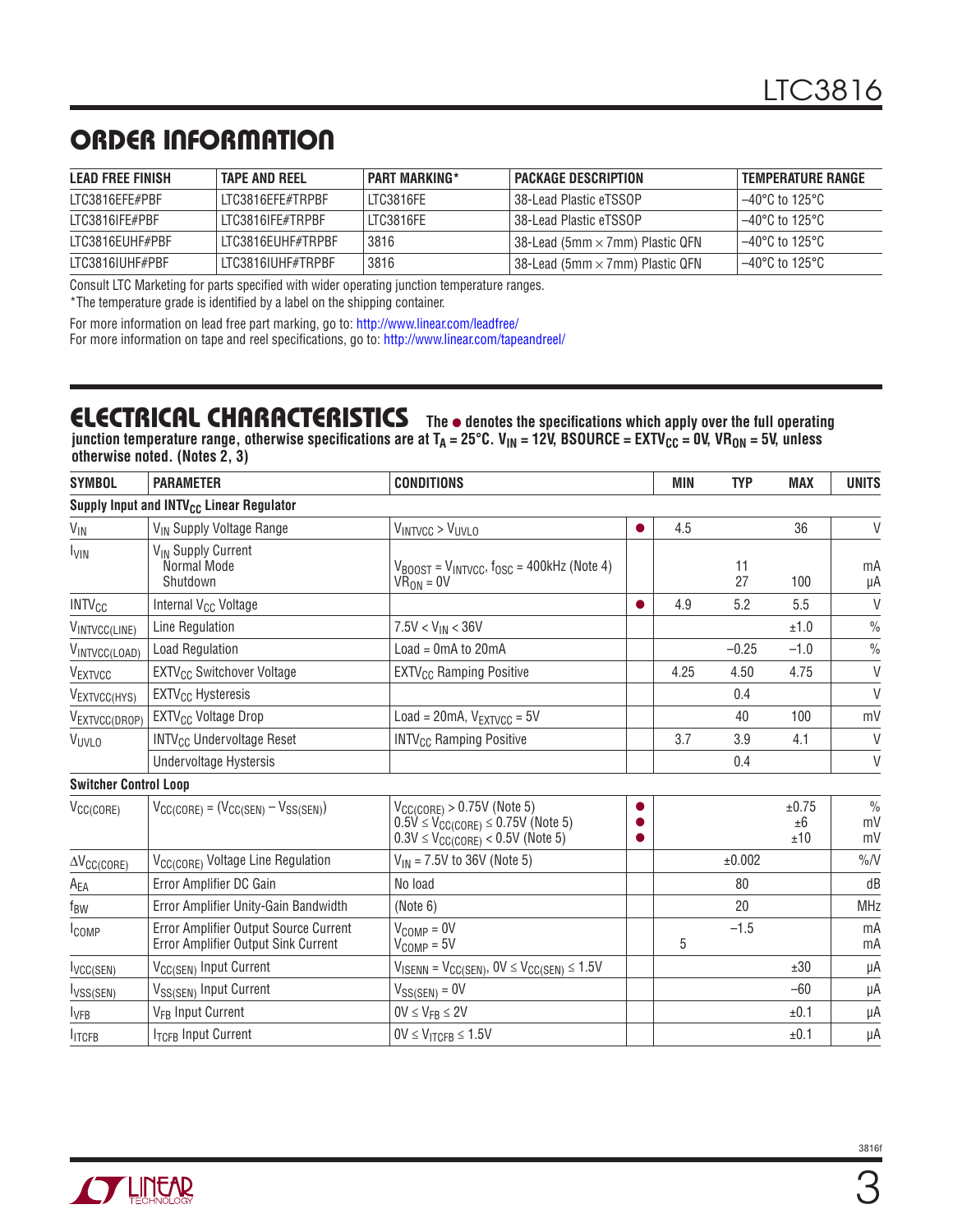### **ELECTRICAL CHARACTERISTICS** The  $\bullet$  denotes the specifications which apply over the full operating

junction temperature range, otherwise specifications are at T<sub>A</sub> = 25°C. V<sub>IN</sub> = 12V, BSOURCE = EXTV<sub>CC</sub> = 0V, VR<sub>ON</sub> = 5V, unless **otherwise noted. (Notes 2, 3)**

| <b>SYMBOL</b>                 | <b>PARAMETER</b>                                                                   | <b>CONDITIONS</b>                                                                                           |                        | <b>MIN</b>        | <b>TYP</b>        | <b>MAX</b>        | <b>UNITS</b>      |
|-------------------------------|------------------------------------------------------------------------------------|-------------------------------------------------------------------------------------------------------------|------------------------|-------------------|-------------------|-------------------|-------------------|
| <b>VBOOT</b>                  | Core Supply Start-Up Voltage                                                       | $V_{IMON}$ = INTV <sub>CC</sub> (IMVP-6 Configuration)<br>$V_{IMON}$ < 1.1V (IMVP-6.5 Configuration)        |                        |                   | 1.2<br>1.1        |                   | $\vee$<br>V       |
| <b>V<sub>OVF</sub></b>        | Overvoltage Fault Threshold                                                        | $V_{IMON}$ = INTV <sub>CC</sub> (IMVP-6 Configuration)<br>V <sub>IMON</sub> < 1.1V (IMVP-6.5 Configuration) | $\bullet$<br>$\bullet$ |                   | 1.65<br>1.53      | 1.7<br>1.55       | $\vee$<br>V       |
| I <sub>SS</sub>               | SS Pull-Up Current                                                                 | $V_{SS} = 0V$                                                                                               |                        |                   | $-1$              |                   | μA                |
| <b>ICSLEW</b>                 | <b>CSLEW Pull-Up Current</b>                                                       | $V_{CSLEW} = 0V$<br>$IMVP-6$ and $V_{DPRSLPVR} = INTV_{CC}$<br>IMVP-6.5 or $V_{DPRSLPVR} = 0V$              |                        |                   | $-10$<br>$-40$    |                   | μA<br>μA          |
| <b>IRPTC</b>                  | <b>RPTC Source Current</b>                                                         | $RPTC = 0V$                                                                                                 |                        | $-90$             | $-100$            | $-110$            | μA                |
| $V_{\text{RPTC}}$             | RPTC Thermal Shutdown Threshold                                                    |                                                                                                             |                        |                   | 0.47              |                   | $\vee$            |
| <b>IMAX</b>                   | <b>IMAX Source Current</b>                                                         | $V_{IMAX}$ = 0V, 1× Current Limit Duration<br>$V_{IMAX}$ = 0V, 2× Current Limit Duration                    | $\bullet$              | $-9$              | $-10$<br>$-20$    | $-11$             | μA<br>μA          |
| $t_{IMAX2\times}$             | $2\times$ Current Limit Duration<br>2x Current Limit Period                        |                                                                                                             |                        | 35                | 45<br>630         |                   | μs<br>μs          |
| VILIM                         | <b>Current Comparator Offset</b>                                                   | $V_{IMAX}$ = 1.0V, $V_{ILIM}$ = $V_{ISENP}$ – $V_{IMAX}$                                                    |                        |                   |                   | ±3                | mV                |
| VIREV                         | Reverse-Current Comparator Offset                                                  | $V_{\text{ISENN}} = 1.0 V, V_{\text{IREV}} = V_{\text{ISENP}} - V_{\text{ISENN}}$                           |                        |                   |                   | ±2                | mV                |
| <b>ISENP</b>                  | <b>ISENP Input Current</b>                                                         | $0V \leq V_{\text{ISENP}} \leq 1.5V$                                                                        |                        |                   |                   | ±1                | μA                |
| <b>I</b> ISENN                | <b>ISENN Input Current</b>                                                         | $0V \leq V_{\text{ISENN}} \leq 1.5V$                                                                        |                        |                   |                   | ±20               | μA                |
| <b>VIMON</b>                  | IMVP-6/IMVP-6.5 Selection Threshold                                                |                                                                                                             |                        |                   | 2.4               |                   | $\vee$            |
| <b>I</b> VRON                 | Regulator On Source Current                                                        | $VR_{ON} = 0V$                                                                                              |                        |                   | $-1$              |                   | μA                |
| <b>VR<sub>ON</sub></b>        | Regulator On Threshold<br>Regulator Power-Down Threshold                           | <b>Rising Edge</b><br><b>Falling Edge</b>                                                                   |                        | 1.18              | 1.2<br>0.65       | 1.22              | V<br>V            |
| <b>Oscillator and Drivers</b> |                                                                                    |                                                                                                             |                        |                   |                   |                   |                   |
| tosc                          | <b>Oscillator Frequency</b>                                                        | <b>RFREQ Floats</b><br>$V_{RFREO} = 0V$<br>$V_{RFREO} = 2.5V$                                               |                        | 375<br>180<br>530 | 400<br>210<br>580 | 425<br>240<br>640 | kHz<br>kHz<br>kHz |
| fsync                         | Minimum Synchronization Input Frequency<br>Maximum Synchronization Input Frequency |                                                                                                             |                        | 550               |                   | 150               | kHz<br>kHz        |
| V <sub>SYNC</sub>             | MODE/SYNC Synchronization Threshold                                                |                                                                                                             |                        |                   | 1.6               |                   | $\vee$            |
| <b>IRFREQ</b>                 | <b>RFREQ Source Current</b>                                                        | $V_{RFREQ} = 0V$                                                                                            |                        | $-9$              | $-10$             | $-11$             | μA                |
| V <sub>MODE</sub>             | <b>MODE/SYNC Force Continuous Threshold</b>                                        | $V_{IMON}$ = INTV <sub>CC</sub> (IMVP-6 Configuration)<br>$V_{IMON}$ < 1.1V (IMVP-6.5 Configuration)        |                        |                   | 1.6<br>0.5        |                   | V<br>V            |
| <b>DC<sub>MAX</sub></b>       | Maximum TG Duty Cycle                                                              | MODE/SYNC = 0, RFREQ Floats                                                                                 |                        |                   | 90                |                   | $\frac{0}{0}$     |
| $\text{ION}(\text{MIN})$      | TG Minimum Pulse Width                                                             | (Note 6)                                                                                                    |                        |                   | $35\,$            |                   | ns                |
| t <sub>DEAD</sub>             | Driver Dead-Time                                                                   |                                                                                                             |                        |                   | 30                |                   | ns                |
| TG R <sub>UP</sub>            | TG Driver Pull-Up On-Resistance                                                    | TG High, $I_{OUT} = -100 \text{mA}$ (Note 7)                                                                |                        |                   | 2.6               |                   | Ω                 |
| TG R <sub>DOWN</sub>          | TG Driver Pull-Down On-Resistance                                                  | TG Low, $I_{OUT}$ = 100mA (Note 7)                                                                          |                        |                   | 1.2               |                   | $\Omega$          |
| <b>BG RUP</b>                 | <b>BG Driver Pull-Up On-Resistance</b>                                             | BG High, $I_{OUT} = -100$ mA (Note 7)                                                                       |                        |                   | 2.6               |                   | Ω                 |
| <b>BG RDOWN</b>               | <b>BG Driver Pull-Down On-Resistance</b>                                           | BG Low, $I_{OUT} = 100mA$ (Note 7)                                                                          |                        |                   | 0.9               |                   | Ω                 |

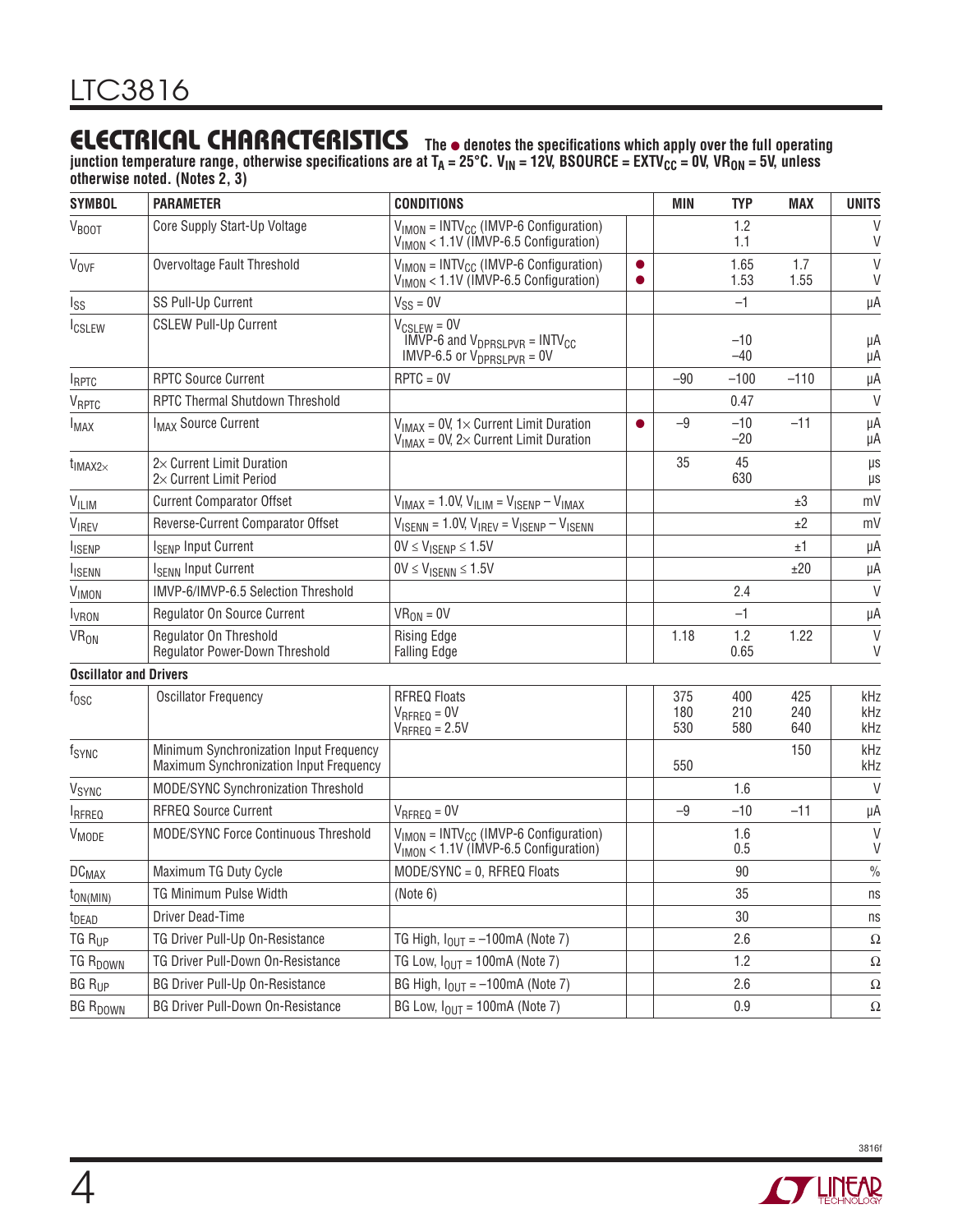### **ELECTRICAL CHARACTERISTICS** The  $\bullet$  denotes the specifications which apply over the full operating

junction temperature range, otherwise specifications are at T<sub>A</sub> = 25°C. V<sub>IN</sub> = 12V, BSOURCE = EXTV<sub>CC</sub> = 0V, VR<sub>ON</sub> = 5V, unless **otherwise noted. (Notes 2, 3)**

| <b>SYMBOL</b>            | <b>PARAMETER</b>                                               | <b>CONDITIONS</b>                                                 |   | <b>MIN</b>    | <b>TYP</b>    | <b>MAX</b>    | <b>UNITS</b> |  |
|--------------------------|----------------------------------------------------------------|-------------------------------------------------------------------|---|---------------|---------------|---------------|--------------|--|
|                          | <b>VID, DPRSLPVR, LFF Parameters</b>                           |                                                                   |   |               |               |               |              |  |
| $V_{IL(VID)}$            | <b>VID Input Low Threshold</b>                                 |                                                                   |   |               |               | 0.3           | V            |  |
| V <sub>IH(VID)</sub>     | <b>VID Input High Threshold</b>                                |                                                                   |   | 0.7           |               |               | V            |  |
| <b>I</b> VID             | VID Input Leakage Current                                      | $0V \leq V_{VID} \leq 5V$                                         |   |               |               | ±1            | μA           |  |
| VDPRSLPVR                | <b>DPRSLPVR Input Threshold</b>                                | $V_{IMON}$ = INTV <sub>CC</sub> (IMVP-6 Configuration)            |   |               | 1.6           |               | V            |  |
| <b>LFF</b>               | <b>LFF Pull-Up Current</b>                                     | $V_{LFF} = 0V$                                                    |   |               | $-1$          |               | μA           |  |
| VLFF                     | <b>LFF Input Threshold</b>                                     |                                                                   |   |               |               |               | V            |  |
| PWRGD, CLKEN#, VRTT#     |                                                                |                                                                   |   |               |               |               |              |  |
| VPWRGD                   | Positive Power Good Threshold<br>Negative Power Good Threshold | With Respect to VID V <sub>CC(CORE)</sub>                         |   | 150<br>$-240$ | 175<br>$-270$ | 200<br>$-300$ | mV<br>mV     |  |
| <b>ILEAK</b>             | PWRGD, CLKEN# Leakage Current<br>VRTT# Leakage Current         | $V_{PWRGB} = V_{CLKEN#} = 5V$<br>$V_{VRTT#} = 3.3V$               |   |               |               | 10<br>100     | μA<br>μA     |  |
| $V_{OL}$                 | PWRGD, CLKEN# Output Low Voltage<br>VRTT# Output Low Voltage   | $I_{\text{OUT}} = 2 \text{mA}$<br>$I_{\text{OUT}} = 20 \text{mA}$ |   |               | 0.1<br>0.075  | 0.3<br>0.18   | V<br>V       |  |
| t <sub>PWRGD</sub>       | <b>PWRGD Glitch Filter</b>                                     | Power Good to Power Bad                                           |   |               | 750           |               | μs           |  |
| $t_{CLKEN\#}$            | CLKEN# Falling Edge Delay                                      | Rising $V_{\text{BOOT}}$ Edge to CLKEN#<br><b>Falling Edge</b>    |   | 50            | 75            | 100           | $\mu s$      |  |
| t <sub>CLK</sub> (PWRGD) | CLKEN# to PWRGD Rising Edge Delay                              |                                                                   | ● | 5             | 10            | 20            | ms           |  |
| $t_{VR(PWRGD)}$          | VR <sub>ON</sub> to PWRGD Falling Edge Delay                   | VR <sub>ON</sub> Falling Edge                                     |   |               | 100           |               | ns           |  |

**Note 1:** Stresses beyond those listed under Absolute Maximum Ratings may cause permanent damage to the device. Exposure to any Absolute Maximum Rating condition for extended periods may affect device reliability and lifetime.

**Note 2:** All currents into device pins are positive; all currents out of device pins are negative. All voltages are referenced to ground unless otherwise specified.

**Note 3:** The LTC3816 is tested under pulse load conditions such that  $T_J \approx T_A$ . The LTC3816E is guaranteed to meet performance specifications from 0°C to 85°C. Specifications over the –40°C to 125°C operating junction temperature range are assured by design, characterization and correlation with statistical process controls. LTC3816I specifications are guaranteed over the full –40°C to 125°C operating junction temperature range. Note that the maximum ambient temperature consistent with these specifications is determined by specific operating conditions in conjunction with board layout, the rated package thermal impedance and other environmental factors.  $T_{J}$  is calculated from the ambient temperature,  $T_A$ , and power dissipation,  $P_D$ , according to the following formula,

LTC3816EFE:  $T_J = T_A + (P_D \cdot 29^{\circ} C/W)$ LTC3816EUHF:  $T_J = T_A + (P_D \cdot 34^{\circ} C/W)$  **Note 4:** The dynamic input supply current is a function of the power MOSFET gate charging ( $Q_G \bullet f_{OSC}$ ). See Applications Information for more information.

**Note 5:** The LTC3816 is measured in a feedback loop that adjusts  $V_{CC(SEN)} - V_{SS(SEN)}$  to achieve a specified COMP pin voltage. The AITC amplifier is configured as an inverter with gain  $= -1$ .

**Note 6:** Guaranteed by design, not subject to test.

**Note 7:** On-resistance limit is guaranteed by design and correlation with statistical process controls.

**Note 8:** The LTC3816 includes overtemperature protection that is intended to protect the device during momentary overload conditions. The maximum rated junction temperature will be exceeded when this protection is active. Continuous operation above the specified absolute maximum operating junction temperature may impair device reliability or permanently damage the device.

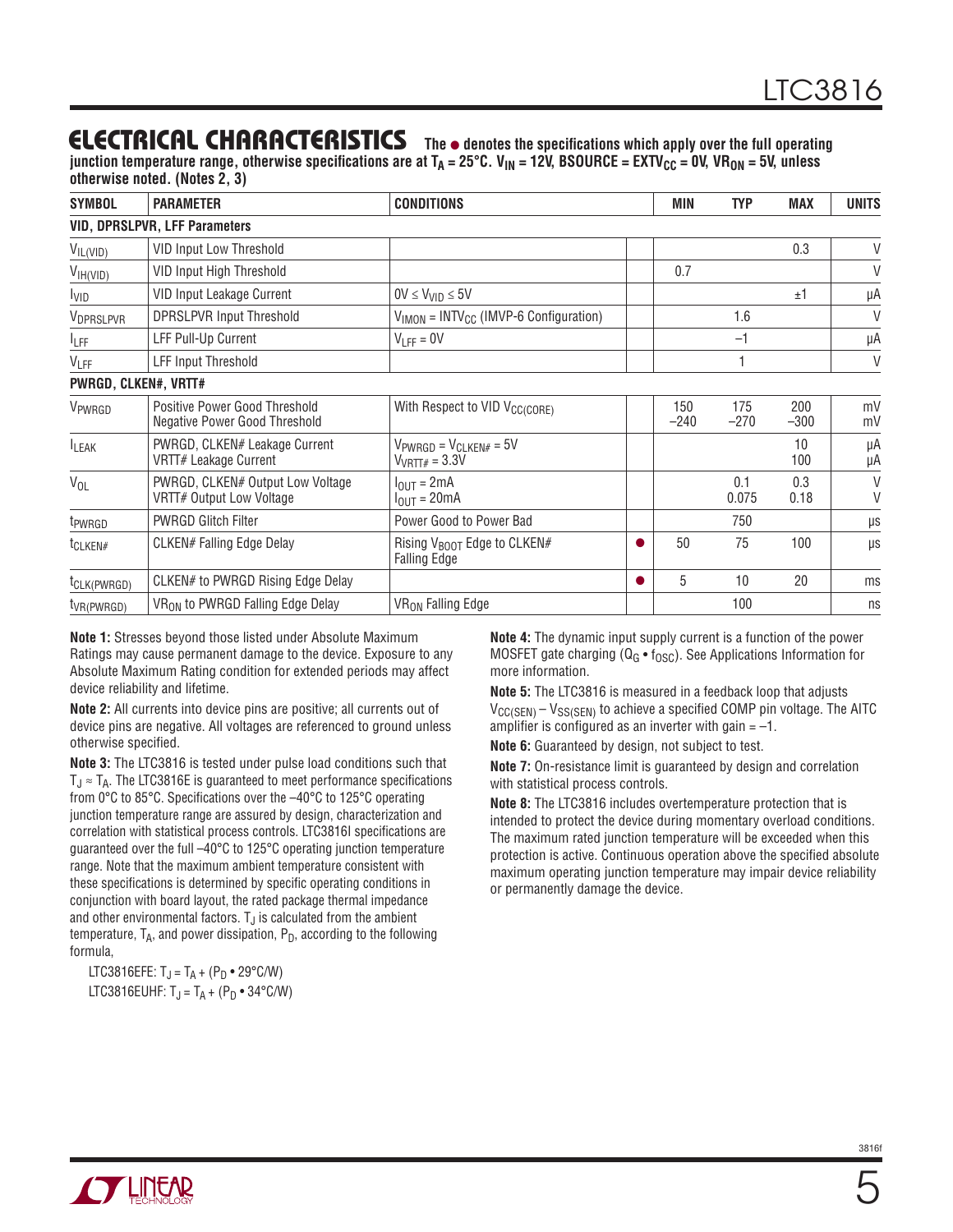

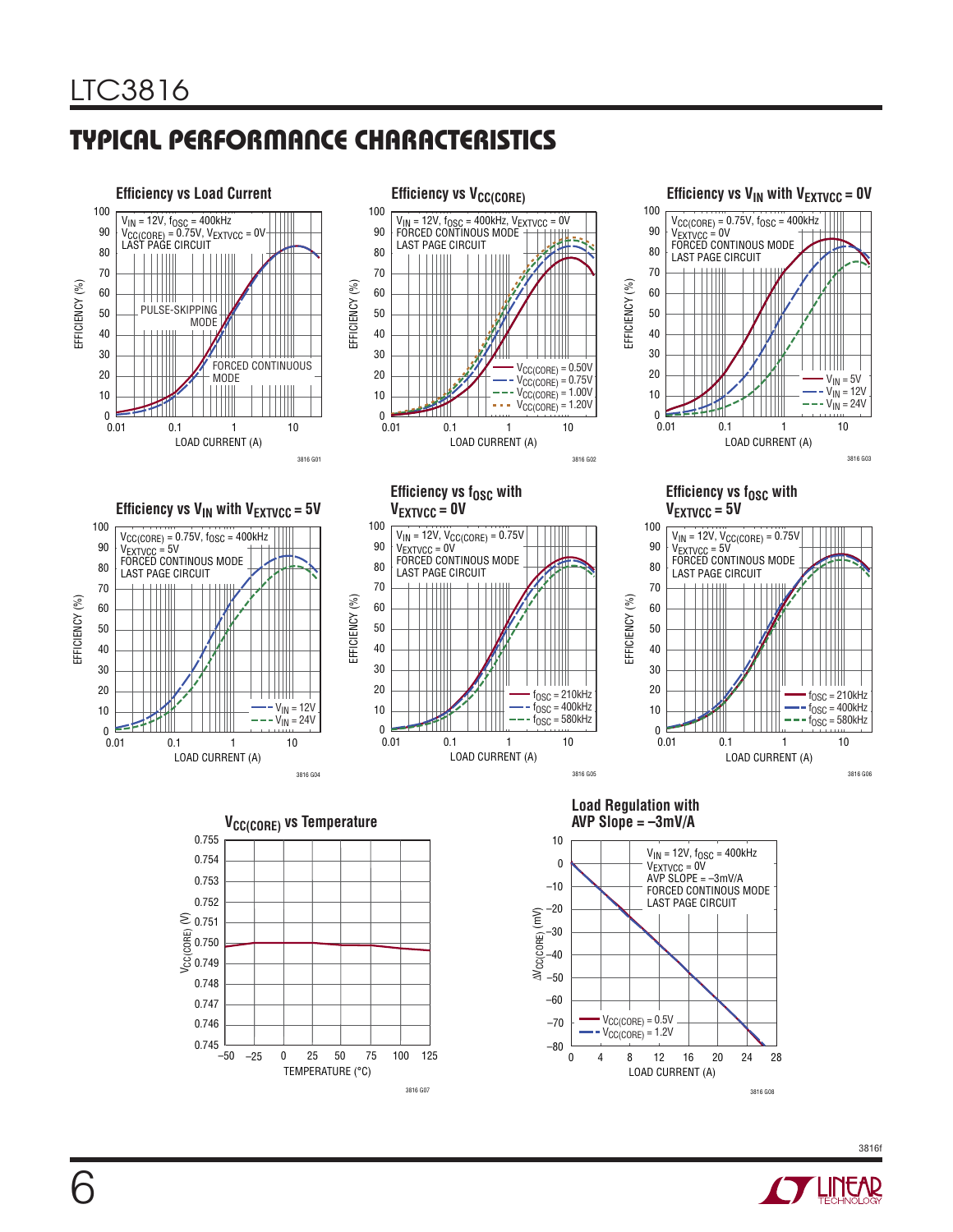

**Narrow TG Pulse Width with Low V<sub>CC(CORE)</sub>** Ripple







**Pulse-Skipping Mode at 0.2A Load**



3816f

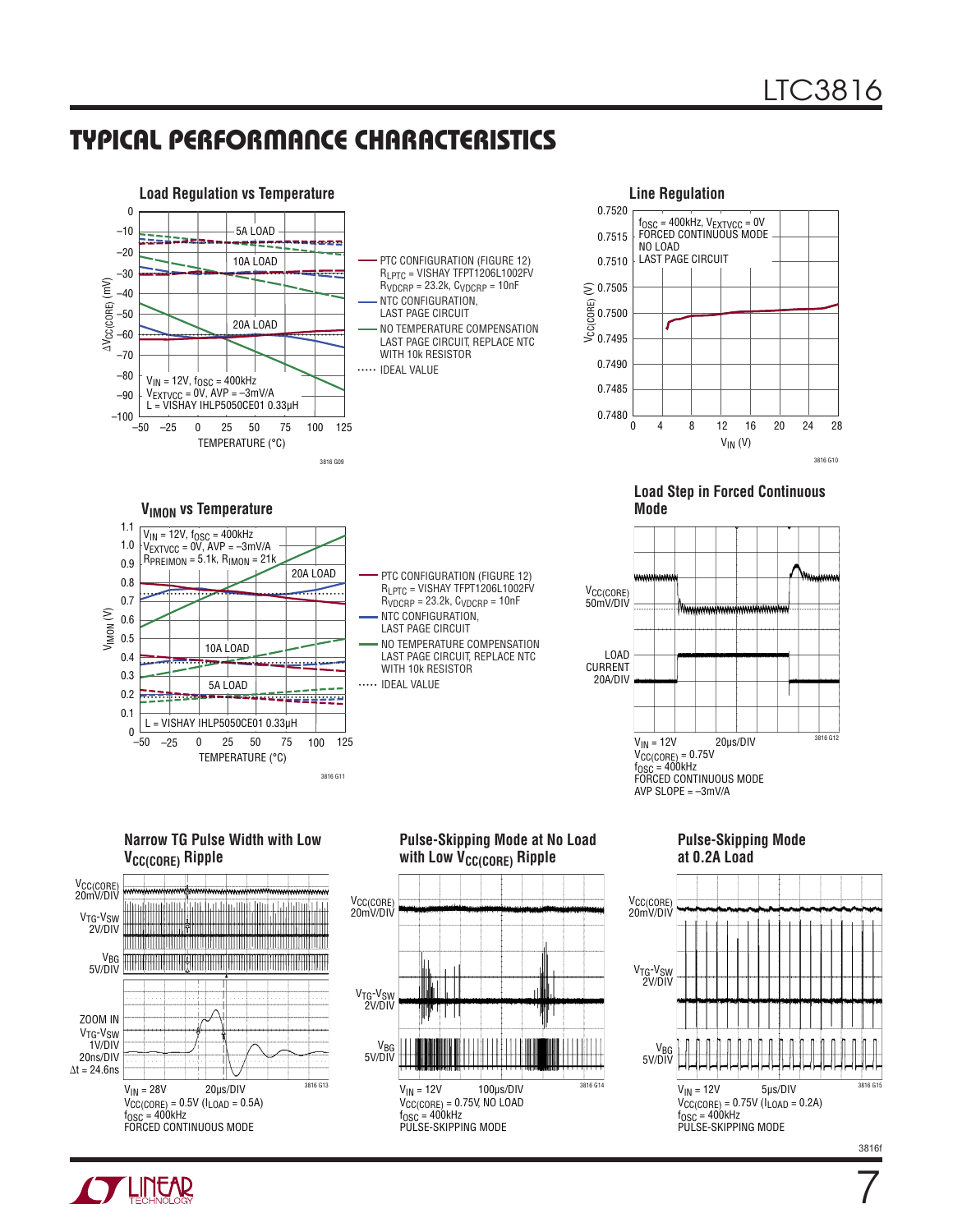



#### **Current Comparator Offset vs Common Mode Range**





#### **Momentary Overcurrent,**  90µs I<sub>MAX</sub> Pulse



#### **Current Comparator Offset vs Temperature**





#### **2x Overcurrent**



#### **Duty Cycle vs V<sub>COMP</sub> with Line Feedforward**



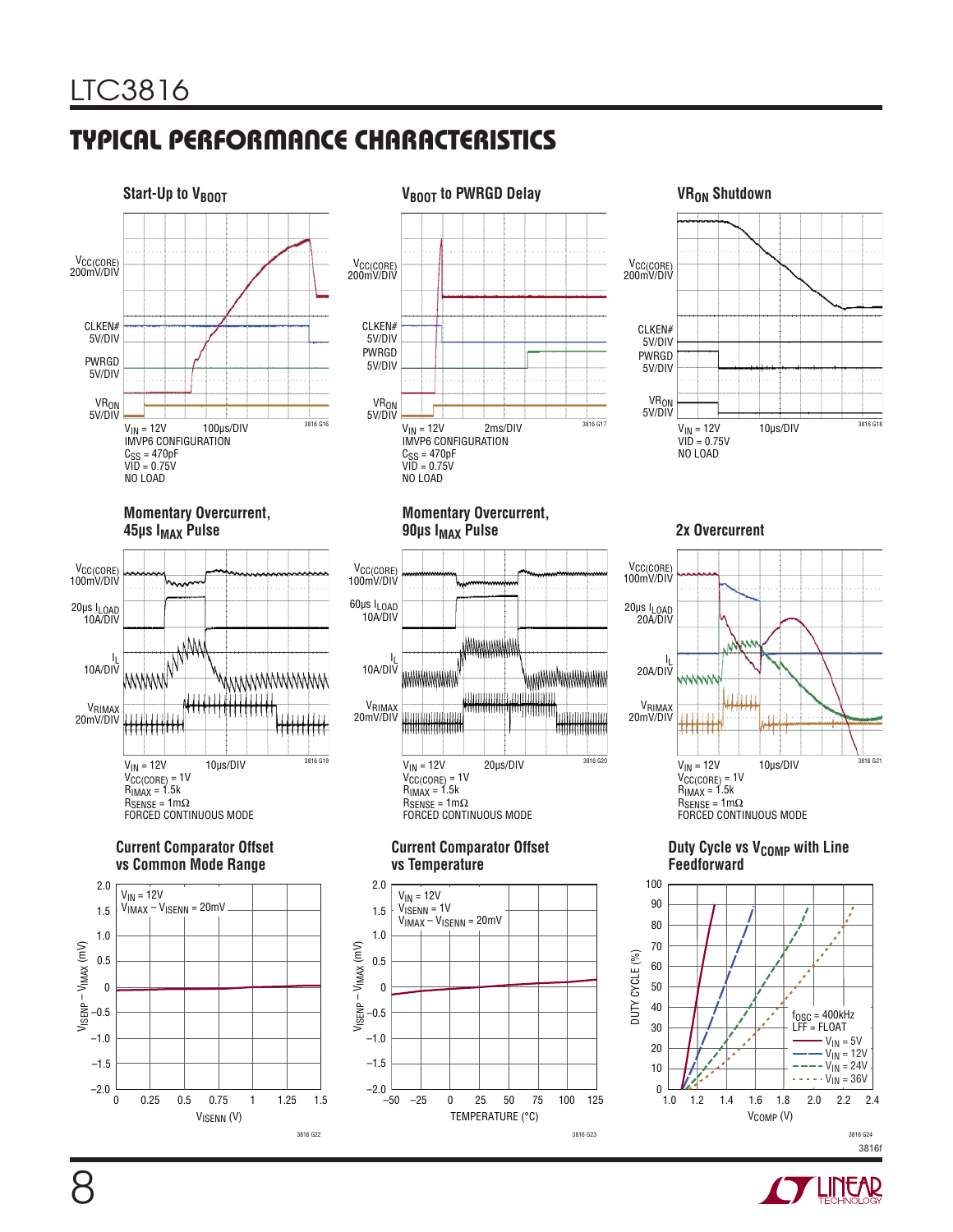

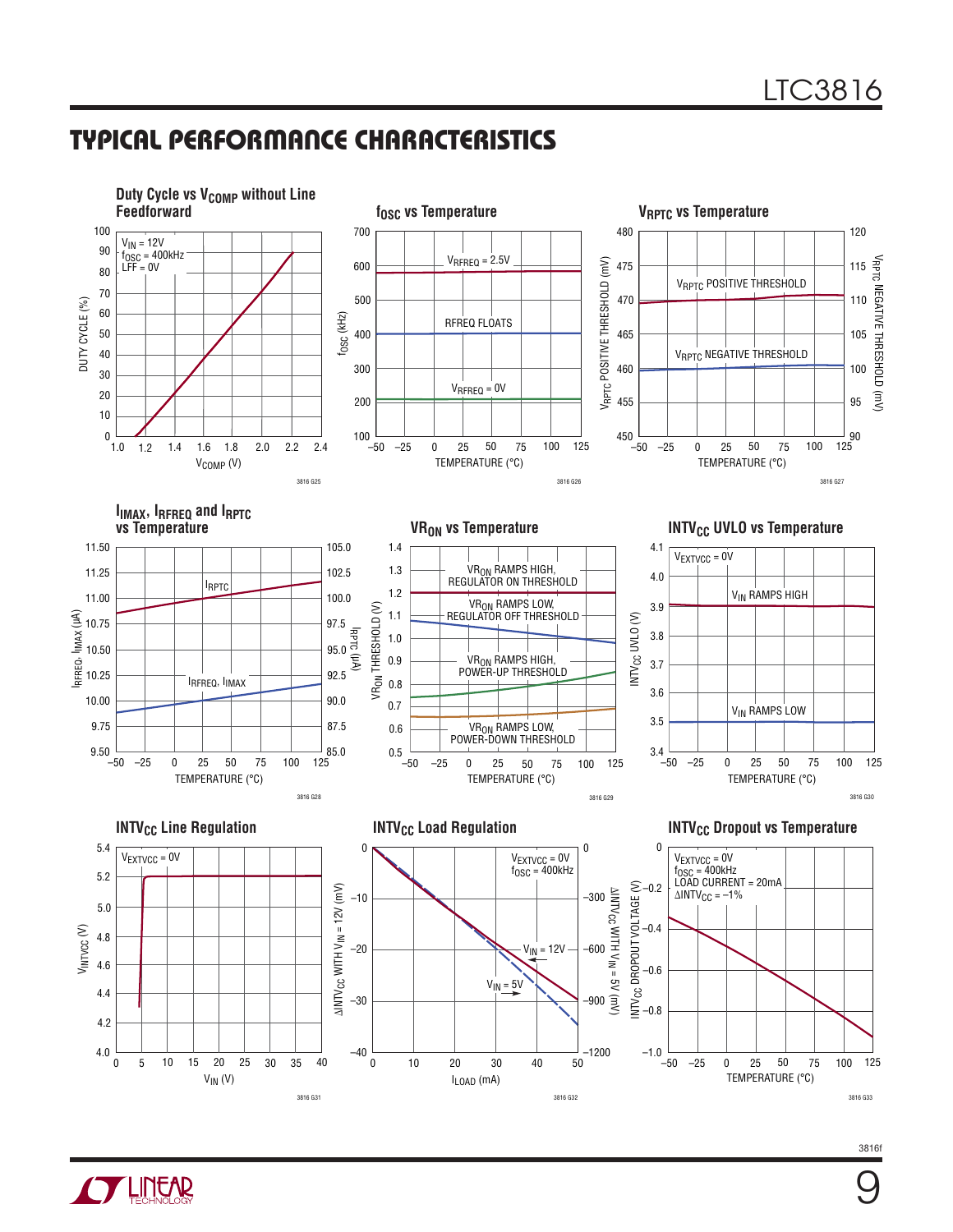

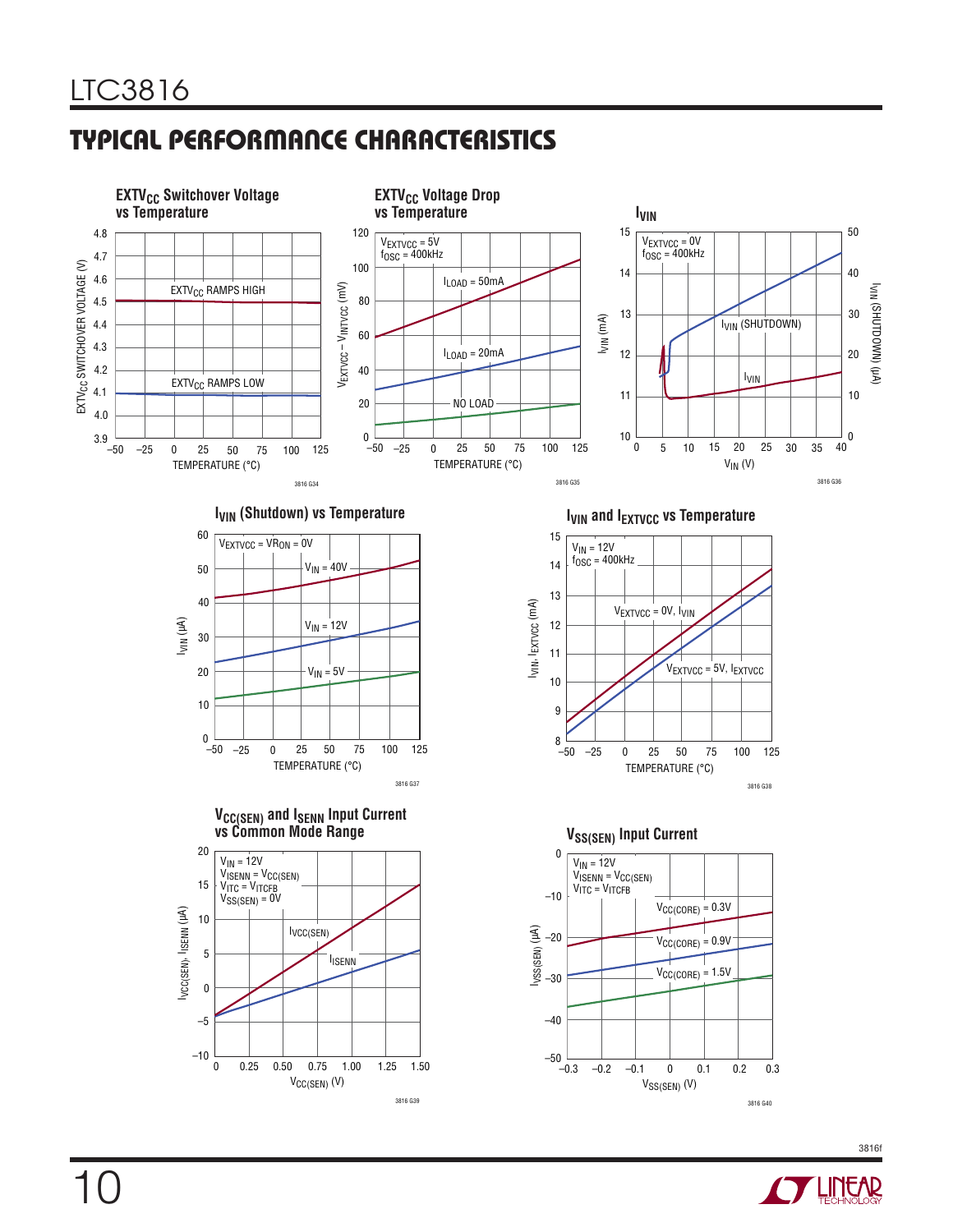### **PIN FUNCTIONS** (eTSSOP/QFN)

**ISENN (Pin 1/Pin 36):** Current Sense Negative Input. Connect this pin to the negative terminal of the current sense resistor or the negative terminal of the inductor DCR lowpass filter.

**ITCFB** (Pin 2/Pin 37): Inductor DCR Temperature Compensation Amplifer Feedback Input. To derive the temperature compensated voltage dropped across the inductor DCR, connect a resistor from the SW node to this pin. An NTC network, in parallel with a capacitor, forms the feedback path of this amplifier. For applications that use a discrete resistor for current sensing, replace the NTC network with a resistor.

**I<sub>TC</sub> (Pin 3/Pin 38):** Inductor DCR Temperature Compensation Amplifer Output. The I<sub>MON</sub> circuitry and the error amplifier obtain the temperature compensated DCR voltage through this amplifier.

PREI<sub>MON</sub> (Pin 4/Pin 1): I<sub>MON</sub> Current Output Setting. PREI<sub>MON</sub> is servoed to the I<sub>SENN</sub> potential. A resistor from PRE<sub>IMON</sub> to  $I_{TC}$  sets the  $I_{MON}$  output current. For the IMVP-6 configuration, connect this pin to  $INTV_{CC}$ .

**I<sub>MON</sub> (Pin 5/Pin 2):** IMVP-6/IMVP-6.5 Configuration Selection and Output Current Monitor. Connect this pin to  $\text{INTV}_{\text{CC}}$ to select the IMVP-6 configuration. At start-up, the switcher  $V_{\text{OUT}}$  is ramped to 1.2V (V<sub>BOOT</sub>). In deeper sleep mode, the controller enables the slow  $V_{OUT}$  slew rate. Connect a resistor to  $V_{SS(SEN)}$  to select the IMVP-6.5 configuration. In this case,  $V_{\text{BODT}}$  equals 1.1V, slow slew rate is disabled and the  $I_{MON}$  current source is proportional to the load. In the IMVP-6.5 configuration, this pin is internally clamped to 1.1V with respect to the  $V_{SS(SEN)}$  pin.

**RPTC (Pin 6/Pin 3):** Nonlinear PTC Thermistor Input. Connect to a nonlinear PTC thermistor for MOSFET or inductor temperature sensing. This pin is pulled up by a 100µA current source. If the potential at RPTCis higher than 0.47V, thermal flag VRTT# is pulled low. RPTC is sensitive to noise pickup. Avoid coupling high frequency switching signals to this pin. If required, bypass this pin with a capacitor to GND.

**VR<sub>ON</sub>** (Pin 7/Pin 4): Voltage Regulator Enable Input. The  $VR_{ON}$  pin power-up threshold is 1.2V. When forced below 0.65V, a power-down sequence is initiated where the  $V_{\text{C}\text{C}(\text{C}\cap\text{RF})}$  output is ramped down near OV before the IC is put into a low current shutdown mode. The  $VR_{ON}$  pin has an internal 1µA pull-up current.

**VSS(SEN)** (Pin 8/Pin 5): Processor V<sub>CC(CORE)</sub> Negative Terminal Voltage Sense. Negative input of the differential sense amplifier. Connect to the processor  $V_{SS(SFM)}$  pin.

**V<sub>CC(SEN)</sub>** (Pin 9/Pin 6): Processor V<sub>CC(CORE)</sub> Positive Terminal Voltage Sense. Positive input of the differential sense amplifier. Connect to the processor  $V_{CC(SEN)}$  pin.

**SERVO (Pin 10/Pin 7):** Error Amplifier AC Input. The controller servos the switcher output voltage to the VID DAC voltage through the error amplifier.

**VFB (Pin 11/Pin 8):** Error Amplifier Negative Input Pin.  $V_{FB}$  is servoed to 1.3V.

**COMP (Pin 12/Pin 9):** Error Amplifier Output. The COMP pin is connected directly to the error amplifier output and the input of the line feedforward circuit. Use an RC network between the COMP pin and the  $V_{FB}$  pin to compensate the feedback loop for stability and optimum transient response.

**SS (Pin 13/Pin 10):** Soft-Start Input. The SS pin has an internal 1µA current source pull-up. A capacitor connected to this pin controls the output voltage start-up. SS is forced low if  $VR_{ON}$  or PWRGD is low, or if an overvoltage or overcurrent fault occurs. If the potential at SS is less than 0.3V, the  $I_{MAX}$  sourcing current is reduced to 2.5 $\mu$ A and the current limit threshold is reduced to 25% of its nominal value.

**DPRSLPVR (Pin 14/Pin 11):** Deeper Sleep Mode. For the IMVP-6 configuration, 25µs after DPRSLPVR is asserted high, the controller enables the  $V_{\text{OUT}}$  slow slew rate transition. To disable slow slew rate mode, force DPRSLPVR low. Upon power-up, the DPRSLPVR input is ignored until PWRGD is asserted.



11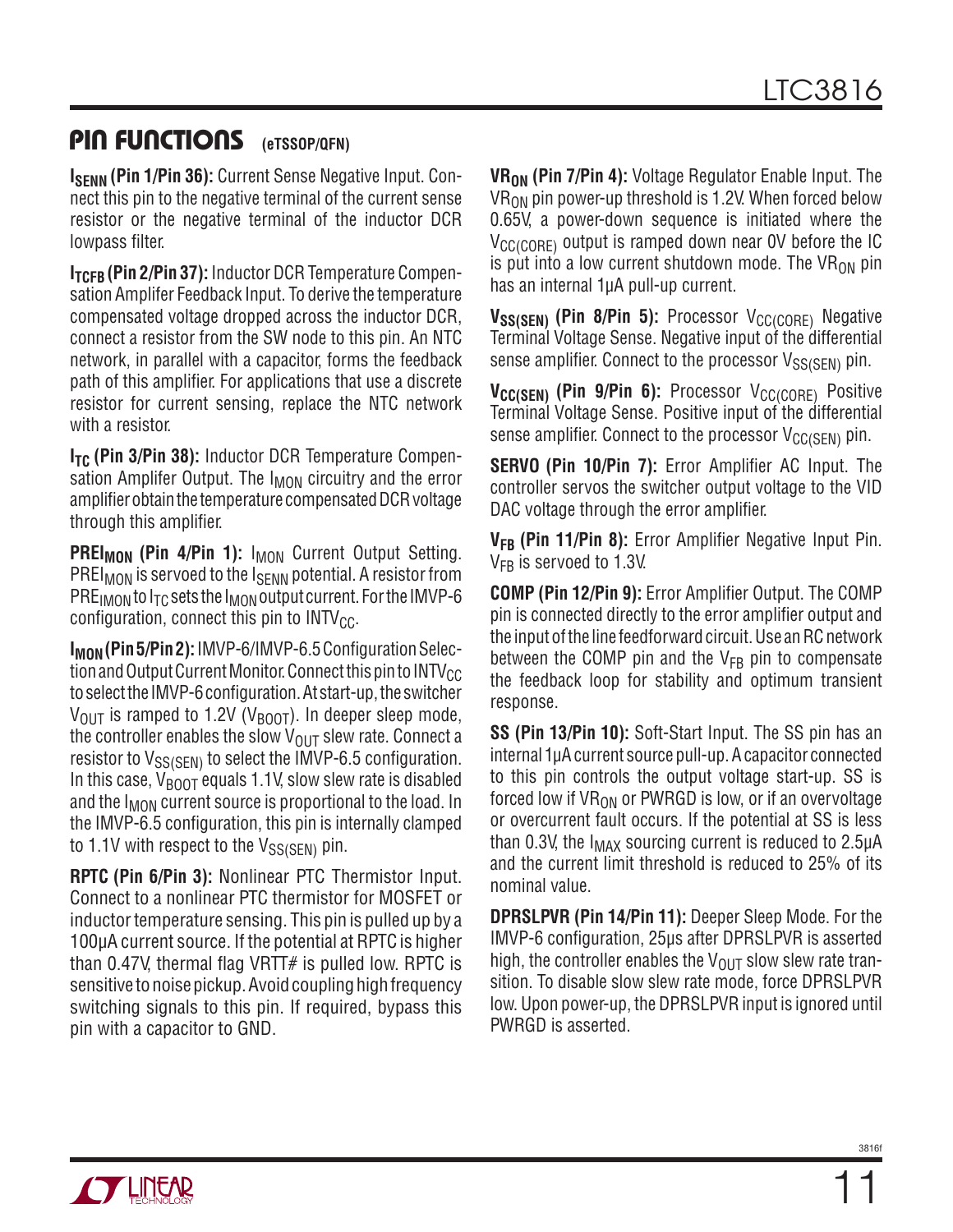### PIN FUNCTIONS **(eTSSOP/QFN)**

**CSLEW (Pin 15/Pin 12):** VID DAC Slew Rate Control. CSLEW is internally pulled up by a current source. Add a capacitor to program the VID DAC transition slew rate. If slow slew rate is selected, a 100pF capacitor connected to CSLEW results in a VID DAC slew rate of 1.25mV/µs. When slow slew rate is disabled, a 100pF capacitor results in a VID DAC slew rate of 5mV/µs. Avoid coupling high frequency switching signals to this pin. For the IMVP-6.5 configuration, the slow slew rate function is disabled.

**VID0-VID6 (Pins 16-22/Pins 13-19):** VID DAC Voltage Control Logic Inputs. See Table 1.

**RFREQ (Pin 23/Pin 20):** Frequency Setting. The voltage on the RFREQ pin determines the free-running operating frequency. The RFREQ pin has an internal 10µA current source pull-up allowing the switching frequency to be programmed by a single external resistor to GND. Alternatively, this pin can be driven with a DC voltage source to control the frequency of the internal oscillator. Floating this pin or shorting this pin to  $INTV_{CC}$  allows the controller to run at a fixed 400kHz frequency.

**MODE/SYNC (Pin 24/Pin 21):** Mode Select/Synchronization Input. This pin is pulled up by an internal 1µA current source. Floating this pin or shorting it to  $INTV_{CC}$  enables pulse-skipping mode. Shorting this pin to ground configures forced continuous mode. During frequency synchronization, the phase-locked loop forces the controller to operate in continuous mode with the falling top gate signal synchronized to the falling edge of the MODE/SYNC input pulse. During start-up, the controller is forced to run in pulse-skipping mode.

**BSOURCE (Pin 25/Pin 22):** Bottom MOSFET Source. Connect this pin to the source of the bottom power MOSFET. Do not short BSOURCE to the LTC3816 exposed pad directly.

**BG (Pin 26/Pin 23):** Bottom Gate Drive. The BG pin drives the gate of the bottom N-channel synchronous switch MOSFET.

**INTV<sub>CC</sub>** (Pin 27/Pin 24): Output of the Internal Linear Low Dropout Regulator. The driver and control circuits are powered from this voltage source. The  $INTV_{CC}$  pin must be decoupled to GND with a minimum 4.7µF low ESR ceramic capacitor (X5R or better).

**EXTV<sub>CC</sub>** (Pin 28/Pin 25): External Power Input to an Internal Switch Connected to  $INTV_{CC}$ . This switch closes and supplies the IC power, bypassing the internal low dropout regulator, whenever  $EXY_{CC}$  is higher than 4.5V. Do not exceed 6V on this pin.

**VIN (Pin 29/Pin 26):** Main Supply Pin. A bypass capacitor should be connected from this pin to the GND pin.

**BOOST (Pin 30/Pin 27):** Top Gate Driver Supply. The BOOST pin should be decoupled to the SW node with a 0.1µF low ESR (X5R or better) ceramic capacitor. An external Schottky diode from  $INTV_{CC}$  to BOOST creates a complete floating charge-pumped supply from BOOST to SW.

**TG (Pin 31/Pin 28):** Top Gate Drive. The TG pin drives the top N-channel MOSFET with a voltage swing equal to  $INTV_{CC}$  superimposed on the switch node voltage.

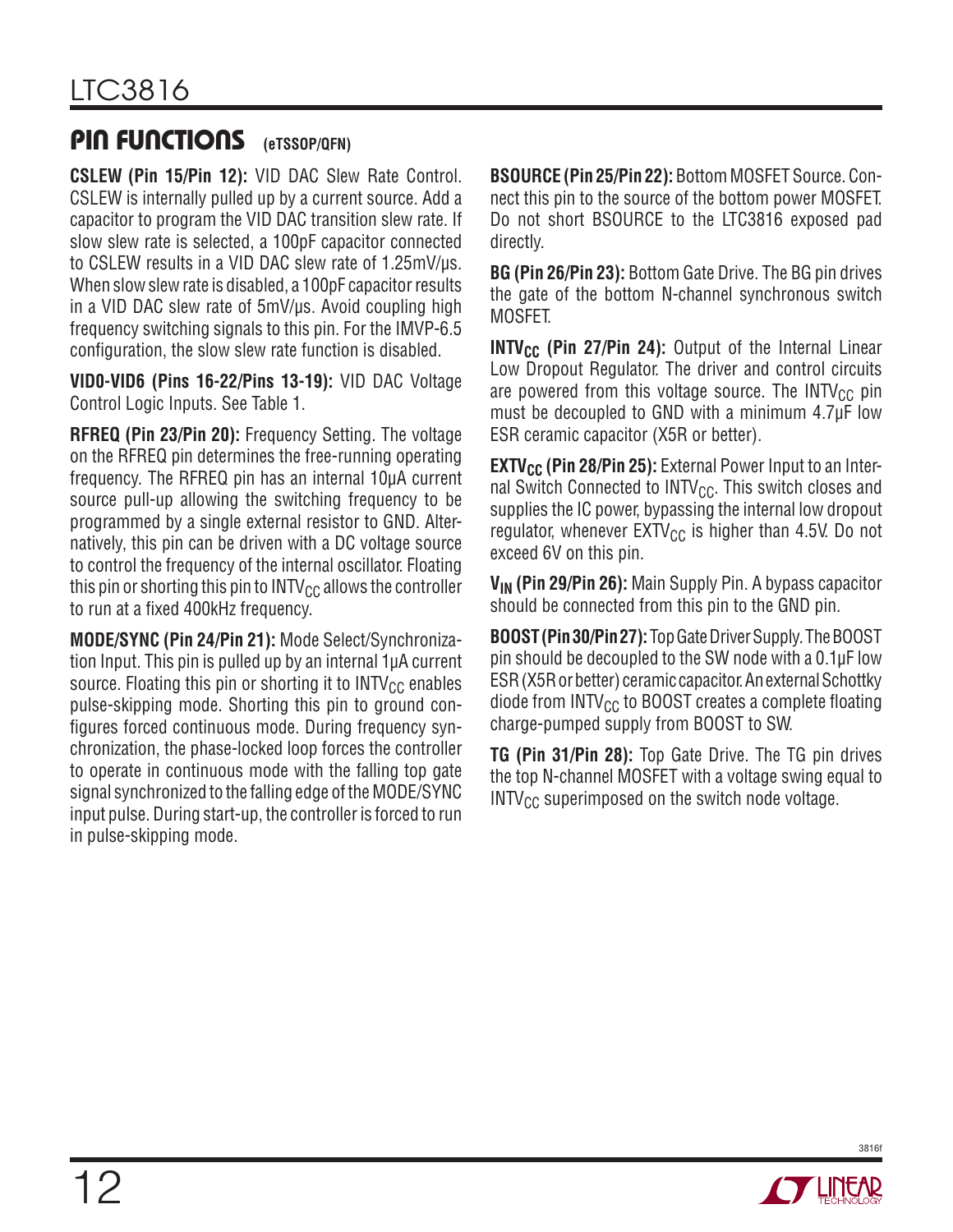### PIN FUNCTIONS **(eTSSOP/QFN)**

**SW (Pin 32/Pin 29):** Switching Node. Connect SW to the source of the upper power MOSFET and to the negative terminal of the BOOST pin decoupling capacitor.

**PWRGD (Pin 33/Pin 30):** Open-Drain Power Good Output/Power Bad Latchoff Input. PWRGD is an open-drain output pin and can be connected to other open-drain outputs to implement wire-ORing. PWRGD is externally pulled high 10ms after the output regulates. After start-up, if a fault condition causes PWRGD to go low, or PWRGD is externally pulled low, the regulator output voltage is actively ramped to 0V and PWRGD remains latched low until either the power is cycled or  $VR_{ON}$  toggles. PWRGD has a 750µs de-glitch delay and is masked for 100µs after the VID code changes. In deeper sleep mode, the PWRGD comparators are disabled and not allowed to de-assert the PWRGD pin.

**CLKEN# (Pin 34/Pin 31):** Open-Drain Clock Enable Indicator. 75 µs after  $V_{C C (C \cap RF)}$  reaches the  $V_{B O O T}$  voltage, CLKEN# pulls low to enable the processor phase-locked loop.

**VRTT# (Pin 35/Pin 32):** Open-Drain Output for Voltage Regulator Thermal Throttling. The VRTT# pin pulls low if the RPTC voltage exceeds 0.47V or if the control IC junction temperature exceeds 150°C.

**LFF (Pin 36/Pin 33):** Line Feedforward. This pin has a 1µA pull-up current source to  $INTV_{CC}$ . Floating this pin or connecting it to  $INTV_{CC}$  enables the line feedforward compensation. Connect this pin to GND to disable the line feedforward compensation.

**ISENP (Pin 37/Pin 34):** Current Sense Positive Input. Connect this pin to the positive terminal of the current sense resistor or to the output of the inductor DCR lowpass filter.

**I<sub>MAX</sub> (Pin 38/Pin 35):** Current Comparator Threshold Setting. The  $I_{MAX}$  pin has an internal 10 $\mu$ A pull-up current source, allowing the current limit comparator threshold to be programmed by a single external resistor. The controller allows a momentary 45µs overcurrent event to occur within a period of 630µs. See Current Sense and Current Limit in Applications Information.

**GND (Exposed Pad Pin 39/Exposed Pad Pin 39):** Ground. The soft-start and slew rate control capacitors as well as the frequency setting and thermal shutdown resistors should return to this exposed pad ground pin. This GND pin should also be connected to the negative terminals of the local voltage regulator output capacitors through vias to the PCB ground plane.

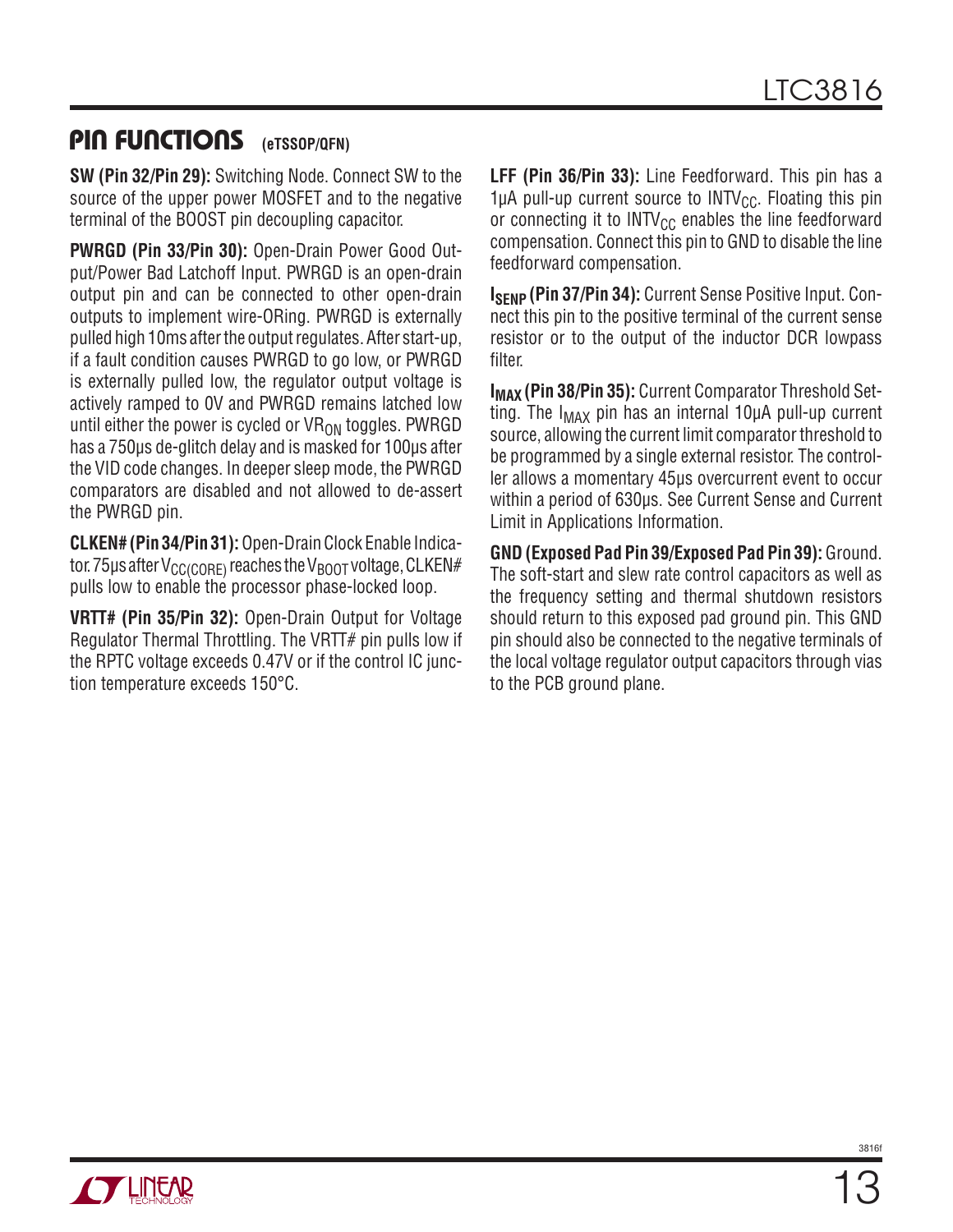# Functional Diagram



**Figure 1. Functional Diagram**

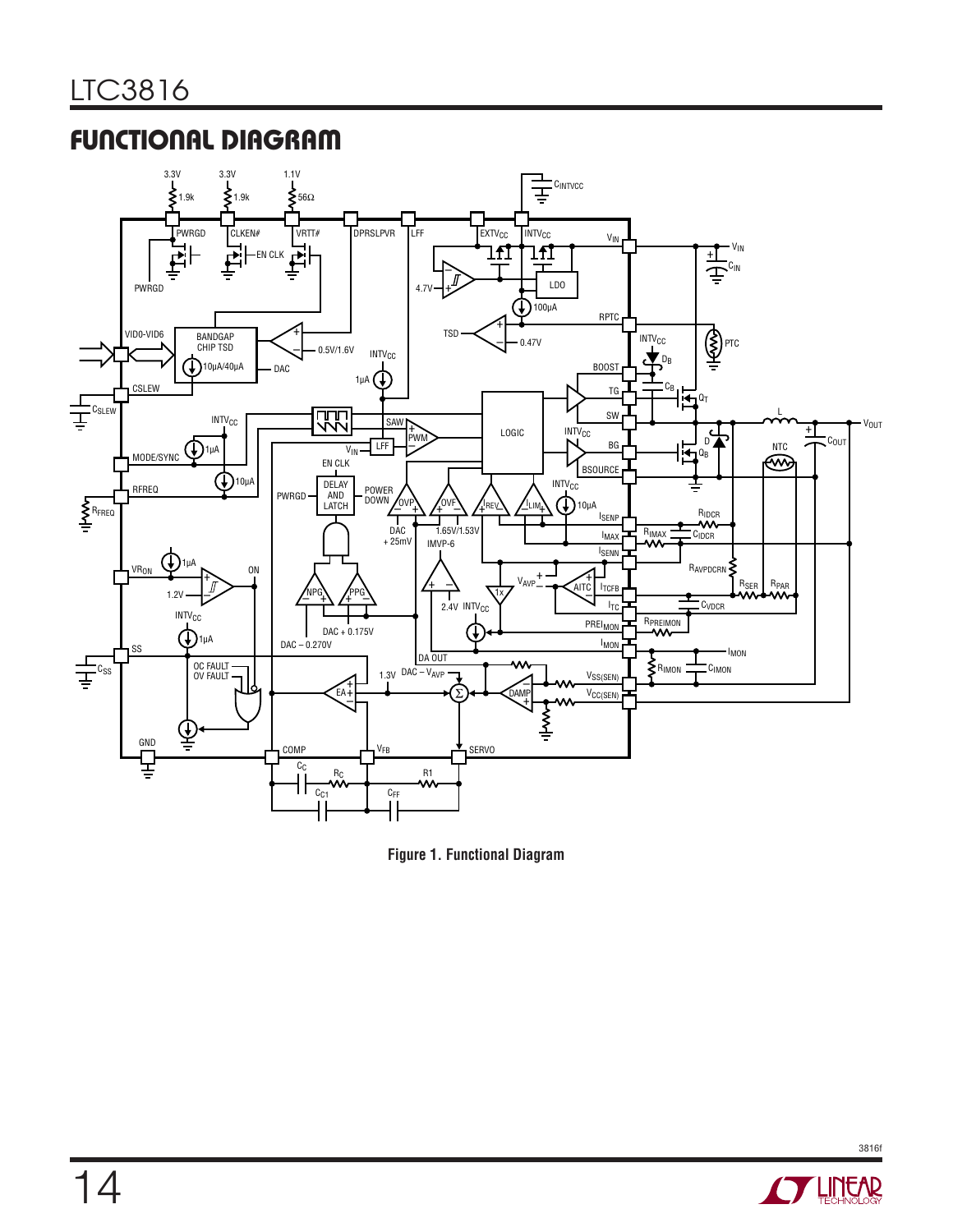### **OPERATION** (Refer to Funtional Diagram)

| VID <sub>6</sub>    | VID <sub>5</sub> | VID4           | VID <sub>3</sub>    | VID <sub>2</sub> | VID <sub>1</sub> | <b>VIDO</b>         | V <sub>CC(CORE)</sub> |
|---------------------|------------------|----------------|---------------------|------------------|------------------|---------------------|-----------------------|
| 0                   | 0                | 0              | 0                   | 0                | 0                | 0                   | 1.5000                |
| 0                   | 0                | 0              | 0                   | 0                | 0                | 1                   | 1.4875                |
| 0                   | Ō                | 0              | $\overline{0}$      | 0                | 1                | 0                   | 1.4750                |
| 0                   | 0                | 0              | 0                   | 0                | 1                | 1                   | 1.4625                |
| 0                   | 0                | 0              | $\overline{0}$      | 1                | $\overline{0}$   | $\overline{0}$      | 1.4500                |
| 0                   | 0                | 0              | 0                   | 1                | 0                | 1                   | 1.4375                |
| 0                   | 0                | 0              | 0                   | 1                | 1                | 0                   | 1.4250                |
| 0                   | 0                | 0              | 0                   | 1                | 1                | 1                   | 1.4125                |
| 0                   | 0                | 0              | 1                   | 0                | 0                | 0                   | 1.4000                |
| 0                   | 0                | 0              | 1                   | 0                | 0                | 1                   | 1.3875                |
| 0                   | 0                | 0              | 1                   | 0                | 1                | 0                   | 1.3750                |
| 0<br>0              | 0<br>0           | 0              | 1<br>1              | 0<br>1           | 1<br>0           | 1<br>$\overline{0}$ | 1.3625                |
| 0                   | 0                | 0<br>0         | 1                   | 1                | 0                | 1                   | 1.3500<br>1.3375      |
| 0                   | 0                | 0              | 1                   | 1                | 1                | 0                   | 1.3250                |
| 0                   | 0                | 0              | 1                   | 1                | 1                | 1                   | 1.3125                |
| 0                   | 0                | 1              | 0                   | 0                | 0                | 0                   | 1.3000                |
| 0                   | 0                | 1              | 0                   | 0                | 0                | 1                   | 1.2875                |
| $\overline{0}$      | 0                | 1              | $\overline{0}$      | 0                | 1                | 0                   | 1.2750                |
| 0                   | 0                | 1              | 0                   | 0                | 1                | 1                   | 1.2625                |
| 0                   | Ō                | 1              | $\overline{0}$      | 1                | 0                | Ō                   | 1.2500                |
| 0                   | 0                | 1              | 0                   | 1                | 0                | 1                   | 1.2375                |
| 0                   | 0                | 1              | $\overline{0}$      | 1                | 1                | Ō                   | 1.2250                |
| 0                   | 0                | 1              | 0                   | 1                | 1                | 1                   | 1.2125                |
| 0                   | 0                | 1              | 1                   | 0                | 0                | 0                   | 1.2000                |
| 0                   | 0                | 1              | 1                   | 0                | 0                | 1                   | 1.1875                |
| 0                   | 0                | 1              | 1                   | 0                | 1                | 0                   | 1.1750                |
| $\overline{0}$<br>0 | $\overline{0}$   | 1<br>1         | 1<br>1              | 0<br>1           | 1<br>0           | 1<br>0              | 1.1625                |
| 0                   | 0<br>0           | 1              | 1                   | 1                | 0                | 1                   | 1.1500<br>1.1375      |
| $\overline{0}$      | 0                | 1              | 1                   | ī                | 1                | Ō                   | 1.1250                |
| 0                   | 0                | 1              | 1                   | 1                | 1                | 1                   | 1.1125                |
| $\overline{0}$      | 1                | 0              | Ō                   | 0                | 0                | 0                   | 1.1000                |
| 0                   | 1                | 0              | 0                   | 0                | 0                | 1                   | 1.0875                |
| $\overline{0}$      | 1                | 0              | $\overline{0}$      | $\overline{0}$   | 1                | 0                   | 1.0750                |
| 0                   | 1                | 0              | 0                   | 0                | 1                | 1                   | 1.0625                |
| 0                   | 1                | 0              | $\overline{0}$      | 1                | 0                | 0                   | 1.0500                |
| 0                   | 1                | 0              | 0                   | 1                | 0                | 1                   | 1.0375                |
| 0                   | 1                | 0              | 0                   | 1                | 1                | 0                   | 1.0250                |
| 0                   | 1                | 0              | 0                   | 1                | 1                | 1                   | 1.0125                |
| 0                   | 1                | 0              | 1                   | 0                | 0                | 0<br>1              | 1.0000                |
| 0<br>0              | 1<br>1           | 0<br>0         | 1<br>1              | 0<br>0           | 0<br>1           | 0                   | 0.9875<br>0.9750      |
| $\overline{0}$      | 1                | 0              | Ĩ                   | 0                | 1                | 1                   | 0.9625                |
| 0                   | 1                | 0              | 1                   | 1                | 0                | 0                   | 0.9500                |
| $\overline{0}$      | 1                | $\overline{0}$ | 1                   | 1                | $\overline{0}$   | 1                   | 0.9375                |
| 0                   | 1                | 0              | 1                   | 1                | 1                | 0                   | 0.9250                |
| 0                   | ī                | 0              | 1                   | 1                | ī                | ī                   | 0.9125                |
| 0                   | 1                | 1              | 0                   | 0                | 0                | 0                   | 0.9000                |
| 0                   | ī                | 1              | 0                   | 0                | 0                | 1                   | 0.8875                |
| 0                   | ī                | 1              | 0                   | 0                | ī                | $\overline{0}$      | 0.8750                |
| $\overline{0}$      | ī                | ī              | $\overline{0}$      | $\overline{0}$   | ī                | Ī                   | 0.8625                |
| $\overline{0}$      | 1                | 1              | $\overline{0}$      | ī                | $\overline{0}$   | 0                   | 0.8500                |
| $\overline{0}$      | 1                | 1              | $\overline{0}$      | 1                | 0                | 1                   | 0.8375                |
| 0                   | ī                | 1              | $\overline{0}$      | Ī<br>ī           | 1<br>ī           | $\overline{0}$      | 0.8250                |
| $\overline{0}$      | ī<br>1           | 1<br>1         | $\overline{0}$<br>1 |                  |                  | 1<br>$\overline{0}$ | 0.8125<br>0.8000      |
| 0<br>$\overline{0}$ | 1                | 1              | 1                   | 0<br>0           | 0<br>0           | ī                   | 0.7875                |
| 0                   | 1                | 1              | 1                   | 0                | 1                | $\overline{0}$      | 0.7750                |
| $\overline{0}$      | ī                | ī              | ī                   | $\overline{0}$   | ī                | ī                   | 0.7625                |
| 0                   | 1                | 1              | 1                   | 1                | 0                | 0                   | 0.7500                |
| 0                   | 1                | 1              | 1                   | 1                | 0                | ī                   | 0.7375                |
| 0                   | 1                | 1              | 1                   | 1                | 1                | $\overline{0}$      | 0.7250                |
| $\overline{0}$      | ī                | 1              | 1                   | ī                | ī                | 1                   | 0.7125                |

#### **Table 1. IMVP-6/IMVP-6.5 VID Output Voltage Programming**

| VID6<br>VID <sub>5</sub><br>VID4<br>VID <sub>3</sub><br>VID <sub>2</sub><br>VID <sub>1</sub><br><b>VIDO</b><br>0<br>0<br>0<br>0<br>0<br>0<br>0.7000<br>1<br>1<br>0<br>0.6875<br>0<br>0<br>0<br>0<br>1<br>1<br>0.6750<br>0<br>0<br>0<br>0<br>0<br>1<br>1<br>1<br>0.6625<br>0<br>0<br>0<br>0<br>0.6500<br>1<br>0<br>0<br>1<br>0<br>0<br>0<br>1<br>1<br>1<br>0.6375<br>0<br>0<br>0<br>0<br>1<br>0.6250<br>1<br>0<br>1<br>0<br>0<br>0<br>1<br>1<br>1<br>0<br>0<br>0<br>1<br>0<br>1<br>0<br>0<br>0<br>0<br>1<br>1<br>1<br>0<br>0<br>0<br>0<br>1<br>1<br>1<br>0<br>0<br>0<br>0<br>1<br>1<br>1<br>0.5625<br>0<br>0<br>0<br>1<br>1<br>1<br>0.5500<br>0<br>0<br>0<br>0<br>0.5375<br>1<br>0<br>1<br>1<br>1<br>0<br>0<br>1<br>1<br>0.5250<br>1<br>1<br>0<br>0<br>0<br>1<br>0.5125<br>1<br>1<br>1<br>1<br>0<br>0<br>1<br>1<br>0<br>0<br>0.5000<br>0<br>0<br>0<br>0.4875<br>1<br>1<br>1<br>0<br>0<br>0<br>0<br>1<br>1<br>1<br>0<br>0<br>0<br>0.4750<br>0<br>1<br>1<br>1<br>1<br>0.4625<br>0<br>0<br>0<br>1<br>1<br>1<br>0.4500<br>0<br>0<br>0<br>0<br>1<br>1<br>0.4375<br>0<br>1<br>0<br>1<br>0<br>1<br>1<br>1<br>0.4250<br>0<br>1<br>0<br>0<br>1<br>1<br>1<br>0.4125<br>0<br>1<br>0<br>1<br>1<br>1<br>1<br>0<br>0<br>0<br>0<br>0.4000<br>Ī<br>0.3875<br>1<br>1<br>1<br>0<br>0<br>0<br>1<br>1<br>1<br>1<br>0<br>0<br>0<br>0.3750<br>1<br>1<br>0<br>1<br>1<br>1<br>0.3625<br>0<br>1<br>1<br>1<br>1<br>0.3500<br>0<br>0<br>0<br>1<br>1<br>0<br>1<br>1<br>1<br>0<br>1<br>1<br>1<br>1<br>1<br>0<br>0<br>0.3125<br>1<br>1<br>1<br>1<br>1<br>1<br>0<br>1<br>0.3000<br>1<br>0<br>0<br>0<br>0<br>0<br>0.2875<br>1<br>0<br>0<br>1<br>1<br>0<br>0<br>1<br>1<br>1<br>0.2750<br>0<br>0<br>0<br>0<br>0.2625<br>1<br>1<br>1<br>1<br>0<br>0<br>0<br>1<br>1<br>0.2500<br>0<br>0<br>0<br>0<br>0.2375<br>1<br>1<br>0<br>1<br>0<br>0<br>0.2250<br>0<br>1<br>1<br>1<br>0<br>0<br>1<br>0.2125<br>1<br>1<br>1<br>1<br>0<br>0<br>0.2000<br>1<br>1<br>1<br>0<br>0<br>0<br>0<br>0.1875<br>1<br>1<br>1<br>1<br>0<br>0<br>0<br>0.1750<br>1<br>1<br>1<br>0<br>1<br>0<br>0<br>1<br>1<br>1<br>1<br>1<br>0.1625<br>0<br>0<br>0.1500<br>1<br>1<br>1<br>1<br>0<br>0<br>0<br>1<br>Ī<br>Ī<br>0.1375<br>1<br>1<br>$\overline{0}$<br>0<br>ī<br>1<br>1<br>0<br>1<br>1<br>0<br>0.1250<br>1<br>1<br>1<br>1<br>1<br>1<br>0<br>1<br>ī<br>$\overline{0}$<br>1<br>0<br>0<br>0<br>1<br>ī<br>1<br>$\overline{0}$<br>1<br>$\overline{0}$<br>$\overline{0}$<br>ī<br>ī<br>$\overline{0}$<br>ī<br>$\overline{0}$<br>1<br>0<br>ī<br>ī<br>1<br>ī<br>1<br>$\overline{0}$<br>$\overline{0}$<br>ī<br>ī<br>ī<br>1<br>$\overline{0}$<br>$\overline{0}$<br>$\overline{0}$<br>0.0500<br>ī<br>Ī<br>Ī<br>ī<br>$\overline{0}$<br>Ī<br>0<br>0.0375<br>ī<br>1<br>1<br>$\overline{0}$<br>ī<br>ī<br>$\overline{0}$<br>0.0250<br>1<br>1<br>1<br>1<br>1<br>$\overline{0}$<br>1<br>0.0125<br>ī<br>1<br>ī<br>1<br>$\overline{0}$<br>$\overline{0}$<br>$\overline{0}$<br>0.0000<br>Ī<br>Ī<br>ī<br>ī<br>1<br>$\overline{0}$<br>$\overline{0}$<br>0.0000 | V <sub>CC(CORE)</sub> |
|--------------------------------------------------------------------------------------------------------------------------------------------------------------------------------------------------------------------------------------------------------------------------------------------------------------------------------------------------------------------------------------------------------------------------------------------------------------------------------------------------------------------------------------------------------------------------------------------------------------------------------------------------------------------------------------------------------------------------------------------------------------------------------------------------------------------------------------------------------------------------------------------------------------------------------------------------------------------------------------------------------------------------------------------------------------------------------------------------------------------------------------------------------------------------------------------------------------------------------------------------------------------------------------------------------------------------------------------------------------------------------------------------------------------------------------------------------------------------------------------------------------------------------------------------------------------------------------------------------------------------------------------------------------------------------------------------------------------------------------------------------------------------------------------------------------------------------------------------------------------------------------------------------------------------------------------------------------------------------------------------------------------------------------------------------------------------------------------------------------------------------------------------------------------------------------------------------------------------------------------------------------------------------------------------------------------------------------------------------------------------------------------------------------------------------------------------------------------------------------------------------------------------------------------------------------------------------------------------------------------------------------------------------------------------------------------------------------------------------------------------------------------------------------------------------------------------------------------------------------------------------------------------------------------------------------------------------------------|-----------------------|
|                                                                                                                                                                                                                                                                                                                                                                                                                                                                                                                                                                                                                                                                                                                                                                                                                                                                                                                                                                                                                                                                                                                                                                                                                                                                                                                                                                                                                                                                                                                                                                                                                                                                                                                                                                                                                                                                                                                                                                                                                                                                                                                                                                                                                                                                                                                                                                                                                                                                                                                                                                                                                                                                                                                                                                                                                                                                                                                                                                    |                       |
|                                                                                                                                                                                                                                                                                                                                                                                                                                                                                                                                                                                                                                                                                                                                                                                                                                                                                                                                                                                                                                                                                                                                                                                                                                                                                                                                                                                                                                                                                                                                                                                                                                                                                                                                                                                                                                                                                                                                                                                                                                                                                                                                                                                                                                                                                                                                                                                                                                                                                                                                                                                                                                                                                                                                                                                                                                                                                                                                                                    |                       |
|                                                                                                                                                                                                                                                                                                                                                                                                                                                                                                                                                                                                                                                                                                                                                                                                                                                                                                                                                                                                                                                                                                                                                                                                                                                                                                                                                                                                                                                                                                                                                                                                                                                                                                                                                                                                                                                                                                                                                                                                                                                                                                                                                                                                                                                                                                                                                                                                                                                                                                                                                                                                                                                                                                                                                                                                                                                                                                                                                                    |                       |
|                                                                                                                                                                                                                                                                                                                                                                                                                                                                                                                                                                                                                                                                                                                                                                                                                                                                                                                                                                                                                                                                                                                                                                                                                                                                                                                                                                                                                                                                                                                                                                                                                                                                                                                                                                                                                                                                                                                                                                                                                                                                                                                                                                                                                                                                                                                                                                                                                                                                                                                                                                                                                                                                                                                                                                                                                                                                                                                                                                    |                       |
|                                                                                                                                                                                                                                                                                                                                                                                                                                                                                                                                                                                                                                                                                                                                                                                                                                                                                                                                                                                                                                                                                                                                                                                                                                                                                                                                                                                                                                                                                                                                                                                                                                                                                                                                                                                                                                                                                                                                                                                                                                                                                                                                                                                                                                                                                                                                                                                                                                                                                                                                                                                                                                                                                                                                                                                                                                                                                                                                                                    |                       |
|                                                                                                                                                                                                                                                                                                                                                                                                                                                                                                                                                                                                                                                                                                                                                                                                                                                                                                                                                                                                                                                                                                                                                                                                                                                                                                                                                                                                                                                                                                                                                                                                                                                                                                                                                                                                                                                                                                                                                                                                                                                                                                                                                                                                                                                                                                                                                                                                                                                                                                                                                                                                                                                                                                                                                                                                                                                                                                                                                                    |                       |
|                                                                                                                                                                                                                                                                                                                                                                                                                                                                                                                                                                                                                                                                                                                                                                                                                                                                                                                                                                                                                                                                                                                                                                                                                                                                                                                                                                                                                                                                                                                                                                                                                                                                                                                                                                                                                                                                                                                                                                                                                                                                                                                                                                                                                                                                                                                                                                                                                                                                                                                                                                                                                                                                                                                                                                                                                                                                                                                                                                    |                       |
|                                                                                                                                                                                                                                                                                                                                                                                                                                                                                                                                                                                                                                                                                                                                                                                                                                                                                                                                                                                                                                                                                                                                                                                                                                                                                                                                                                                                                                                                                                                                                                                                                                                                                                                                                                                                                                                                                                                                                                                                                                                                                                                                                                                                                                                                                                                                                                                                                                                                                                                                                                                                                                                                                                                                                                                                                                                                                                                                                                    | 0.6125                |
|                                                                                                                                                                                                                                                                                                                                                                                                                                                                                                                                                                                                                                                                                                                                                                                                                                                                                                                                                                                                                                                                                                                                                                                                                                                                                                                                                                                                                                                                                                                                                                                                                                                                                                                                                                                                                                                                                                                                                                                                                                                                                                                                                                                                                                                                                                                                                                                                                                                                                                                                                                                                                                                                                                                                                                                                                                                                                                                                                                    | 0.6000                |
|                                                                                                                                                                                                                                                                                                                                                                                                                                                                                                                                                                                                                                                                                                                                                                                                                                                                                                                                                                                                                                                                                                                                                                                                                                                                                                                                                                                                                                                                                                                                                                                                                                                                                                                                                                                                                                                                                                                                                                                                                                                                                                                                                                                                                                                                                                                                                                                                                                                                                                                                                                                                                                                                                                                                                                                                                                                                                                                                                                    | 0.5875                |
|                                                                                                                                                                                                                                                                                                                                                                                                                                                                                                                                                                                                                                                                                                                                                                                                                                                                                                                                                                                                                                                                                                                                                                                                                                                                                                                                                                                                                                                                                                                                                                                                                                                                                                                                                                                                                                                                                                                                                                                                                                                                                                                                                                                                                                                                                                                                                                                                                                                                                                                                                                                                                                                                                                                                                                                                                                                                                                                                                                    | 0.5750                |
|                                                                                                                                                                                                                                                                                                                                                                                                                                                                                                                                                                                                                                                                                                                                                                                                                                                                                                                                                                                                                                                                                                                                                                                                                                                                                                                                                                                                                                                                                                                                                                                                                                                                                                                                                                                                                                                                                                                                                                                                                                                                                                                                                                                                                                                                                                                                                                                                                                                                                                                                                                                                                                                                                                                                                                                                                                                                                                                                                                    |                       |
|                                                                                                                                                                                                                                                                                                                                                                                                                                                                                                                                                                                                                                                                                                                                                                                                                                                                                                                                                                                                                                                                                                                                                                                                                                                                                                                                                                                                                                                                                                                                                                                                                                                                                                                                                                                                                                                                                                                                                                                                                                                                                                                                                                                                                                                                                                                                                                                                                                                                                                                                                                                                                                                                                                                                                                                                                                                                                                                                                                    |                       |
|                                                                                                                                                                                                                                                                                                                                                                                                                                                                                                                                                                                                                                                                                                                                                                                                                                                                                                                                                                                                                                                                                                                                                                                                                                                                                                                                                                                                                                                                                                                                                                                                                                                                                                                                                                                                                                                                                                                                                                                                                                                                                                                                                                                                                                                                                                                                                                                                                                                                                                                                                                                                                                                                                                                                                                                                                                                                                                                                                                    |                       |
|                                                                                                                                                                                                                                                                                                                                                                                                                                                                                                                                                                                                                                                                                                                                                                                                                                                                                                                                                                                                                                                                                                                                                                                                                                                                                                                                                                                                                                                                                                                                                                                                                                                                                                                                                                                                                                                                                                                                                                                                                                                                                                                                                                                                                                                                                                                                                                                                                                                                                                                                                                                                                                                                                                                                                                                                                                                                                                                                                                    |                       |
|                                                                                                                                                                                                                                                                                                                                                                                                                                                                                                                                                                                                                                                                                                                                                                                                                                                                                                                                                                                                                                                                                                                                                                                                                                                                                                                                                                                                                                                                                                                                                                                                                                                                                                                                                                                                                                                                                                                                                                                                                                                                                                                                                                                                                                                                                                                                                                                                                                                                                                                                                                                                                                                                                                                                                                                                                                                                                                                                                                    |                       |
|                                                                                                                                                                                                                                                                                                                                                                                                                                                                                                                                                                                                                                                                                                                                                                                                                                                                                                                                                                                                                                                                                                                                                                                                                                                                                                                                                                                                                                                                                                                                                                                                                                                                                                                                                                                                                                                                                                                                                                                                                                                                                                                                                                                                                                                                                                                                                                                                                                                                                                                                                                                                                                                                                                                                                                                                                                                                                                                                                                    |                       |
|                                                                                                                                                                                                                                                                                                                                                                                                                                                                                                                                                                                                                                                                                                                                                                                                                                                                                                                                                                                                                                                                                                                                                                                                                                                                                                                                                                                                                                                                                                                                                                                                                                                                                                                                                                                                                                                                                                                                                                                                                                                                                                                                                                                                                                                                                                                                                                                                                                                                                                                                                                                                                                                                                                                                                                                                                                                                                                                                                                    |                       |
|                                                                                                                                                                                                                                                                                                                                                                                                                                                                                                                                                                                                                                                                                                                                                                                                                                                                                                                                                                                                                                                                                                                                                                                                                                                                                                                                                                                                                                                                                                                                                                                                                                                                                                                                                                                                                                                                                                                                                                                                                                                                                                                                                                                                                                                                                                                                                                                                                                                                                                                                                                                                                                                                                                                                                                                                                                                                                                                                                                    |                       |
|                                                                                                                                                                                                                                                                                                                                                                                                                                                                                                                                                                                                                                                                                                                                                                                                                                                                                                                                                                                                                                                                                                                                                                                                                                                                                                                                                                                                                                                                                                                                                                                                                                                                                                                                                                                                                                                                                                                                                                                                                                                                                                                                                                                                                                                                                                                                                                                                                                                                                                                                                                                                                                                                                                                                                                                                                                                                                                                                                                    |                       |
|                                                                                                                                                                                                                                                                                                                                                                                                                                                                                                                                                                                                                                                                                                                                                                                                                                                                                                                                                                                                                                                                                                                                                                                                                                                                                                                                                                                                                                                                                                                                                                                                                                                                                                                                                                                                                                                                                                                                                                                                                                                                                                                                                                                                                                                                                                                                                                                                                                                                                                                                                                                                                                                                                                                                                                                                                                                                                                                                                                    |                       |
|                                                                                                                                                                                                                                                                                                                                                                                                                                                                                                                                                                                                                                                                                                                                                                                                                                                                                                                                                                                                                                                                                                                                                                                                                                                                                                                                                                                                                                                                                                                                                                                                                                                                                                                                                                                                                                                                                                                                                                                                                                                                                                                                                                                                                                                                                                                                                                                                                                                                                                                                                                                                                                                                                                                                                                                                                                                                                                                                                                    |                       |
|                                                                                                                                                                                                                                                                                                                                                                                                                                                                                                                                                                                                                                                                                                                                                                                                                                                                                                                                                                                                                                                                                                                                                                                                                                                                                                                                                                                                                                                                                                                                                                                                                                                                                                                                                                                                                                                                                                                                                                                                                                                                                                                                                                                                                                                                                                                                                                                                                                                                                                                                                                                                                                                                                                                                                                                                                                                                                                                                                                    |                       |
|                                                                                                                                                                                                                                                                                                                                                                                                                                                                                                                                                                                                                                                                                                                                                                                                                                                                                                                                                                                                                                                                                                                                                                                                                                                                                                                                                                                                                                                                                                                                                                                                                                                                                                                                                                                                                                                                                                                                                                                                                                                                                                                                                                                                                                                                                                                                                                                                                                                                                                                                                                                                                                                                                                                                                                                                                                                                                                                                                                    |                       |
|                                                                                                                                                                                                                                                                                                                                                                                                                                                                                                                                                                                                                                                                                                                                                                                                                                                                                                                                                                                                                                                                                                                                                                                                                                                                                                                                                                                                                                                                                                                                                                                                                                                                                                                                                                                                                                                                                                                                                                                                                                                                                                                                                                                                                                                                                                                                                                                                                                                                                                                                                                                                                                                                                                                                                                                                                                                                                                                                                                    |                       |
|                                                                                                                                                                                                                                                                                                                                                                                                                                                                                                                                                                                                                                                                                                                                                                                                                                                                                                                                                                                                                                                                                                                                                                                                                                                                                                                                                                                                                                                                                                                                                                                                                                                                                                                                                                                                                                                                                                                                                                                                                                                                                                                                                                                                                                                                                                                                                                                                                                                                                                                                                                                                                                                                                                                                                                                                                                                                                                                                                                    |                       |
|                                                                                                                                                                                                                                                                                                                                                                                                                                                                                                                                                                                                                                                                                                                                                                                                                                                                                                                                                                                                                                                                                                                                                                                                                                                                                                                                                                                                                                                                                                                                                                                                                                                                                                                                                                                                                                                                                                                                                                                                                                                                                                                                                                                                                                                                                                                                                                                                                                                                                                                                                                                                                                                                                                                                                                                                                                                                                                                                                                    |                       |
|                                                                                                                                                                                                                                                                                                                                                                                                                                                                                                                                                                                                                                                                                                                                                                                                                                                                                                                                                                                                                                                                                                                                                                                                                                                                                                                                                                                                                                                                                                                                                                                                                                                                                                                                                                                                                                                                                                                                                                                                                                                                                                                                                                                                                                                                                                                                                                                                                                                                                                                                                                                                                                                                                                                                                                                                                                                                                                                                                                    |                       |
|                                                                                                                                                                                                                                                                                                                                                                                                                                                                                                                                                                                                                                                                                                                                                                                                                                                                                                                                                                                                                                                                                                                                                                                                                                                                                                                                                                                                                                                                                                                                                                                                                                                                                                                                                                                                                                                                                                                                                                                                                                                                                                                                                                                                                                                                                                                                                                                                                                                                                                                                                                                                                                                                                                                                                                                                                                                                                                                                                                    | 0.3375                |
|                                                                                                                                                                                                                                                                                                                                                                                                                                                                                                                                                                                                                                                                                                                                                                                                                                                                                                                                                                                                                                                                                                                                                                                                                                                                                                                                                                                                                                                                                                                                                                                                                                                                                                                                                                                                                                                                                                                                                                                                                                                                                                                                                                                                                                                                                                                                                                                                                                                                                                                                                                                                                                                                                                                                                                                                                                                                                                                                                                    | 0.3250                |
|                                                                                                                                                                                                                                                                                                                                                                                                                                                                                                                                                                                                                                                                                                                                                                                                                                                                                                                                                                                                                                                                                                                                                                                                                                                                                                                                                                                                                                                                                                                                                                                                                                                                                                                                                                                                                                                                                                                                                                                                                                                                                                                                                                                                                                                                                                                                                                                                                                                                                                                                                                                                                                                                                                                                                                                                                                                                                                                                                                    |                       |
|                                                                                                                                                                                                                                                                                                                                                                                                                                                                                                                                                                                                                                                                                                                                                                                                                                                                                                                                                                                                                                                                                                                                                                                                                                                                                                                                                                                                                                                                                                                                                                                                                                                                                                                                                                                                                                                                                                                                                                                                                                                                                                                                                                                                                                                                                                                                                                                                                                                                                                                                                                                                                                                                                                                                                                                                                                                                                                                                                                    |                       |
|                                                                                                                                                                                                                                                                                                                                                                                                                                                                                                                                                                                                                                                                                                                                                                                                                                                                                                                                                                                                                                                                                                                                                                                                                                                                                                                                                                                                                                                                                                                                                                                                                                                                                                                                                                                                                                                                                                                                                                                                                                                                                                                                                                                                                                                                                                                                                                                                                                                                                                                                                                                                                                                                                                                                                                                                                                                                                                                                                                    |                       |
|                                                                                                                                                                                                                                                                                                                                                                                                                                                                                                                                                                                                                                                                                                                                                                                                                                                                                                                                                                                                                                                                                                                                                                                                                                                                                                                                                                                                                                                                                                                                                                                                                                                                                                                                                                                                                                                                                                                                                                                                                                                                                                                                                                                                                                                                                                                                                                                                                                                                                                                                                                                                                                                                                                                                                                                                                                                                                                                                                                    |                       |
|                                                                                                                                                                                                                                                                                                                                                                                                                                                                                                                                                                                                                                                                                                                                                                                                                                                                                                                                                                                                                                                                                                                                                                                                                                                                                                                                                                                                                                                                                                                                                                                                                                                                                                                                                                                                                                                                                                                                                                                                                                                                                                                                                                                                                                                                                                                                                                                                                                                                                                                                                                                                                                                                                                                                                                                                                                                                                                                                                                    |                       |
|                                                                                                                                                                                                                                                                                                                                                                                                                                                                                                                                                                                                                                                                                                                                                                                                                                                                                                                                                                                                                                                                                                                                                                                                                                                                                                                                                                                                                                                                                                                                                                                                                                                                                                                                                                                                                                                                                                                                                                                                                                                                                                                                                                                                                                                                                                                                                                                                                                                                                                                                                                                                                                                                                                                                                                                                                                                                                                                                                                    |                       |
|                                                                                                                                                                                                                                                                                                                                                                                                                                                                                                                                                                                                                                                                                                                                                                                                                                                                                                                                                                                                                                                                                                                                                                                                                                                                                                                                                                                                                                                                                                                                                                                                                                                                                                                                                                                                                                                                                                                                                                                                                                                                                                                                                                                                                                                                                                                                                                                                                                                                                                                                                                                                                                                                                                                                                                                                                                                                                                                                                                    |                       |
|                                                                                                                                                                                                                                                                                                                                                                                                                                                                                                                                                                                                                                                                                                                                                                                                                                                                                                                                                                                                                                                                                                                                                                                                                                                                                                                                                                                                                                                                                                                                                                                                                                                                                                                                                                                                                                                                                                                                                                                                                                                                                                                                                                                                                                                                                                                                                                                                                                                                                                                                                                                                                                                                                                                                                                                                                                                                                                                                                                    |                       |
|                                                                                                                                                                                                                                                                                                                                                                                                                                                                                                                                                                                                                                                                                                                                                                                                                                                                                                                                                                                                                                                                                                                                                                                                                                                                                                                                                                                                                                                                                                                                                                                                                                                                                                                                                                                                                                                                                                                                                                                                                                                                                                                                                                                                                                                                                                                                                                                                                                                                                                                                                                                                                                                                                                                                                                                                                                                                                                                                                                    |                       |
|                                                                                                                                                                                                                                                                                                                                                                                                                                                                                                                                                                                                                                                                                                                                                                                                                                                                                                                                                                                                                                                                                                                                                                                                                                                                                                                                                                                                                                                                                                                                                                                                                                                                                                                                                                                                                                                                                                                                                                                                                                                                                                                                                                                                                                                                                                                                                                                                                                                                                                                                                                                                                                                                                                                                                                                                                                                                                                                                                                    |                       |
|                                                                                                                                                                                                                                                                                                                                                                                                                                                                                                                                                                                                                                                                                                                                                                                                                                                                                                                                                                                                                                                                                                                                                                                                                                                                                                                                                                                                                                                                                                                                                                                                                                                                                                                                                                                                                                                                                                                                                                                                                                                                                                                                                                                                                                                                                                                                                                                                                                                                                                                                                                                                                                                                                                                                                                                                                                                                                                                                                                    |                       |
|                                                                                                                                                                                                                                                                                                                                                                                                                                                                                                                                                                                                                                                                                                                                                                                                                                                                                                                                                                                                                                                                                                                                                                                                                                                                                                                                                                                                                                                                                                                                                                                                                                                                                                                                                                                                                                                                                                                                                                                                                                                                                                                                                                                                                                                                                                                                                                                                                                                                                                                                                                                                                                                                                                                                                                                                                                                                                                                                                                    |                       |
|                                                                                                                                                                                                                                                                                                                                                                                                                                                                                                                                                                                                                                                                                                                                                                                                                                                                                                                                                                                                                                                                                                                                                                                                                                                                                                                                                                                                                                                                                                                                                                                                                                                                                                                                                                                                                                                                                                                                                                                                                                                                                                                                                                                                                                                                                                                                                                                                                                                                                                                                                                                                                                                                                                                                                                                                                                                                                                                                                                    |                       |
|                                                                                                                                                                                                                                                                                                                                                                                                                                                                                                                                                                                                                                                                                                                                                                                                                                                                                                                                                                                                                                                                                                                                                                                                                                                                                                                                                                                                                                                                                                                                                                                                                                                                                                                                                                                                                                                                                                                                                                                                                                                                                                                                                                                                                                                                                                                                                                                                                                                                                                                                                                                                                                                                                                                                                                                                                                                                                                                                                                    |                       |
|                                                                                                                                                                                                                                                                                                                                                                                                                                                                                                                                                                                                                                                                                                                                                                                                                                                                                                                                                                                                                                                                                                                                                                                                                                                                                                                                                                                                                                                                                                                                                                                                                                                                                                                                                                                                                                                                                                                                                                                                                                                                                                                                                                                                                                                                                                                                                                                                                                                                                                                                                                                                                                                                                                                                                                                                                                                                                                                                                                    |                       |
|                                                                                                                                                                                                                                                                                                                                                                                                                                                                                                                                                                                                                                                                                                                                                                                                                                                                                                                                                                                                                                                                                                                                                                                                                                                                                                                                                                                                                                                                                                                                                                                                                                                                                                                                                                                                                                                                                                                                                                                                                                                                                                                                                                                                                                                                                                                                                                                                                                                                                                                                                                                                                                                                                                                                                                                                                                                                                                                                                                    | 0.1125                |
|                                                                                                                                                                                                                                                                                                                                                                                                                                                                                                                                                                                                                                                                                                                                                                                                                                                                                                                                                                                                                                                                                                                                                                                                                                                                                                                                                                                                                                                                                                                                                                                                                                                                                                                                                                                                                                                                                                                                                                                                                                                                                                                                                                                                                                                                                                                                                                                                                                                                                                                                                                                                                                                                                                                                                                                                                                                                                                                                                                    | 0.1000                |
|                                                                                                                                                                                                                                                                                                                                                                                                                                                                                                                                                                                                                                                                                                                                                                                                                                                                                                                                                                                                                                                                                                                                                                                                                                                                                                                                                                                                                                                                                                                                                                                                                                                                                                                                                                                                                                                                                                                                                                                                                                                                                                                                                                                                                                                                                                                                                                                                                                                                                                                                                                                                                                                                                                                                                                                                                                                                                                                                                                    | 0.0875                |
|                                                                                                                                                                                                                                                                                                                                                                                                                                                                                                                                                                                                                                                                                                                                                                                                                                                                                                                                                                                                                                                                                                                                                                                                                                                                                                                                                                                                                                                                                                                                                                                                                                                                                                                                                                                                                                                                                                                                                                                                                                                                                                                                                                                                                                                                                                                                                                                                                                                                                                                                                                                                                                                                                                                                                                                                                                                                                                                                                                    | 0.0750                |
|                                                                                                                                                                                                                                                                                                                                                                                                                                                                                                                                                                                                                                                                                                                                                                                                                                                                                                                                                                                                                                                                                                                                                                                                                                                                                                                                                                                                                                                                                                                                                                                                                                                                                                                                                                                                                                                                                                                                                                                                                                                                                                                                                                                                                                                                                                                                                                                                                                                                                                                                                                                                                                                                                                                                                                                                                                                                                                                                                                    | 0.0625                |
|                                                                                                                                                                                                                                                                                                                                                                                                                                                                                                                                                                                                                                                                                                                                                                                                                                                                                                                                                                                                                                                                                                                                                                                                                                                                                                                                                                                                                                                                                                                                                                                                                                                                                                                                                                                                                                                                                                                                                                                                                                                                                                                                                                                                                                                                                                                                                                                                                                                                                                                                                                                                                                                                                                                                                                                                                                                                                                                                                                    |                       |
|                                                                                                                                                                                                                                                                                                                                                                                                                                                                                                                                                                                                                                                                                                                                                                                                                                                                                                                                                                                                                                                                                                                                                                                                                                                                                                                                                                                                                                                                                                                                                                                                                                                                                                                                                                                                                                                                                                                                                                                                                                                                                                                                                                                                                                                                                                                                                                                                                                                                                                                                                                                                                                                                                                                                                                                                                                                                                                                                                                    |                       |
|                                                                                                                                                                                                                                                                                                                                                                                                                                                                                                                                                                                                                                                                                                                                                                                                                                                                                                                                                                                                                                                                                                                                                                                                                                                                                                                                                                                                                                                                                                                                                                                                                                                                                                                                                                                                                                                                                                                                                                                                                                                                                                                                                                                                                                                                                                                                                                                                                                                                                                                                                                                                                                                                                                                                                                                                                                                                                                                                                                    |                       |
|                                                                                                                                                                                                                                                                                                                                                                                                                                                                                                                                                                                                                                                                                                                                                                                                                                                                                                                                                                                                                                                                                                                                                                                                                                                                                                                                                                                                                                                                                                                                                                                                                                                                                                                                                                                                                                                                                                                                                                                                                                                                                                                                                                                                                                                                                                                                                                                                                                                                                                                                                                                                                                                                                                                                                                                                                                                                                                                                                                    |                       |
|                                                                                                                                                                                                                                                                                                                                                                                                                                                                                                                                                                                                                                                                                                                                                                                                                                                                                                                                                                                                                                                                                                                                                                                                                                                                                                                                                                                                                                                                                                                                                                                                                                                                                                                                                                                                                                                                                                                                                                                                                                                                                                                                                                                                                                                                                                                                                                                                                                                                                                                                                                                                                                                                                                                                                                                                                                                                                                                                                                    |                       |
|                                                                                                                                                                                                                                                                                                                                                                                                                                                                                                                                                                                                                                                                                                                                                                                                                                                                                                                                                                                                                                                                                                                                                                                                                                                                                                                                                                                                                                                                                                                                                                                                                                                                                                                                                                                                                                                                                                                                                                                                                                                                                                                                                                                                                                                                                                                                                                                                                                                                                                                                                                                                                                                                                                                                                                                                                                                                                                                                                                    |                       |
| 1<br>1<br>1<br>1<br>1<br>$\overline{0}$<br>0                                                                                                                                                                                                                                                                                                                                                                                                                                                                                                                                                                                                                                                                                                                                                                                                                                                                                                                                                                                                                                                                                                                                                                                                                                                                                                                                                                                                                                                                                                                                                                                                                                                                                                                                                                                                                                                                                                                                                                                                                                                                                                                                                                                                                                                                                                                                                                                                                                                                                                                                                                                                                                                                                                                                                                                                                                                                                                                       | 0.0000                |
| ī<br>1<br>ī<br>ī<br>1<br>1<br>0                                                                                                                                                                                                                                                                                                                                                                                                                                                                                                                                                                                                                                                                                                                                                                                                                                                                                                                                                                                                                                                                                                                                                                                                                                                                                                                                                                                                                                                                                                                                                                                                                                                                                                                                                                                                                                                                                                                                                                                                                                                                                                                                                                                                                                                                                                                                                                                                                                                                                                                                                                                                                                                                                                                                                                                                                                                                                                                                    | 0.0000                |
| 1<br>1<br>1<br>1<br>1<br>$\overline{0}$<br>0<br>ī<br>ī<br>ī<br>ī<br>Ī<br>ī                                                                                                                                                                                                                                                                                                                                                                                                                                                                                                                                                                                                                                                                                                                                                                                                                                                                                                                                                                                                                                                                                                                                                                                                                                                                                                                                                                                                                                                                                                                                                                                                                                                                                                                                                                                                                                                                                                                                                                                                                                                                                                                                                                                                                                                                                                                                                                                                                                                                                                                                                                                                                                                                                                                                                                                                                                                                                         | 0.0000                |
| $\overline{0}$<br>1<br>1<br>1<br>1<br>1<br>1<br>0                                                                                                                                                                                                                                                                                                                                                                                                                                                                                                                                                                                                                                                                                                                                                                                                                                                                                                                                                                                                                                                                                                                                                                                                                                                                                                                                                                                                                                                                                                                                                                                                                                                                                                                                                                                                                                                                                                                                                                                                                                                                                                                                                                                                                                                                                                                                                                                                                                                                                                                                                                                                                                                                                                                                                                                                                                                                                                                  | 0.0000<br>0.0000      |
| 1<br>1<br>1<br>1<br>1<br>1<br>1                                                                                                                                                                                                                                                                                                                                                                                                                                                                                                                                                                                                                                                                                                                                                                                                                                                                                                                                                                                                                                                                                                                                                                                                                                                                                                                                                                                                                                                                                                                                                                                                                                                                                                                                                                                                                                                                                                                                                                                                                                                                                                                                                                                                                                                                                                                                                                                                                                                                                                                                                                                                                                                                                                                                                                                                                                                                                                                                    | 0.0000                |
|                                                                                                                                                                                                                                                                                                                                                                                                                                                                                                                                                                                                                                                                                                                                                                                                                                                                                                                                                                                                                                                                                                                                                                                                                                                                                                                                                                                                                                                                                                                                                                                                                                                                                                                                                                                                                                                                                                                                                                                                                                                                                                                                                                                                                                                                                                                                                                                                                                                                                                                                                                                                                                                                                                                                                                                                                                                                                                                                                                    | 3816f                 |

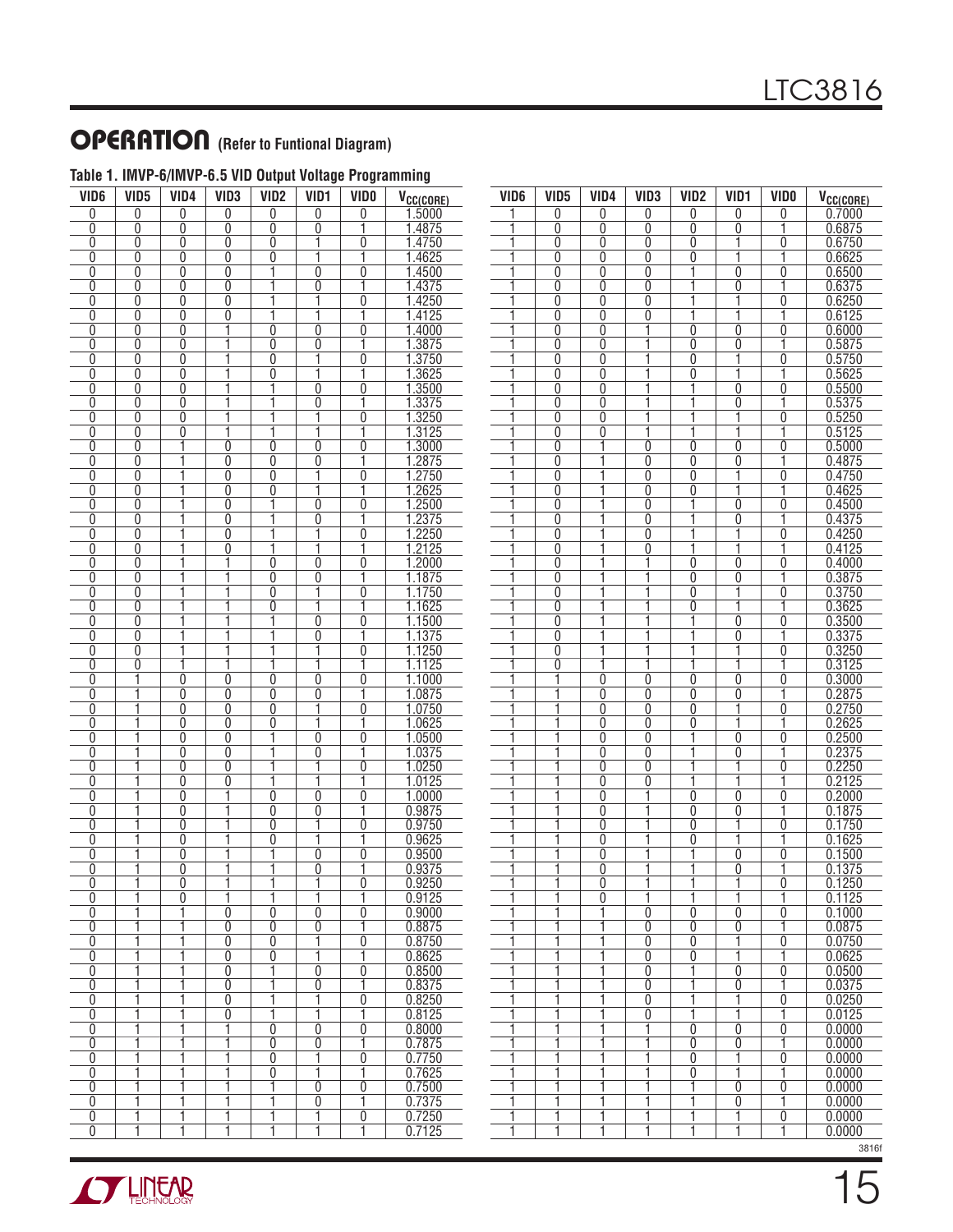### OPERATION **(Refer to Funtional Diagram)**

The LTC3816 is a constant frequency, voltage mode DC/DC step-down controller that complies with the Intel IMVP-6/ IMVP-6.5 specifications. The 7-bit VID code programs the switcher output voltage as specified in Table 1. Figure 2 shows the timing diagram. Upon start-up, the switcher output soft-start ramps to the  $V_{\text{ROT}}$  voltage. 75 $\mu$ s after reaching the  $V_{\text{BOOT}}$  power good threshold, which is about  $45$ mV below V<sub>BOOT</sub>, the controller forces the CLKEN# pin low and the VID code is loaded. Next, the output is servoed to its VID DAC potential. 10ms after regulation, PWRGD pulls high to indicate that the switcher is regulating and has completed its start-up phase.

The LTC3816 uses two external synchronous N-channel MOSFETs. A floating topside driver and a simple external charge pump provide full gate drive to the upper MOSFET. The controller uses a leading edge modulation architecture to allow extremely low duty cycles and fast load step response. In a typical LTC3816 switching cycle, the PWM comparator turns on the top MOSFET to charge the output capacitor. An internal clock resets the top MOSFET and turns on the bottom MOSFET to reduce the output charging current. This switching cycle repeats itself at an internally fixed frequency, or in synchronization with an external oscillator.

The top gate duty cycle is controlled by the voltage feedback loop which includes an internal differential amplifier that senses the differential output voltage between the  $V_{\text{CC(SEN)}}$  and  $V_{\text{SS(SEN)}}$  pins. The AITC amplifier monitors the inductor current and computes the load dependent output droop required to implement the active voltage positioning features in IMVP-6/IMVP-6.5. The IC servos the differential output voltage to the VID DAC voltage minus the small load dependent AVP droop.

The LTC3816 feedback loop is capable of dynamically changing the regulator output to different VID DAC voltages. Upon receiving a new VID code, the LTC3816 regulates to its new potential with a programmable slew rate which is selected to prevent the converter from generating audible noise. The switcher output load current can be monitored by measuring the  $I_{MON}$  pin potential. The LTC3816 forces the  $I_{MON}$  pin voltage to be proportional to the average load current with a gain configured by the  $R_{PREIMON}$  and R<sub>IMON</sub> resistors.

The LTC3816 includes an onboard current limit circuit that senses the inductor current through an external sense resistor or the inductor DCR. The peak inductor current can be controlled by selecting the current limit  $R_{IMAX}$ resistance. The LTC3816 current limit architecture allows momentary overcurrent events for a predefined duration (see the Current Sense and Current Limit sections). Upon current limit, the top gate is shut off, the SS external capacitor is discharged to limit the top gate duty cycle, and the switcher output voltage is reduced until the load fault is removed.





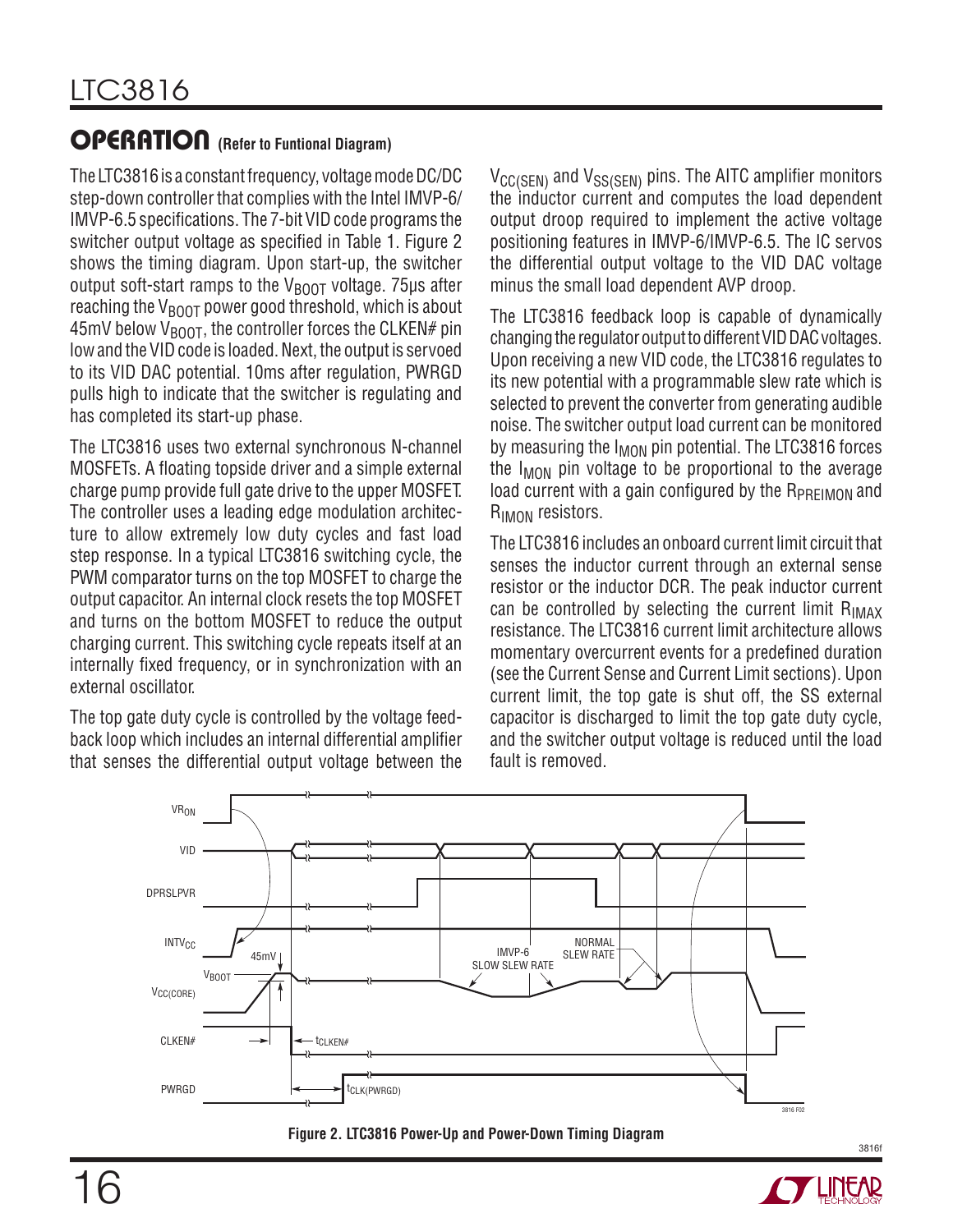### Applications Information

### LDO, INTV<sub>CC</sub>/EXTV<sub>CC</sub> POWER SUPPLY

The LTC3816 is designed to operate with a wide range of  $V_{IN}$  input voltages. The IC includes a 5.2V LDO to power the driver and control circuits. The LDO output,  $INTV_{CC}$ should be bypassed with a minimum 4.7µF low ESR ceramic capacitor. The INTV $_{\text{CC}}$  regulator can supply up to 50mA of total LTC3816 quiescent current,  $I<sub>O(TOT)</sub>$ </sub>, which consists of the static supply current,  $I<sub>Q</sub>$ , and the current required to charge the gate capacitance,  $Q_{G(TOT)}$ , of the top and bottom power MOSFETs.

 $I_{Q(TOT)} = I_Q + Q_{G(TOT)} \cdot f_{OSC}$  $P_{DISS} = V_{IN} \cdot (I_0 + Q_{G(TOT)} \cdot f_{OSC})$  $T_J = T_A + P_{DISS} \cdot \theta_{JA}$ 

The value of  $Q<sub>G(TOT)</sub>$  can be obtained from the MOSFET data sheets. For high  $V_{IN}$  and high frequency operation, care must be taken to ensure that the maximum junction temperature T<sub>JMAX</sub> of the IC is never exceeded.

When the  $E X TV_{CC}$  pin is left open or tied to a voltage less than 4.5V, the 5.2V LDO powers INTV<sub>CC</sub>. If  $EXTV_{CC}$  is taken above 4.5V, the LDO is turned off and an internal switch connects  $INTV_{CC}$  to  $EXTV_{CC}$ . Do not apply greater than 6V to the EXTV<sub>CC</sub> pin, and ensure that  $\text{EXTV}_{\text{CC}} < V_{\text{IN}} + 0.3V$ unless  $\text{EXTV}_{\text{CC}}$  is shorted to the  $\text{V}_{\text{IN}}$  supply. Using the  $EXT_{CC}$  pin allows INTV<sub>CC</sub> to be powered from an external source reducing LDO losses and improving the regulator efficiency, especially at high  $V_{IN}$ . When the  $E{\rm XTV}_{CC}$  pin is used, the chip power dissipation reduces to:

 $P_{DISS} = V_{EXTVCC} \cdot (I_Q + Q_{G(TOT)} \cdot f_{OSC})$ 

If the V<sub>IN</sub> supply is low enough for the INTV<sub>CC</sub> LDO to enter dropout, the output voltage of the LDO becomes:

 $V_{INTVCC(DROPOUT)} = V_{IN} - V_{DROPOUT}$ 

The LDO dropout voltage is a function of the total quiescent current  $I<sub>O(TOT)</sub>$ </sub>, V<sub>IN</sub> voltage and junction temperature. The temperature coefficient of the LDO dropout voltage is approximately 6400ppm/°C. To enable proper operation, make sure that the LDO output voltage meets the INTV<sub>CC</sub> undervoltage and minimum MOSFET gate driver requirements. If  $V_{IN}$  is connected to a fixed 5V supply, it is advisable to short  $EXTV_{CC}$  to  $V_{IN}$ . In this case, the INTV<sub>CC</sub> output voltage becomes:

 $V_{\text{INTVCC}}$ (EXTVCC) =  $V_{\text{EXTVCC}} - I_{\text{Q(TOT)}} \cdot R_{\text{EXTVCC}}$ 

where  $R_{\text{EXTVCC}}$  is the internal  $\text{EXTV}_{\text{CC}}$  switch on-resistance. It has a typical value of 2Ω at 25°C and has a temperature coefficient of approximately 4000ppm/°C.

#### **Undervoltage LockOUT and Shutdown**

A precision undervoltage lockout (UVLO) comparator monitors the  $INTV_{CC}$  voltage and enables soft-start operation once INTV $_{\text{CC}}$  is above 3.9V. For power supplies that start-up slowly, the gate drivers could begin switching when  $V_{IN}$  is well below its steady-state value. The high inrush current through the input power cable could cause the  $V_{IN}$  supply to dip below the UVLO threshold and result in hiccup operation at start-up. This problem can be easily overcome by adding a  $V_{IN}$  UVLO function as shown in Figure 3. Connect an external resistive divider from  $V_{IN}$  to  $VR<sub>ON</sub>$ . Set the resistive divider according to the following equation:

$$
V_{UVLO} = 1.2V = V_{IN(UVLO)} \frac{R_{ON1}}{R_{ON1} + R_{ON2}}
$$

where  $V_{IN(UVLO)}$  is the desired  $V_{IN}$  UVLO threshold. The resistances are normally chosen so that the error caused by the internal 1µA pull-up current has a negligible effect on the UVLO threshold. Be careful not to allow the resistive divider output voltage to exceed the 6V maximum rating of the  $VR_{ON}$  pin.

If the external resistive divider is not used, upon powerup, the VR<sub>ON</sub> pin is pulled up by an internal 1 $\mu$ A pull-up current. The LTC3816 can be put into a low power shut-



**Figure 3. V<sub>IN</sub> UVLO Circuit**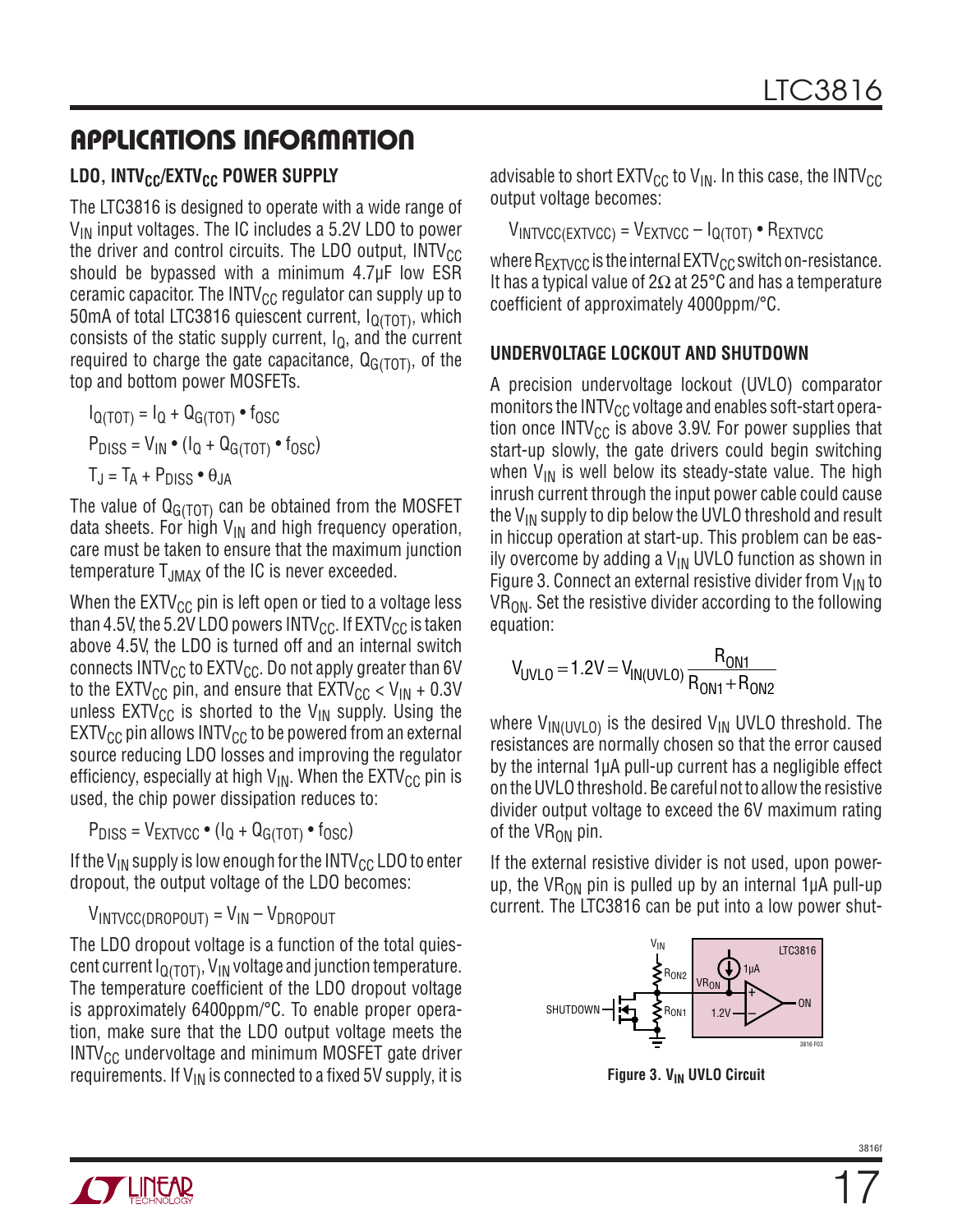down mode by pulling the VR<sub>ON</sub> pin below 0.65V. In the shutdown mode, the internal circuitry and the  $INTV_{CC}$ regulator are off and the supply current drops well below 100 $\mu$ A. When the VR<sub>ON</sub> pin voltage is between 0.65V and 1.2V, the INTV $_{\text{CC}}$  regulator and internal circuitry power up but the driver outputs remain low.

### **Topside MOSFET Driver Supply**

An external bootstrap capacitor,  $C_B$ , connected from the BOOST pin to the SW pin supplies the topside gate driver as shown in Figure 1. Capacitor  $C_B$  is charged though the external diode,  $D_B$ , from INTV $_{CC}$  when the SW pin is low. When the topside MOSFET is turned on, the top driver places the  $C_B$  voltage across the gate source of the top MOSFET. This enhances the MOSFET and turns on the top switch. The switch node voltage, SW, rises to  $V_{IN}$  and the BOOST pin follows. With the topside MOSFET on, the boost voltage is above the input supply:

 $V_{\text{RONST}} = V_{\text{IN}} + V_{\text{INTVCC}}$ 

The value of the boost capacitor,  $C_B$ , needs to be at least 100 times that of the total input capacitance of the topside MOSFET. The reverse breakdown of the external Schottky diode,  $D_B$ , must be greater than  $V_{IN(MAX)}$ .

### **IMVP-6/IMVP-6.5 SELECTION AND V<sub>BOOT</sub> VOLTAGE**

The LTC3816 can be configured to meet either IMVP-6 or IMVP-6.5 requirements. To select IMVP-6 operation, short both  $I_{MON}$  and PREI<sub>MON</sub> to INTV<sub>CC</sub>. At start-up, when VR<sub>ON</sub> is asserted, the switcher output ramps to  $V_{\text{BOOT}} =$ 1.2V regardless of the VID code. To configure IMVP-6.5 operation, connect a resistor from  $I_{MON}$  to  $V_{SS(SEN)}$  and another resistor from PREI<sub>MON</sub> to  $I_{TC}$ . The I<sub>MON</sub> and PREI<sub>MON</sub> resistance set the  $I_{MON}$  gain (see the  $I_{MON}$  section). The  $V_{\text{BOOT}}$  voltage for IMVP-6.5 is 1.1V.

### **Soft-Start Operation**

The start-up of  $V_{\text{OUT}}$  is controlled by the LTC3816's SS pin. When the voltage at the SS pin is less than 1.3V, the LTC3816 regulates the  $V_{FB}$  voltage to the SS pin voltage instead of 1.3V. This allows the user to program the softstart of the regulator output with a capacitor from the SS pin to GND. An internal 1µA current source charges this capacitor, creating a voltage ramp on the SS pin. As the SS pin voltage rises from 0V to 1.3V, the output voltage,  $V_{\text{OUT}}$ , rises smoothly from OV to its  $V_{\text{BODT}}$  value. Once the soft-start interval is over, the internal current source continues charging the SS capacitor until the SS potential is internally clamped at about 2.7V. For the IMVP-6 configuration, a 1000pF SS capacitor generates roughly a 1.6ms start-up time. With the IMVP-6.5 configuration, the start-up time is about 1.5ms.

During severe overload conditions, the LTC3816 discharges the SS capacitor to lower the switcher output voltage. If the potential at SS is forced below 0.3V, the controller reduces its  $I_{MAX}$  sourcing current from 10 $\mu$ A to 2.5 $\mu$ A and cuts the short-circuit current to about 25% of its nominal value.

### **Current Sense and Current Limit**

The LTC3816 features an onboard cycle-by-cycle userprogrammable current limit circuit that controls the peak inductor current. The  $I_{MAX}$  pin has an internal 10 $\mu$ A pullup current source, allowing the maximum load current  $I_{\text{I}}$  oad(MAX) to be programmed by a single external resistor  $R_{IMAX}$  connected between the  $I_{MAX}$  and  $I_{SENN}$  pins.

$$
I_{L(PEAK)} = \frac{I_{IMAX} \cdot R_{IMAX}}{R_{SENSE}}
$$

$$
I_{LOAD(MAX)} < I_{LIMIT} = I_{L(PEAK)} - \frac{\Delta I_L}{2} = \frac{I_{IMAX} \cdot R_{IMAX}}{R_{SENSE}} - \frac{\Delta I_L}{2}
$$

where  $I_{\text{L(PFAK)}}$  is the peak inductor current,  $I_{\text{IMAX}}$  is the  $I_{\text{MAX}}$ pin pull-up current, R<sub>SENSE</sub> is the current sense resistor value and  $\Delta I_L$  is the inductor ripple current.

$$
\Delta I_L = \frac{1}{f_{OSC} \cdot L} V_{OUT} \left( 1 - \frac{V_{OUT}}{V_{IN}} \right)
$$

Note that the output ripple current varies with the switching frequency, inductor value and duty cycle. Hence, the current limit value should be checked on the application board to ensure that  $I_{\text{LOAD(MAX)}} < I_{\text{LIMIT}}$  under all operating conditions and temperature variations.

For current sensing using a low value sense resistor, the sense resistor parasitic inductance must be considered to

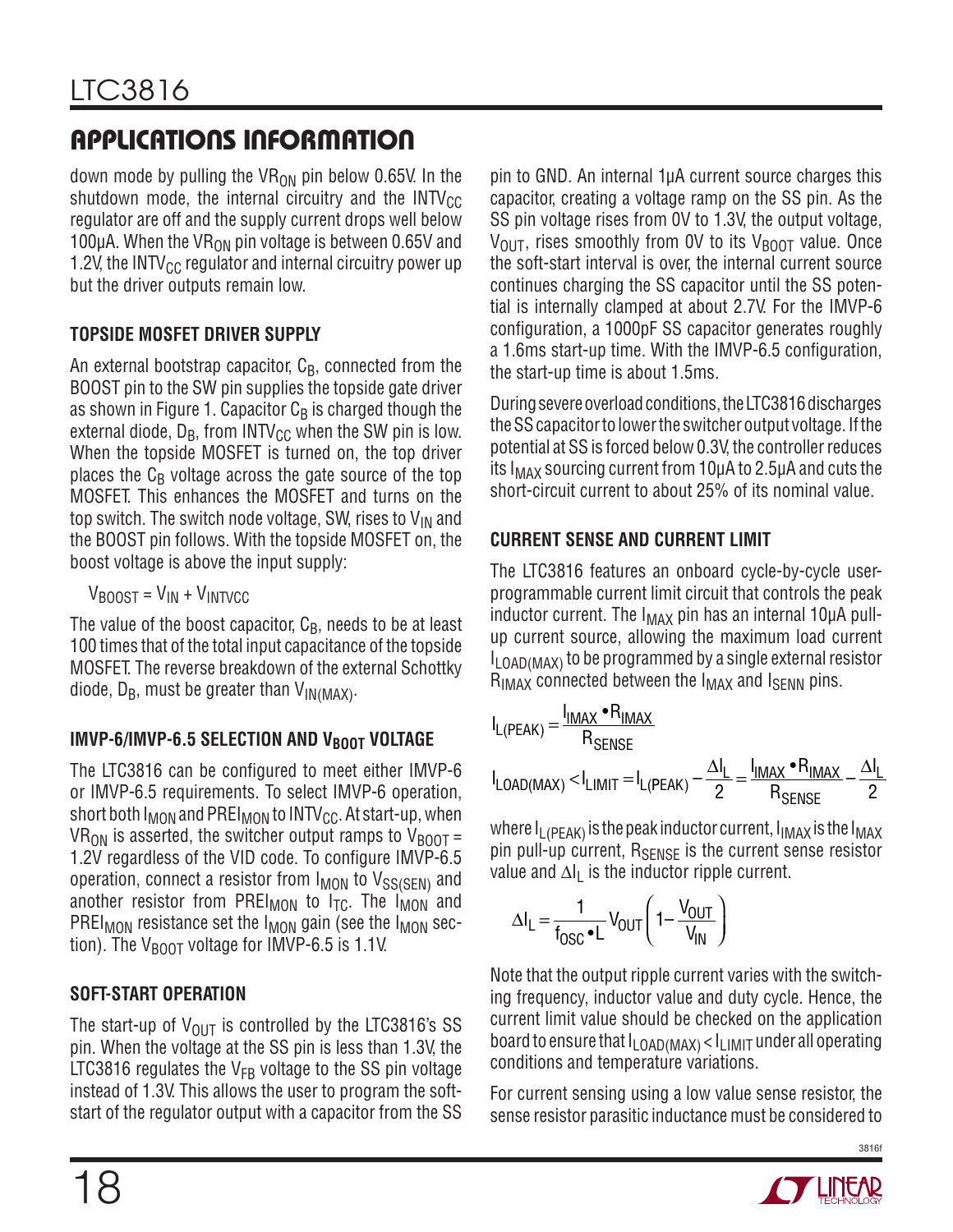achieve accurate current sensing. Figure 4 shows a real current sensing resistor, R<sub>SENSE</sub>, which can be modeled with an ideal resistance,  $R_{\text{SFN}}$ , in series with its parasitic ESL. As shown in Figure 4, the voltage across the sense resistor includes the voltage across the parasitic inductor which is a strong function of inductor ripple current and the switching frequency. This effectively reduces the current limit threshold, typically by more than 30%. The voltage across the sense resistor can be extracted from a lowpass filter placed close to the controller input sense pins as shown in Figure 4. The voltage across the sensing capacitor,  $C_{\rm ISR}$ , is:

$$
V_{CISR} = I_L \cdot R_{SEN} \left[ \frac{1 + \frac{SESL}{R_{SEN}}}{1 + SR_{ISR} \cdot C_{ISR}} \right]
$$

In the frequency domain, the second term in the above equation must be equal to 1 to ensure that the voltage across the filter capacitor is independent of operating frequency. To meet this requirement, the value of the RC filter should fulfill the following condition:

$$
R_{ISR} \bullet C_{ISR} = \frac{ESL}{R_{SEN}}
$$

The ESL value can be obtained from the manufacturer's data sheet or estimated with an oscilloscope, as shown in the Figure 4 waveform, using the following equation:

$$
ESL = \frac{V_{ESL(ON)} + \left|V_{ESL(OFF)}\right|}{\Delta I_L \left(\frac{1}{t_{ON}} + \frac{1}{t_{OFF}}\right)}
$$

where t<sub>ON</sub> is the TG on time and t<sub>OFF</sub> is the TG off time.

For high efficiency applications, the inductor DCR provides a method of sensing the inductor current without incurring additional power loss from a sense resistor. The DCR of the inductor represents the small amount of resistance in the copper winding, which can be less than  $1 \text{ m}\Omega$  for today's low value, high current inductors. Figure 5 shows a simplified inductor model, which can be modeled with an ideal inductor, L, in series with its parasitic DCR. The DCR value can be obtained from the inductor manufacturer's



**Figure 4. Current Limit Sensing Using a Low Value Sense Resistor**



**Figure 5. Current Limit Sensing Using Inductor DCR**

data sheet. Similar to the sense resistor application circuit, the voltage across the inductor DCR can be extracted from a lowpass filter and the current limit threshold is given by the following equation:

$$
I_{L(PEAK)} = \frac{I_{IMAX} \cdot R_{IMAX}}{R_{DCR}}
$$
  
\n
$$
I_{LOAD(MAX)} < I_{LIMIT} = I_{L(PEAK)} - \frac{\Delta I_L}{2} = \frac{I_{IMAX} \cdot R_{IMAX}}{R_{DCR}} - \frac{\Delta I_L}{2}
$$
  
\nif  $R_{IDCR} \cdot C_{IDCR} = \frac{L}{R_{DCR}}$ 

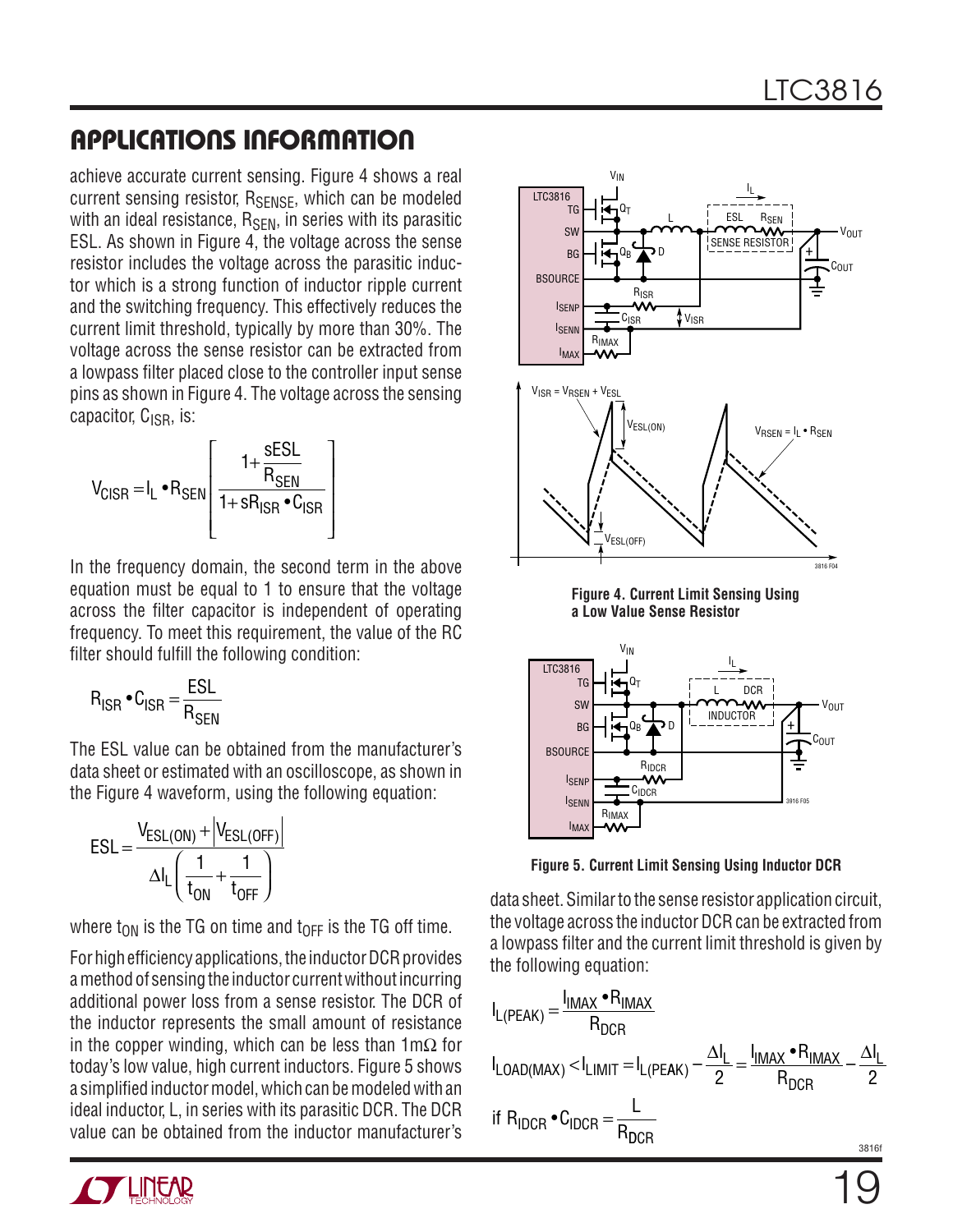Note that the value of  $R_{DCR}$  must account for its temperature coefficient, which is approximately 0.39%/°C.

The current limit architecture of the LTC3816 allows short durations of instantaneous overload. Upon power-up, the current limit threshold is set to  $1\times$ , equal to  $I_{LIMIT}$ . The load is limited to  $I_{LIMIT}$  until the switcher output reaches its  $V_{\text{BOD}}$  potential. Beyond this point, during the VID DAC slewing interval, the  $I_{MAX}$  sourcing current automatically switches from 10µA to 20µA and the current limit threshold increases to  $2\times$  to enable the output capacitor voltage to track the DAC transition. If the controller detects that there is an overload condition when the DAC is not slewing, the current limit threshold increases to  $2\times$  for a duration of 45µs. If the overload interval is shorter than 45µs, the IC allows another overcurrent event within the next 630µs, as shown in Figure 6a. However, if an overload occurs within the 630µs following the second event, the controller current limits, as shown in Figure 6b.

If the overload condition persists for more than 45µs, the LTC3816 allows the  $2\times$  current limit to continue for



**Figure 6a. Permissible Overload**



**Figure 6b. Repeated Overload Triggers Current Limit**

another cycle. After 90 $\mu$ s, the  $I_{MAX}$  current returns to 10 $\mu$ A, and the output load is limited to  $1\times$  for the next 630us as shown in Figure 6c. Figure 6d shows the condition when a repetitive overload event triggers current limit.

Figure 6e shows that at any instant, if the load current is above  $1\times$  for more than 90 $\mu$ s, or higher than  $2\times$ , the controller enters current limit. Under this condition, the TG duty cycle is reduced and the SS capacitor is discharged



**Figure 6c. Allowable Longer Overload Condition**



**Figure 6d. Allowable Longer Overload Condition, Followed by Repeated Overload Triggers Current Limit**



**Figure 6e. Long Overload or Excessive Loading Triggers Current Limit Condition**

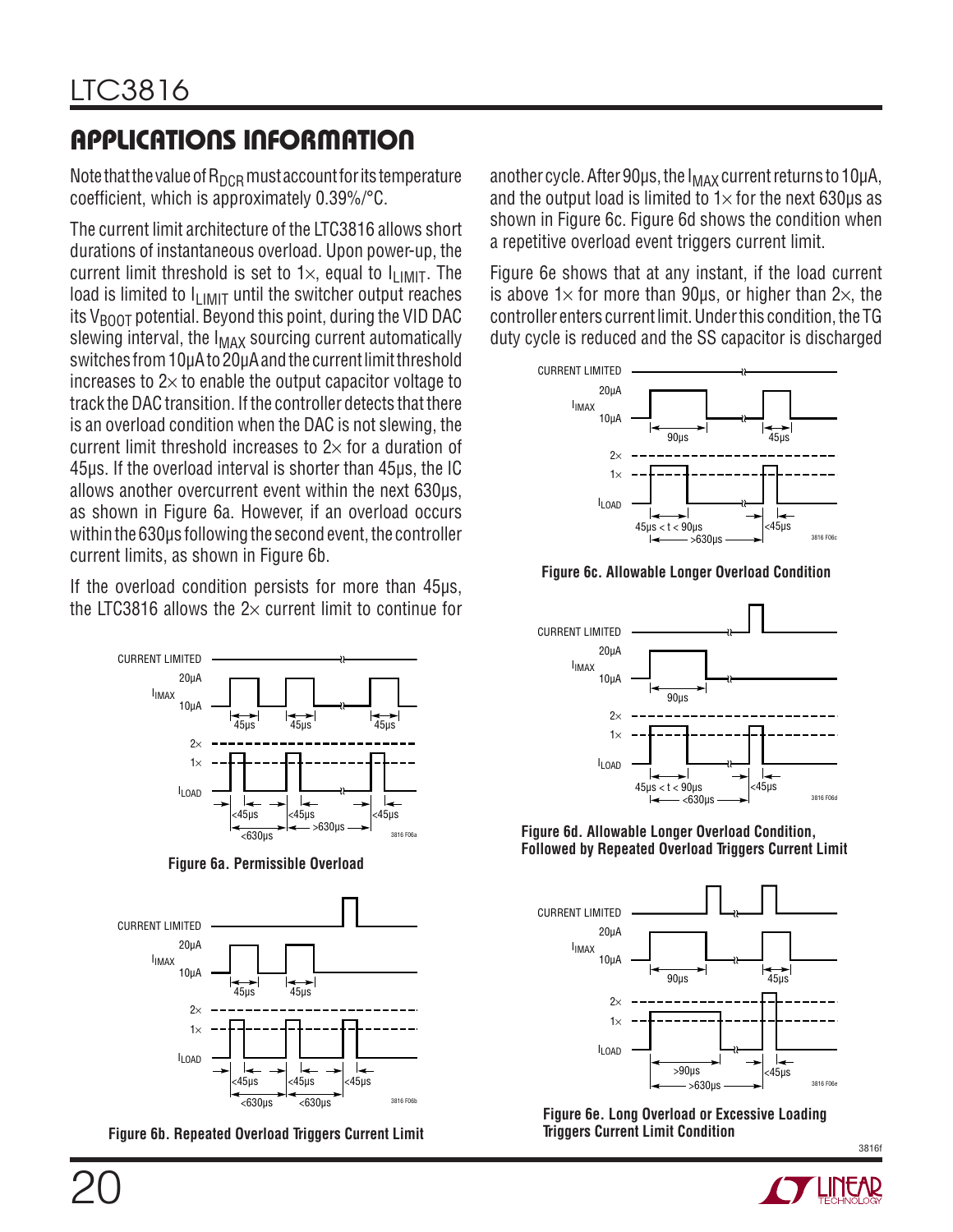to lower the regulator output voltage. This current limit condition persists until the fault condition disappears or the controller detects a low output voltage fault and forces the switcher output to latch off. Once the output voltage is lower than the power good threshold, the controller limits the maximum load to  $1\times$  to reduce the short-circuit current.

#### **Active Voltage PositioNing (AVP)**

In a conventional buck converter, the feedback control regulates the output voltage to the same level for the entire load range as shown in Figure 7a. The peak-to-peak output voltage spikes resulting from the load step must be smaller than the voltage tolerance window.

To reduce the regulator output voltage peak-to-peak perturbation resulting from a load transient, the LTC3816 modulates the output voltage based on the output loading current. The built-in AVP circuit lowers the output voltage proportional to the load current as shown in Figure 7b. Figure 7c shows the transient response with the AVP function. The AVP voltage droop reduces the peak-to-peak output voltage perturbation. As a result, the AVP topology requires fewer capacitors at the regulator output to achieve the same voltage tolerance window.

The AVP circuit obtains the load current information from the sense resistor or the inductor DCR as shown in Figure 8. The voltage drop across the sense resistor is extracted



**Figure 7a. Transient Waveform Without AVP. The Transient Peak-to-Peak Spike ≈ 130mV. The AITC Amplifier is Configured as a Unity-Gain Amplifier**



**Figure 7b. AVP DC Transfer Curve**



**Figure 7c. Transient Waveform with AVP Slope = –3mV/A, Using The Same Inductor and Output Capacitor as Figure 7a. The Transient Peak-to-Peak Perturbation is Reduced to About 85mV**

by the AITC amplifier and summed with the differential amplifier output voltage. The resulting output is servoed to the VID DAC voltage. At higher load current, the voltage drop across the sense resistor increases, resulting in a lower switcher output voltage. Typically, the system requirement defines the amount of AVP gain ensuring that the output voltage remains within the regulator supply tolerance band over the full range of load conditions. Figure 8 includes the components required to compensate for the sense resistor parasitic inductance. The AVP DC transfer function is:

$$
V_{OUT} = V_{DAC} - A_{AVP(SR)} \cdot I_L = V_{DAC} - A_{G(SR)} \cdot I_L \cdot R_{SEN}
$$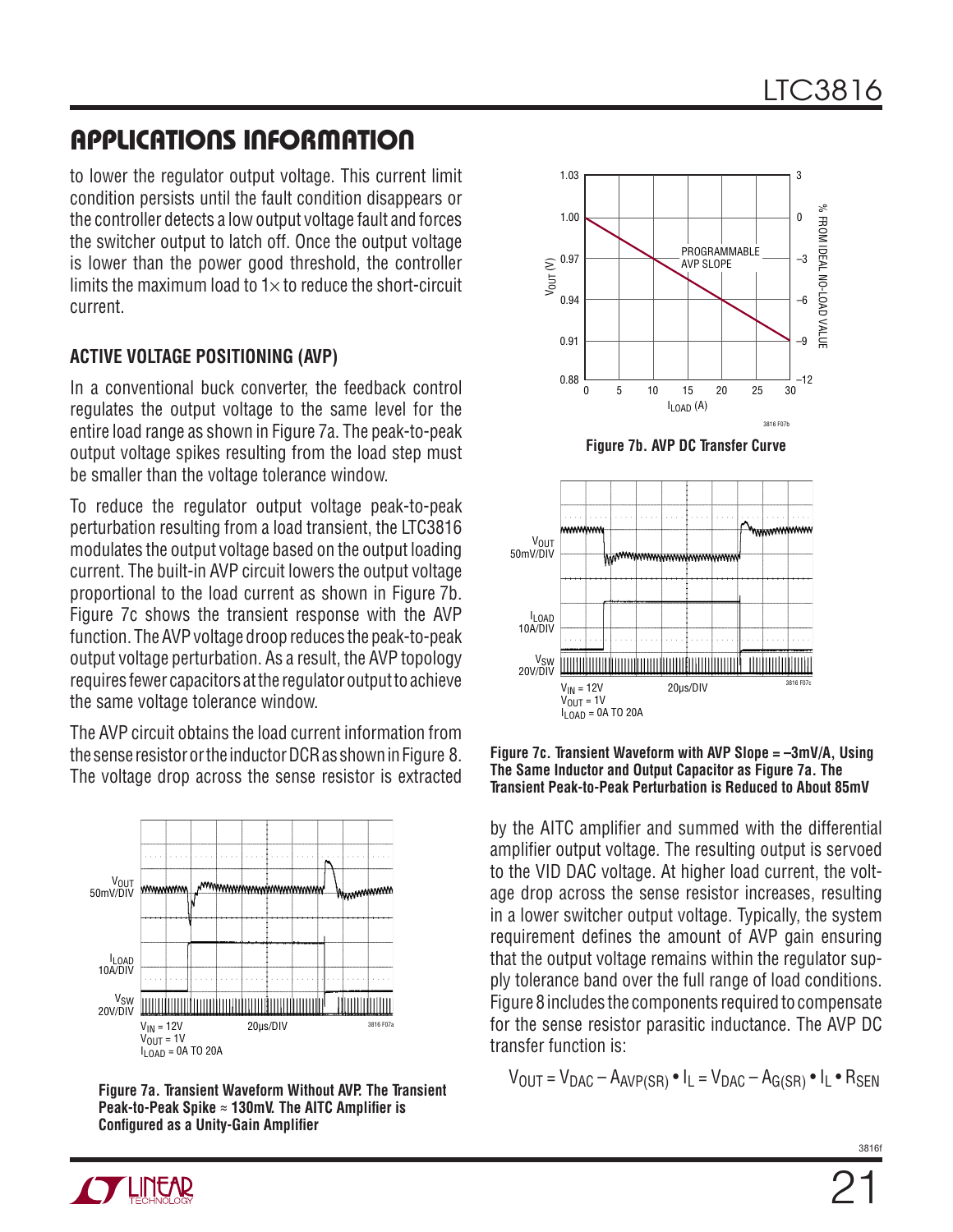where  $A_{AVP(SR)}$  is the AVP gain with sense resistor configuration and  $A_{G(SR)}$  is the sense resistor gain:

$$
A_{AVP(SR)} = A_{G(SR)} \cdot R_{SEN} \text{ and } A_{G(SR)} = \frac{R_{VSR}}{R_{AVPSR}}.
$$
  

$$
R_{VSR} \cdot C_{VSR} = \frac{ESL}{R_{SEN}}
$$

Figure 9 shows the AVP configuration with current sense implemented using the inductor DCR. The AVP DC transfer function is:

 $V_{\text{OUT}} = V_{\text{DAC}} - A_{\text{AVP(DCR)}} \cdot I_L = V_{\text{DAC}} - A_{\text{G(DCR)}} \cdot I_L \cdot R_{\text{DCR}}$ where:

$$
A_{AVP(DCR)} = A_{G(DCR)} \cdot R_{DCR} \text{ and } A_{G(DCR)} = \frac{R_{VDCR}}{R_{AVPDCR}}
$$
  

$$
R_{VDCR} \cdot C_{VDCR} = \frac{L}{R_{DCR}}
$$

#### **Temperature Compensated Active Voltage PositionING (AVP) With Inductor DCR**

The inductor DCR AVP configuration improves the regulator efficiency by eliminating the power losses associated with a sense resistor. However, without proper temperature compensation, the positive temperature coefficient of the inductor DCR, 0.39%/°C, may compromise the output voltage accuracy. As the temperature of the inductor rises, its DCR value increases, resulting in a greater  $V_{\text{OUT}}$  droop rate (higher AVP gain). To compensate for the DCR temperature shift, replace the resistor  $R_{VDCR}$  in Figure 9 with an NTC resistor placed as close as possible to the inductor. Ideally, the NTC resistor should have the same temperature as the inductor. As temperature increases, the NTC resistance drops, resulting in a reduction in the AITC amplifier voltage gain. This compensates for the increase in DCR resistance and maintains the AVP gain. The NTC resistor, however, is highly nonlinear and must be linearized. Figure 10 shows



**Figure 8. AVP Configuration with a Sense Resistor**



**Figure 9. AVP Configuration with Inductor DCR Current Sense**



**Figure 10. AVP with Inductor DCR Current Sense and NTC Temperature Compensation**

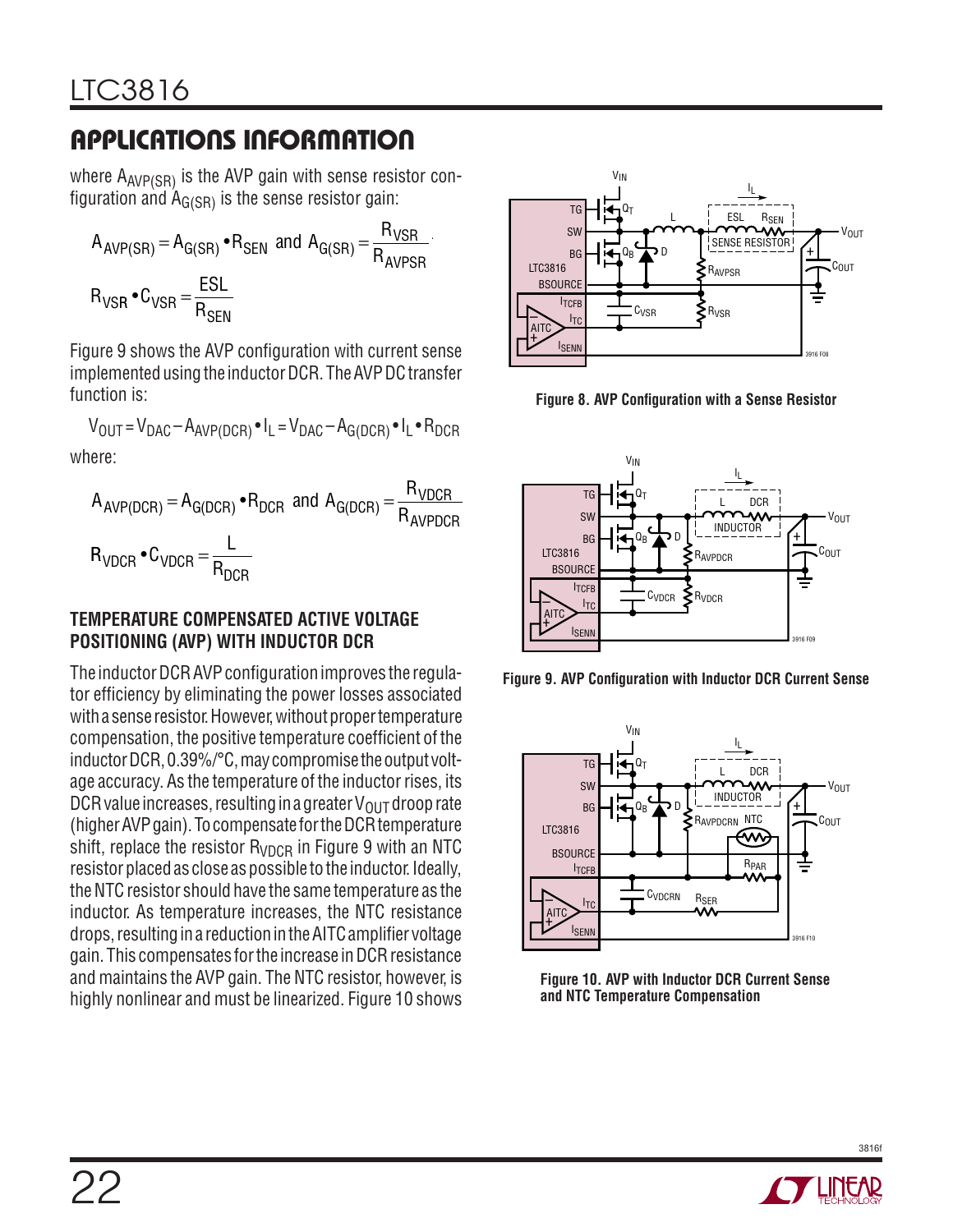the NTC compensation network. To determine the component values, first, select the NTC with room temperature resistance approximately equal to  $R_{VDCR}$  that has the smallest temperature coefficient (β constant in the NTC data sheet. Using an NTC with a higher β constant generates a less optimal temperature compensation). Next, calculate the resistances  $R_{\text{PAR}}$  and  $R_{\text{SFR}}$  from the following equations where the NTC resistances at different temperatures is obtained from the manufacturer's data sheet.

 $R_{\text{PAR}} = R_{\text{NTC}}$  at 25°C  $R_{\text{SER}} \approx \frac{10}{3} \Big[ \Big( R_{\text{PAR}} \, || \big( R_{\text{NTC}} \text{ at } 0^{\circ}\text{C} \big) \Big) - \Big( R_{\text{PAR}} \, || \big( R_{\text{NTC}} \text{ at } 75^{\circ}\text{C} \big) \Big) \Big]$  $-(R_{PAR} || (R_{NTC} \text{ at } 25^{\circ} \text{C}))$ 

Note that the above equations optimize temperature compensation at hot. At extreme cold temperature, the temperature compensation is less effective.

With the NTC resistor network, the temperature compensated AVP transfer function becomes:

$$
V_{OUT} = V_{DAC} - A_{AVP(DCRN)} \cdot I_L = V_{DAC} - A_{G(DCRN)} \cdot I_L \cdot R_{DCR}
$$
  
where A<sub>AVP(DCRN)</sub> and A<sub>G(DCRN)</sub> are the AVP and DCR gain  
using the inductor DCP current one with NTC temperature

using the inductor DCR current sense with NTC temperature compensation configuration.

$$
A_{AVP(DCRN)} = A_{G(DCRN)} \cdot R_{DCR} \text{ and } A_{G(DCRN)} = \frac{R_{NTCNET}}{R_{AVPDCRN}}
$$
  

$$
C_{VDCRN} = \frac{L}{R_{NTCNET} \cdot R_{DCR}}
$$
  

$$
R_{NTCNET} = [R_{SER} + (R_{PAR} || R_{NTC})]
$$

Figure 11a shows the room temperature AVP DC transfer curves obtained using inductor DCR current sense with and without NTC temperature compensation. There is only a slight difference in the transfer curve at heavy load. Figure 11b shows the AVP transfer curve obtained at 125°C, it shows the improvement in AVP accuracy with the NTC resistor network.

Figure 12 shows another easy way to compensate for the inductor DCR temperature coefficient. In this configuration, a linear PTC resistor is connected from the SW node to the  $I_{TCFR}$  pin. The PTC thermistor's temperature coefficient of 0.411%/°C compensates for the change in DCR



**Figure 11a. AVP Transfer Curve Using Vishay IHLP-5050CE-01 0.33µH (DCR = 1.3mΩ) Inductor DCR Current Sense with**  $\hat{A}_{G(DCRN)} = 1$  **at**  $T_A = 25^{\circ}C$ 



**Figure 11b. Same Setup as Figure 11a. Improvement in AVP Accuracy with NTC Temperature Compensation**  Network at  $T_A = 125^{\circ}C$ 



**Figure 12. AVP Using Inductor DCR Current Sense with Linear PTC Temperature Compensation**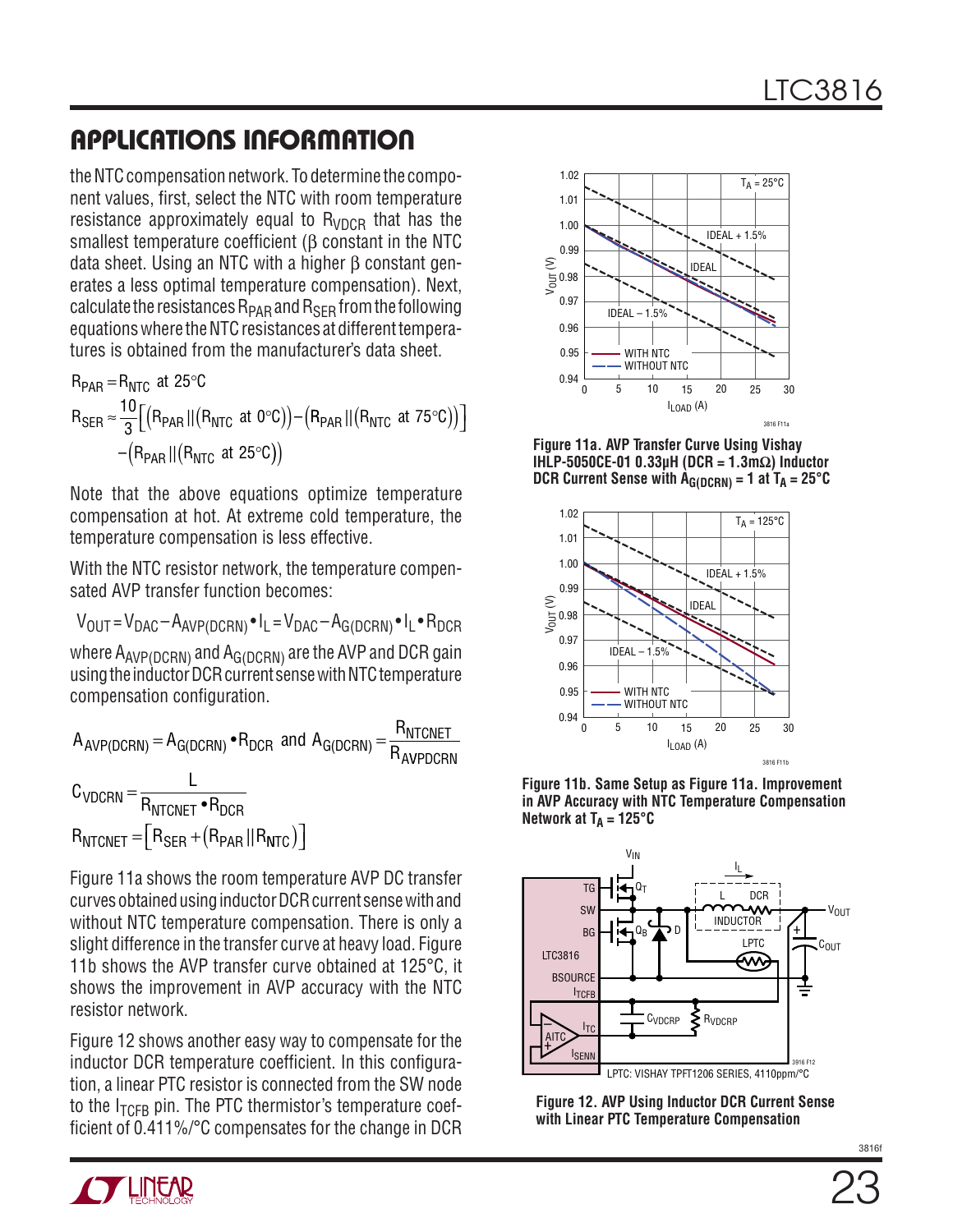resistance (0.39%/°C) and produces a near perfect AVP slope across temperature.

 $V_{\text{OUT}} = V_{\text{DAC}} - A_{\text{AVP(DCRP)}} \cdot I_L = V_{\text{DAC}} - A_{\text{G(DCRP)}} \cdot I_L \cdot R_{\text{DCR}}$ where:

 $A_{\text{AVP(DCRP)}} = A_{\text{G(DCRP)}} \cdot R_{\text{DCR}}$  and  $A_{\text{G(DCRP)}} = \frac{R}{R}$  $AVP(DCRP) = AG(DCRP)$  PDCR dilu  $AG(DCRP) = \frac{R}{R}$  $V_{\text{OCRP}} = A_{\text{G(DCRP)}} \cdot R_{\text{DCR}}$  and  $A_{\text{G(DCRP)}} = \frac{N_{\text{VDCRP}}}{R_{\text{LPTC}}}$ 

$$
C_{VDCRP} = \frac{L}{R_{VDCRP} \cdot R_{DCR}}
$$

#### **IMON**

To facilitate CPU monitoring of load current in an IMVP-6.5 application, the LTC3816 forces the  $I_{MON}$  pin voltage to be proportional to the average load current. As shown in Figure 13, the AITC and the unity-gain amplifiers force the voltage across the resistor R<sub>PREIMON</sub> to be equal to the voltage drop across the sense resistor. A current is supplied to  $R_{IMON}$  that is three times greater than the current in  $R_{PREIMON}$ . The voltage across the  $R_{IMON}$  resistor is equal to:

$$
V_{IMON} = 3 \cdot (I_L \cdot R_{SEN}) \frac{R_{VSR}}{R_{AVPSR}} \cdot \frac{R_{IMON}}{R_{PREIMON}}
$$

To prevent the ground difference between the CPU and the regulator from affecting the  $I_{MON}$  voltage accuracy,



**Figure 13. I<sub>MON</sub> Configuration** 

the negative terminal of the resistor  $R_{IMON}$  should be connected directly to the CPU VSS(SEN) pin. Depending on the output load requirements, the  $I_{\text{MON}}$  voltage gain can be programmed by changing the ratio of the  $R_{IMON}$ and R<sub>PREIMON</sub> resistances. A capacitor should be added in parallel with the resistor  $R_{IMON}$  to remove the switching ripple. The value of the capacitor  $C_{IMON}$  is determined by the following equation:

$$
C_{IMON} = \frac{t_{IMON}}{R_{IMON}}
$$

where  $t_{IMON}$  is the  $I_{MON}$  time constant and must be larger than 300µs.

In the IMVP-6.5 configuration, the  $I_{MON}$  pin potential is internally clamped to 1.1V with respect to the  $V_{SS(SEN)}$  pin voltage. Forcing the PREI<sub>MON</sub> pin to  $INTV_{CC}$  configures the LTC3816 as an IMVP-6 regulator.

#### **Feedback Control**

The LTC3816 feedback loop consists of the line feedforward circuit, the modulator, the external inductor, the output capacitor, the AITC and differential amplifier, and the feedback amplifier with its compensation network. All of these components affect loop behavior and need to be accounted for in the loop compensation.

#### **Line Feedforward and Modulator**

The modulator consists of the PWM generator, the output MOSFET drivers and the external MOSFETs themselves. The modulator gain varies linearly with the input voltage. The line feedforward circuit compensates for this change in gain and provides a constant gain from the error amplifier output to the SW node regardless of input voltage. From a feedback loop point of view, the combination of the line feedforward circuit and the modulator looks like a linear voltage transfer function from COMP to the SW node and has a gain roughly equal to:

 $A_{MOD} \approx 25$ V/V  $\approx 28$ dB

It has a fairly benign AC behavior at typical loop compensation frequencies with significant phase shift appearing at half the switching frequency.

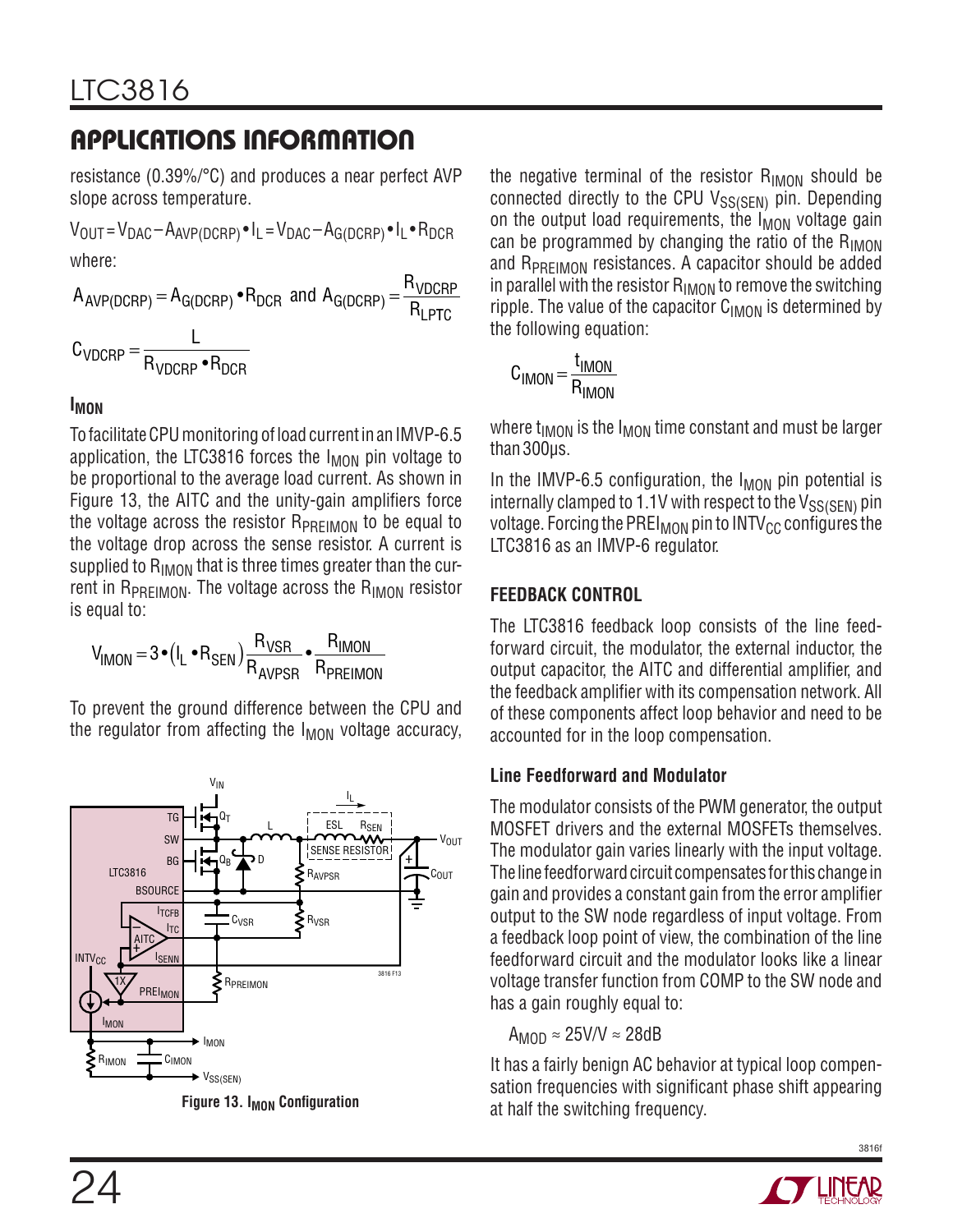#### **LC Filter**

The external inductor and output capacitor combination causes a second order LC roll-off at the output with 180° of phase shift. At higher frequencies, the reactance of the output capacitor approaches its ESR, and the roll-off due to the capacitor stops, leaving –20dB/decade and 90° of phase shift. Beyond the ESR zero, the ceramic capacitor creates a high frequency pole. The LC filter transfer function, poles and zero locations are given by the following equations:

$$
A_{LC} = \frac{V_{OUT}}{V_{SW}} \approx \frac{1 + sR_{ESR} \cdot C_{BULK}}{\left(s^2L_L C_{OUT} + SR_L C_{OUT} + 1\right)}
$$
\n
$$
\frac{1}{1 + sR_{ESR} \cdot C_{BULK} \cdot C_{CER}}
$$
\n
$$
f_{LC(DOUBLE_POLE)} = \frac{1}{2\pi \sqrt{L_L C_{OUT}}}
$$
\n
$$
f_{ESR(ZERO)} = \frac{1}{2\pi \cdot R_{ESR} \cdot C_{BULK}}
$$
\n
$$
f_{CER(POLE)} = \frac{1}{2\pi \cdot R_{ESR} \cdot C_{BULK} \cdot C_{CER}}
$$

where:

 $R<sub>l</sub>$  includes DCR, sense resistance, PCB trace resistance and the turn-on resistance of the power MOSFET.

 $L_1$  includes the inductor inductance, PCB trace inductance and sense resistor ESL.

 $C_{\text{OUIT}} = C_{\text{BIII K}} + C_{\text{CFR}}$ 

### **AITC and Differential Amplifiers**

With the sense resistor configuration, the AITC and the differential amplifiers add a double zero and a pole in the vicinity of the feedback loop crossover frequency,  $f_C$ , and multiple poles at higher frequencies. The simplified low frequency transfer function from the regulator output node to the SERVO pin, as shown in Figure 14a, is given by the following equation:

$$
\frac{V_{SERVO}}{V_{OUT}} \approx \frac{1 + sA_{(SR)} + s^2B_{(SR)}}{1 + sR_{ESR} \cdot C_{BULK}}
$$

where:

 $A_{(SR)} = R_{ESR} \cdot C_{BULK} + A_{G(SR)} \cdot R_{SEN} \cdot C_{OUT}$ 

 $B_{(SR)} = A_{G(SR)} \cdot R_{\text{SEN}} \cdot R_{\text{FSR}} \cdot C_{\text{RIII K}} \cdot C_{\text{CER}}$ 

Similarly, for the DCR configuration with NTC compensation, the simplified low frequency transfer function is given by:

$$
\frac{V_{SERVO}}{V_{OUT}} \approx \frac{1 + sA_{(DCR)} + s^2B_{(DCR)}}{1 + sR_{ESR} \cdot C_{BULK}}
$$

where:

$$
A_{(DCR)} = R_{ESR} \cdot C_{BULK} + A_{G(DCR)} \cdot R_{DCR} \cdot C_{OUT}
$$

$$
B_{(DCR)} = A_{G(DCRN)} \cdot R_{DCR} \cdot R_{ESR} \cdot C_{BULK} \cdot C_{CER}
$$

Note that with either the sense resistor or the DCR current sense configuration, the AVP circuitry introduces a pole at the same location as the LC lowpass filter ESR zero. This cancels the increase in gain and phase caused by the ESR zero. Fortunately, the zero in the AVP transfer function is typically within the closed-loop bandwidth and provides a beneficial phase boost at the crossover frequency.

#### **Error Amplifier**

The error amplifier provides most of the low frequency loop gain and servos the switcher output voltage to the VID DAC potential minus the AVP droop. After selecting the inductor, the output capacitor and the AVP component values, the control loop is compensated by tailoring the frequency response of the error amplifier. A typical LTC3816 application uses Type 3 compensation to frequency compensate the feedback loop. Figure 14a and Figure 14b show the LTC3816 error amplifier Type 3 configuration. The transfer function of this amplifier is given by the following equation:

$$
\frac{V_{COMP}}{V_{SERVO}} = -\frac{(1+sR_C \cdot C_C)(1+sR1 \cdot C_{FF})}{sR1(C_C + C_{C1})\left(1+sR_C \frac{C_C \cdot C_{C1}}{C_C + C_{C1}}\right)}
$$

The error amplifier component values can be obtained using the following guidelines.

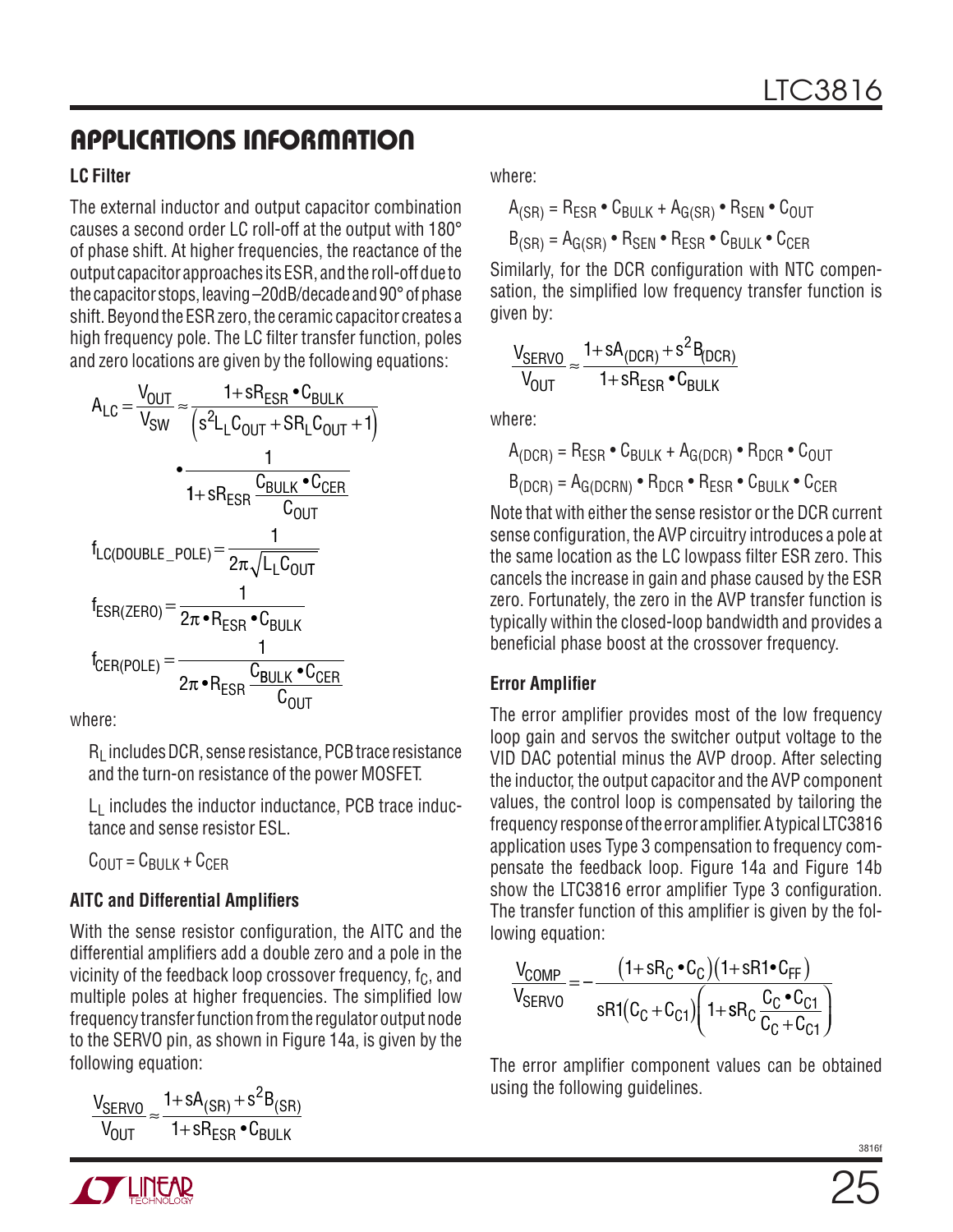

**Figure 14a. LTC3816 Frequency Compensation with Sense Resistor Configuration**





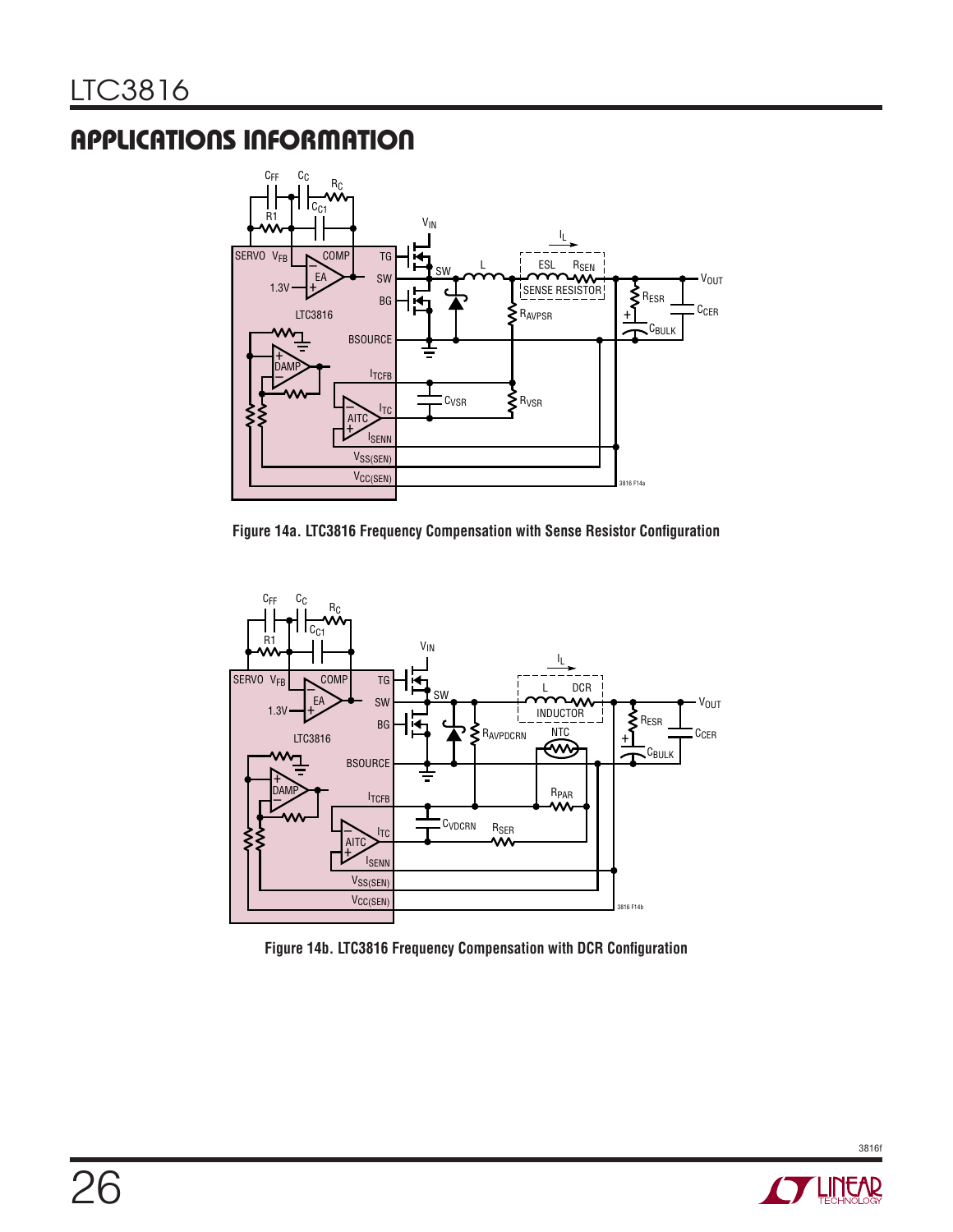1. Select f<sub>C</sub> = feedback crossover frequency = f <u>OSC</u>

where N is between 5 and 10.

2. At the feedback loop crossover frequency,  $f_C$ , the loop gain is unity, therefore the error amplifier gain is:

N

$$
\frac{V_{COMP}}{V_{SERVO}} = \frac{1}{A_{MOD} \cdot A_{LC} \cdot \frac{V_{SERVO}}{V_{OUT}}}
$$

3. Place the error amplifier zero near the LC filter doublepole frequency:

$$
f_{EA(ZERO)} = \frac{1}{2\pi \cdot R_C \cdot C_C} \approx \frac{1}{2\pi \sqrt{L_L C_{OUT}}}
$$

4. The feedforward zero is positioned to give the required phase boost at the crossover frequency:

$$
f_{FF(ZERO)} = \frac{1}{2\pi \cdot RT \cdot C_{FF}}
$$

5. Place the error amplifier pole at  $5f_C$  to suppress the switching noise.

$$
f_{EA(POLE)} = \frac{1}{2\pi \cdot R_C \left(\frac{C_C \cdot C_{C1}}{C_C + C_{C1}}\right)} = 5f_C
$$

Compensating the switching power supply voltage feedback loop is a complex task. The frequency compensation equations shown in this data sheet were obtained using some approximations to simplify the calculations. The compensation values shown in this data sheet are typical values, optimized for the power components shown in the circuit. Though similar power components should suffice, substantially changing even one major power component or circuit layout may degrade performance significantly. To verify the calculated component values, all new circuit designs should be prototyped and tested for stability.

### **Line Feedforward (LFF)**

The LTC3816 incorporates a line feedforward function to compensate for changes in the line voltage and to simplify the frequency compensation. On the other hand, with the line feedforward enabled, the feedback loop has high modulator gain and is more sensitive to noise pickup. If the input supply voltage is low (e.g., around 5V) and well regulated, it is better to disable the LFF function by shorting the LFF pin to GND. Without LFF, the modulator gain A<sub>MOD(WOLFF)</sub> is reduced and the control loop is less sensitive to noise injection.

 $A_{MOD(WOLF)} \approx 0.85 \cdot V_{IN}$ 

If line feedforward is disabled, the control loop needs to be recompensated in order to account for the reduction in modulator gain.

#### **DPRSLPVR and VID DAC Slew Rate Control**

The LTC3816 allows the user to program the VID DAC voltage transition slew rate by adding a capacitor at the CSLEW pin. In the IMVP-6.5 mode, CSLEW is internally pulled up by a 40µA current source. Upon a code transition command, CSLEW is ramped up by the internal current source. When the capacitor,  $C_{SIFW}$ , potential reaches 1V, the VID DAC output voltage jumps by 1 LSB (12.5mV) and the controller resets the  $C_{SIFW}$  capacitor. This operation repeats until the DAC reaches its target value. The DAC voltage slew rate is given by the following equation:

$$
\frac{dV_{\text{DAC}}}{dt} = 12.5 \text{mV} \cdot \frac{I_{\text{CSLEW}}}{C_{\text{SLEW}}}
$$

where  $\log_{1}$  FW = 40µA.

When the IMVP-6 configuration is selected, the LTC3816 allows two different slew rates as shown in Figure 15. To configure the normal slew rate, short the pin DPRSLPVR to ground. To configure for a slower slew rate, force the DPRSLPVR pin potential above 1.6V. 25µs after the controller detects a low-to-high transition at the DPRSLPVR pin,

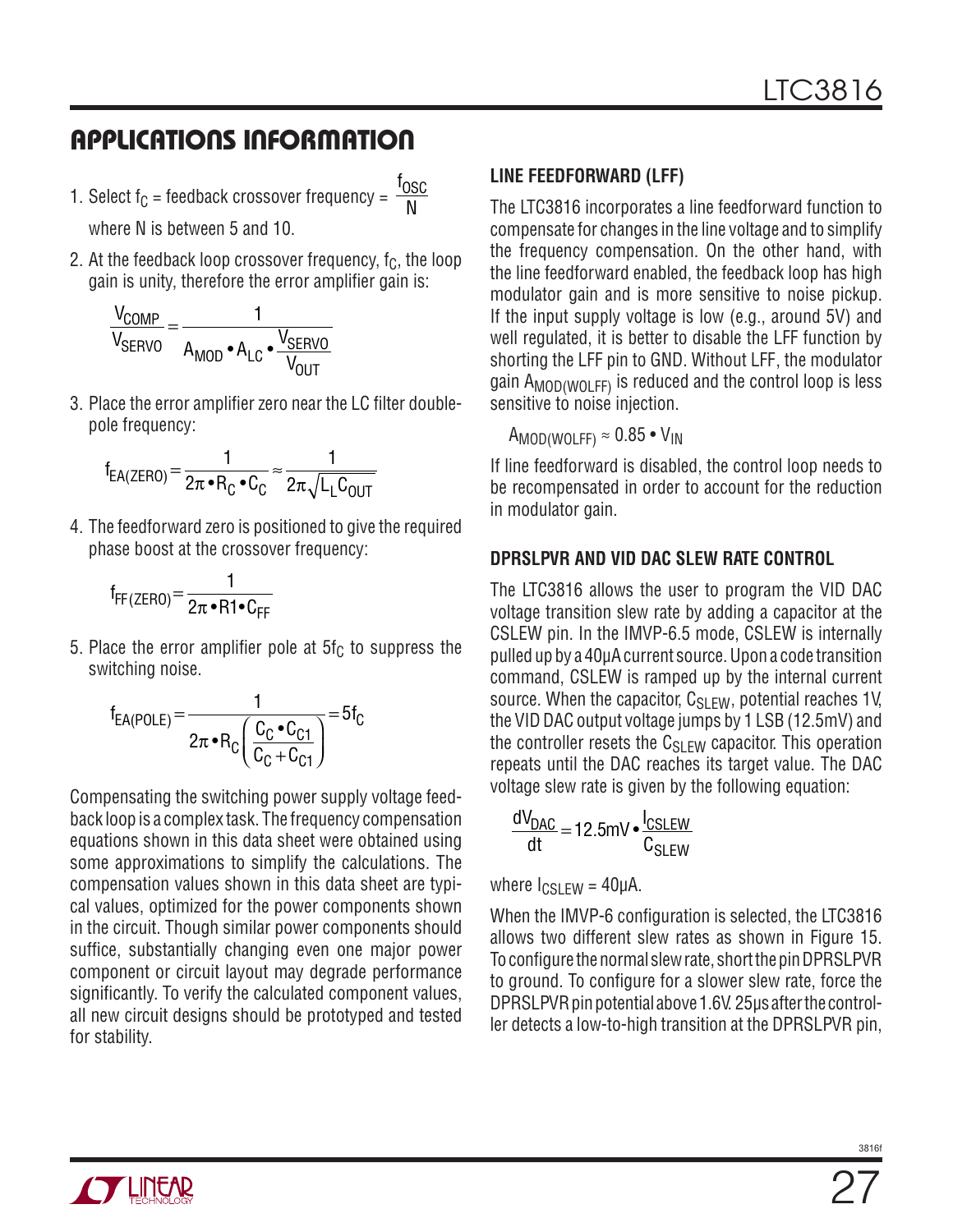

**Figure 15. Programmable VID Slew Rate**

the controller reduces the  $I_{CSIFW}$  pull-up current from 40µA to 10µA (deeper sleep mode). This effectively reduces the VID DAC slew rate to 1/4 of its original value. If IMVP-6.5 is selected, the slow slew rate function is disabled.

#### **Pulse-Skipping and Forced Continuous Mode Operation**

The LTC3816 can operate in one of two modes selectable with the MODE/SYNC pin: pulse-skipping mode or forced continuous mode. Shorting the MODE/SYNC pin to  $INTV_{CC}$  selects pulse-skipping mode. Pulse-skipping mode is selected when high efficiency at very light loads is desired. In this mode, when the inductor current reverses, the bottom MOSFET turns off to minimize the efficiency loss due to reverse current flow. This reduces the conduction loss and slightly improves the efficiency. As the load reduces, the top gate duty cycle shrinks to maintain regulation. The LTC3816 is capable of operating at extremely low duty cycles; hence, TG will continue to run at a constant switching frequency until the top gate on-time is less than 40ns to 50ns. When the load decreases beyond this point, the LTC3816 TG begins to skip cycles to maintain regulation. The driver switching frequency drops, which further improves efficiency by minimizing gate charge losses.

Forcing the MODE/SYNC pin low enables forced continuous mode operation. In forced continuous mode, the bottom MOSFET is always on when the top MOSFET is off, allowing the inductor current to reverse at low currents. This mode is less efficient due to conduction and switching losses, but has the advantage of better transient response at low currents, constant frequency operation, and the ability to maintain regulation when sinking current.

During soft-start, the LTC3816 forces the controller to operate in pulse-skipping mode until the switcher output voltage reaches its  $V_{\text{B00T}}$  power good threshold. During VID code transitions, however, the controller always operates in forced continuous mode to allow the switcher to sink current.

#### **Operating Frequency/Frequency Synchronization**

The selection of switching frequency is a trade-off between efficiency and component size. Low frequency operation increases efficiency by reducing MOSFET switching losses, but requires a larger inductance and/or capacitance to maintain low output voltage ripple. For converters with high step-down V<sub>IN</sub>-to-V<sub>OUT</sub> ratios, another consideration is the minimum on-time of the converter.

$$
t_{ON(MIN)} = \frac{V_{OUT}}{V_{IN(MAX)} \cdot t_{OSC}}
$$

If the MODE/SYNC pin is not driven by an external clock, the RFREQ pin voltage configures the LTC3816 free-running switching frequency. Floating or shorting the RFREQ pin to INTV $_{\text{CC}}$  allows the controller to run at the nominal 400kHz frequency. Connecting the RFREQ pin to GND selects 210kHz. Tying RFREQ to a potential between 2.5V and 3.5V selects 580kHz. The RFREQ pin has an internal

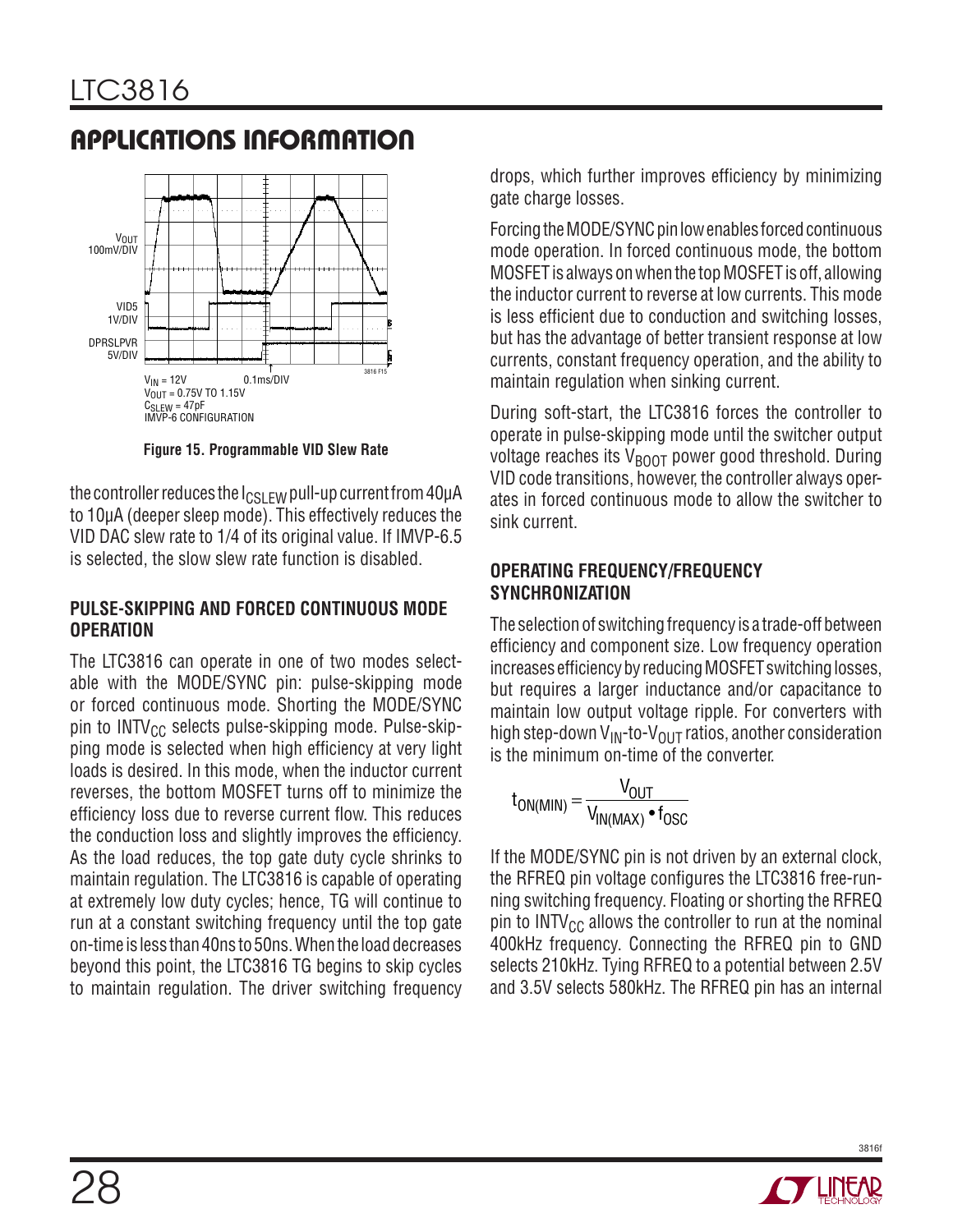10µA current source pull-up. Placing a resistor between RFREQ and GND creates a potential given by the following equation:

 $V_{RFREQ} = I_{RFREQ} \cdot R_{RFREQ}$ 

where  $I_{RFREQ}$  = 10µA and allows the oscillator free-running frequency to be programmed between 210kHz to 580kHz as shown in Figure 16.

An internal phase-locked loop (PLL) allows the LTC3816 to synchronize the internal oscillator to an external clock. When there is a clocking signal at the MODE/SYNC pin, the LTC3816 phase detector adjusts the internal PLL VCO input, synchronizing the switching frequency to the external clock frequency, and aligning the TG falling edge to the external clock's falling edge. During synchronization, the oscillator frequency range widens to 120kHz to 650kHz.

For rapid frequency lock-in, the VCO input voltage can be pre-biased to the desired operating frequency before the external clock is applied. A resistor connected between the RFREQ pin and GND can pre-bias the VCO's input voltage to the desired potential. Once pre-biased, the PLL loop only needs to make slight changes to the VCO input voltage in order to synchronize. The ability to pre-bias the loop filter allows the PLL to lock-in rapidly.

#### **CLKEN#, OVF and PWRGD**

CLKEN# is an open-drain output used to enable the CPU's PLL. Upon power-up, this open-drain pull-down is disabled, and CLKEN# is pulled high by an external resistor. During the soft-start ramp, when the switcher output is 45mV from the  $V_{\text{BOD}}$  voltage, the controller completes its softstart cycle and 75µs later, CLKEN# pulls low to enable the processor PLL as shown in Figure 2.

At any instant, if the switcher output voltage rises above the OVF threshold, the PWRGD pulls low, the regulator output voltage is actively ramped to 0V and PWRGD remains latched low until either the power is cycled or  $VR<sub>ON</sub>$  toggles. In the IMVP-6 configuration, the maximum OVF threshold is 1.7V. In the IMVP-6.5 configuration, the maximum threshold reduces to 1.55V.

The PWRGD pin is an open-drain output that indicates the regulator output voltage has stabilized. At start-up, once the switcher output has settled to its VID potential for more than 10ms, this open-drain releases and is pulled high by the external pull-up resistor. It pulls low again if the switcher output voltage remains outside of the +175mV/–270mV window around its nominal VID set point for more than 750µs. Once pulled low, the PWRGD state is latched and the control logic initiates a shutdown sequence. After the



**Figure 16. VCO Transfer Curve**

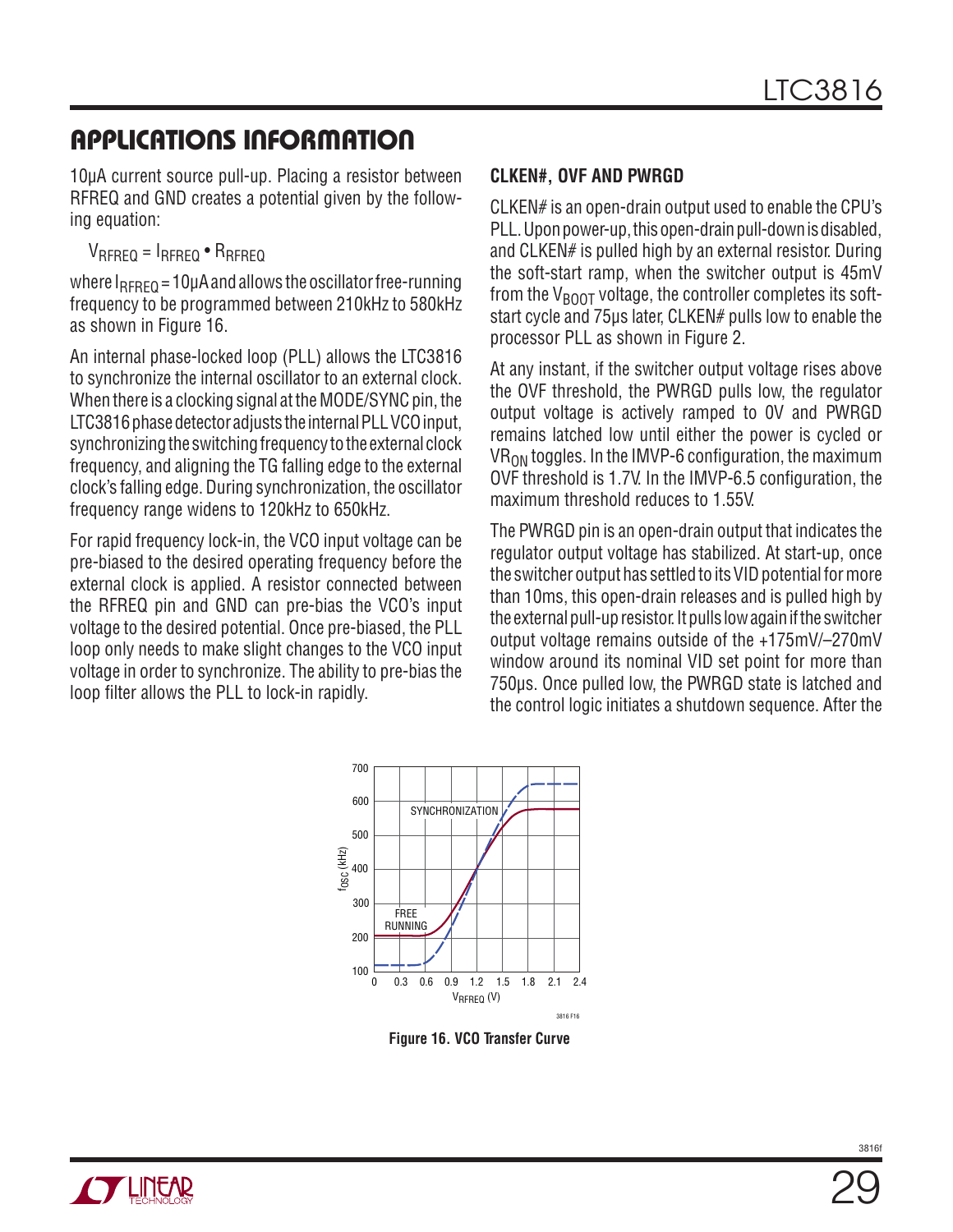output voltage is ramped down, the controller continues to hold the regulator output and PWRGD low until the  $VR<sub>ON</sub>$  pin toggles or the input supply resets.

During a VID transition, the power good comparators are masked for 100µs. In deeper sleep mode (25µs after DPRSLPVR pin transitions high), the power good comparators are disabled and PWRGD stays high unless the switcher output voltage rises above its overvoltage fault threshold OVF or the controller detects that the regulator output voltage is 370mV lower than its nominal value.

The LTC3816 PWRGD pin can be configured for wire-OR operation. Shorting PWRGD to ground externally triggers a latchoff function. The regulator forces the output to a zero voltage condition and stays in this state until either the VR $_{ON}$  pin or the input supply resets.

#### **VRTT# and Thermal Shutdown**

The LTC3816 includes a thermal monitoring circuit that senses the potential at the RPTC pin. An internal 100µA pull-up current source connects to an external nonlinear PTC thermistor through this pin. At room temperature, the low resistance PTC creates a low voltage at the RPTC pin. At high temperatures, the PTC resistance increases exponentially. If the resulting RPTC voltage is higher than 0.47V, it trips the thermal monitor comparator, causing the opendrain pin VRTT# to pull low signaling an overtemperature event. The controller continues its normal operation with no disruption to the output voltage. To reset this thermal comparator, the voltage at the RPTC pin must drop below 0.1V. To accurately reflect the system temperature, the nonlinear PTC thermistor should be mounted as close as thermally possible to the hottest device, e.g., the inductor or the MOSFET. To prevent the switching noise from affecting the thermal sensing circuit, add a small capacitor near the RPTC pin.

Figure 17 shows the Murata PTC PRF18 series typical resistance-temperature characteristics. At room temperature, all parts have about  $470\Omega$  nominal resistance. At higher temperatures, the resistance increases exponentially. An overtemperature event is detected by the LTC3816 when the PTC thermistor's resistance exceeds 4.7k. By selecting the appropriate thermistor from the series, this thermal monitoring threshold can be set anywhere from 65°C to 145°C with 10°C resolution.

The LTC3816 includes a second thermal protection feature. If the LTC3816 die temperature is higher than 150°C, the controller pulls down the VRTT# pin. Under this condition the CPU should initiate its thermal management operation. To untrip the VRTT $#$  flag, the die temperature must be dropped below 130°C. If the LTC3816 die temperature exceeds 165°C, the driver is disabled and the controller is latched in a thermal shutdown state until the power supply is cycled or the  $VR_{ON}$  input toggles.



**Figure 17. Murata Nonlinear PTC PRF18 Series Typical Resistance-Temperature Characteristics. Extracted From Murata PTC PRF18\*\*471QB1RB Data Sheet**

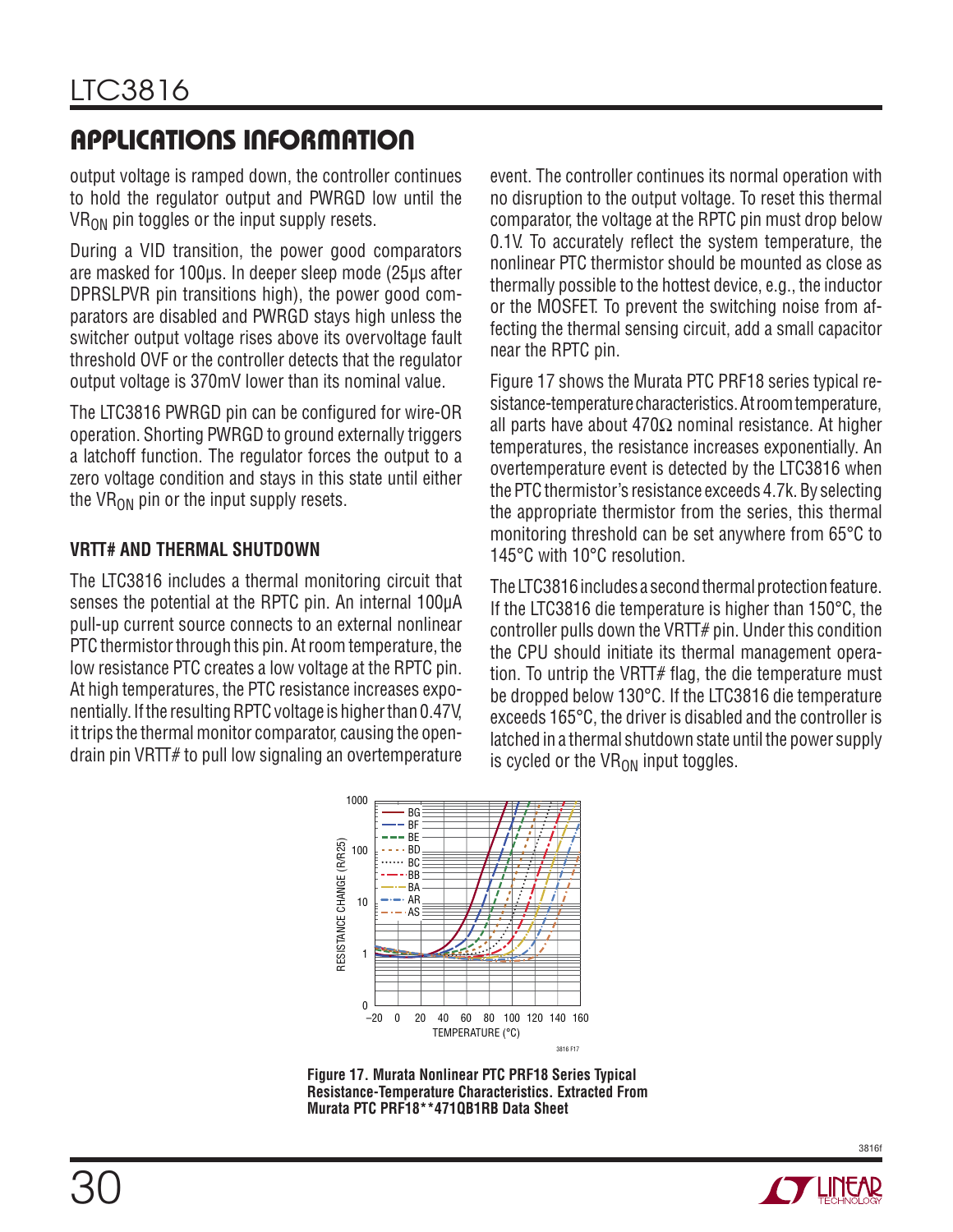#### **Power MOSFET and Schottky Diode Selection**

The LTC3816 requires two external N-channel power MOSFETs: One for the top (main) switch and one (or more) for the bottom (synchronous) switch.

The peak-to-peak MOSFET gate drive levels are set by the 5.2V INTV $_{\rm CC}$  supply, requiring the use of logic-level threshold MOSFETs in most applications. Pay close attention to the BV $_{\text{DSS}}$  specification for the MOSFETs as well; many logic-level MOSFETs are limited to 30V or less.

Selection criteria for the power MOSFETs includes the input capacitance, the on-resistance  $R_{DS(ON)}$ , the input voltage and the maximum output current. MOSFET input capacitance is a combination of several components but can be derived from the typical *gate-charge* curve included on most data sheets as shown in Figure 18. The curve is generated by forcing a constant input current into the gate of a common source, current source loaded stage and then plotting the gate voltage versus time. The initial slope is the effect of the gate-to-source and the gate-to-drain capacitances. The flat portion of the curve is the result of the Miller multiplication effect of the drainto-gate capacitance as the drain drops the voltage across the current source load. The upper sloping line is due to the drain-to-gate accumulation capacitance and the gateto-source capacitance.

The Miller charge (the increase in coulombs on the horizontal axis from A to B while the curve is flat) is specified for a given  $V_{DS}$  drain voltage, but can be adjusted for different  $V_{DS}$  voltages by multiplying the ratio of the application  $V_{DS}$  to the curve specified  $V_{DS}$  values. A way to



**Figure 18. MOSFET Miller Capacitance**

estimate the  $C_{\text{MILLER}}$  term is to take the change in gate charge from points A and B on a manufacturers data sheet and divide by the stated  $V_{DS}$  voltage specified. C<sub>MILLER</sub> is the most important selection criteria for determining the transition loss term in the top MOSFET but is not directly specified on MOSFET data sheets.  $C_{RSS}$  and  $C_{OSS}$  are specified sometimes but definitions of these parameters are not included.

When the controller is operating in continuous mode the duty cycles for the top and bottom MOSFETs are given by:

Main Switch Duty Cycle = 
$$
\frac{V_{OUT}}{V_{IN}}
$$
  
Synchronous Switch Duty Cycle =  $\frac{V_{IN} - V_{OUT}}{V_{IN}}$ 

The power dissipation for the main and synchronous MOSFETs at maximum output current are given by:

$$
P_{MAIN} = \frac{V_{OUT}}{V_{IN}} \left( I_{LOAD(MAX)} \right)^{2} (1+\delta) R_{DS(ON)} +
$$

$$
\left( V_{IN} \right)^{2} \frac{I_{LOAD(MAX)}}{2} (R_{DR}) (C_{MILLER}) \bullet
$$

$$
\left( \frac{1}{V_{INTVCC} - V_{GS(MIL)}} + \frac{1}{V_{GS(MIL)}} \right) (f_{OSC})
$$

$$
P_{SYNC} = \frac{V_{IN} - V_{OUT}}{V_{IN}} \left( I_{LOAD(MAX)} \right)^{2} (1+\delta) R_{DS(ON)}
$$

where  $\delta$  is the temperature dependency of R<sub>DS(ON)</sub> and  $R_{\text{DR}}$  is the effective top driver resistance (approximately 2.6 $\Omega$ ). V<sub>GS(MIL)</sub> is the MOSFET V<sub>GS</sub> at the Miller effect transition.  $\tilde{C}_{\text{MI}|IFR}$  is the calculated capacitance using the gate-charge curve from the MOSFET data sheet as described above. The term  $(1 + \delta)$  is generally given for a MOSFET in the form of a normalized  $R_{DS(ON)}$  versus temperature curve, but  $\delta = 0.005$ /°C can be used as an approximation for low voltage MOSFETs.

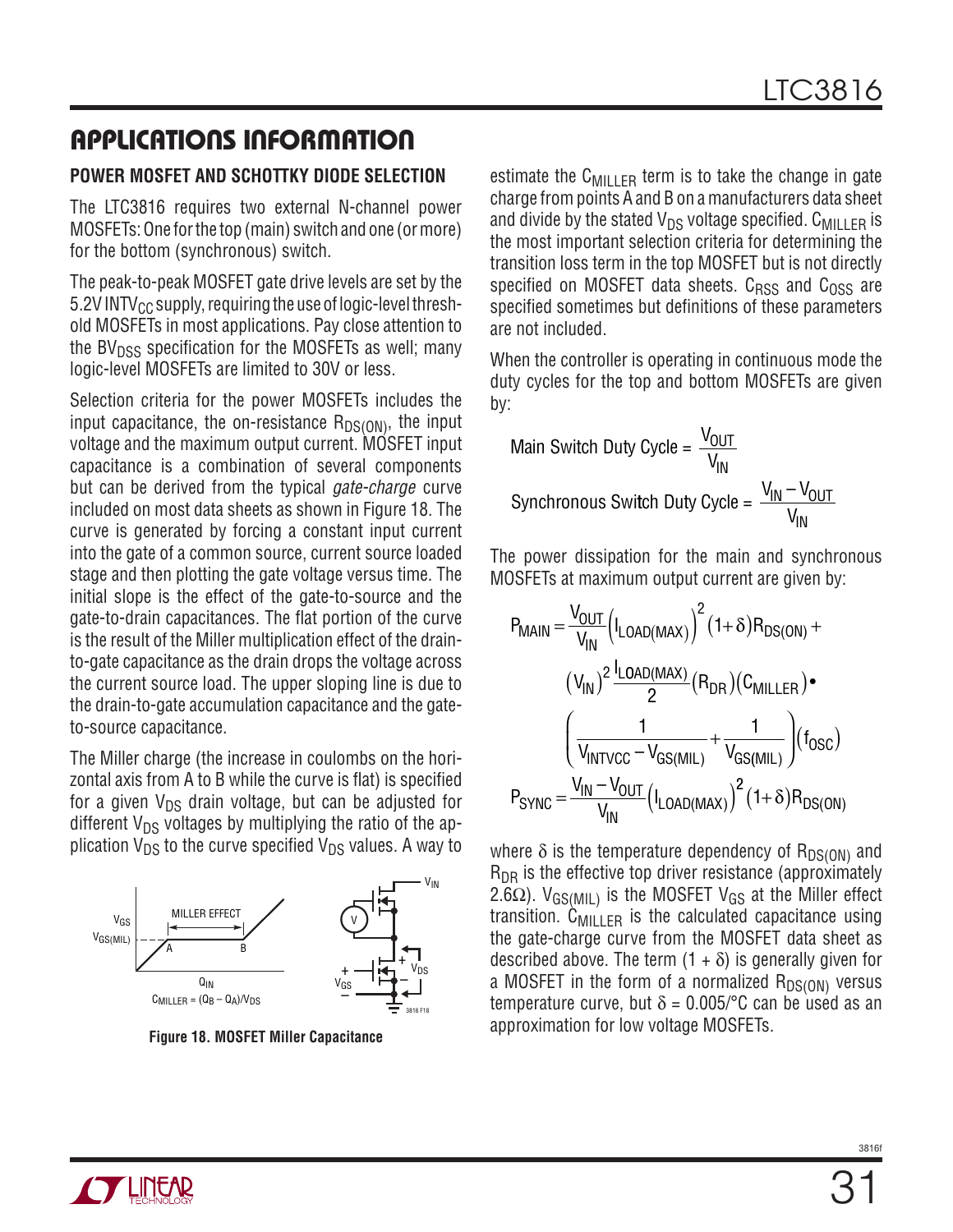Both MOSFETs have  $1^2$ R losses while the topside N-channel equation includes an additional term for transition losses, which are highest at the highest input voltage. The number, type and on-resistance of all MOSFETs selected take into account the voltage step-down ratio as well as the actual position (main or synchronous) in which the MOSFET is used. A much smaller, lower input capacitance MOSFET should be used for the top MOSFET in applications where  $V_{IN}$  >>  $V_{OIII}$ . The top MOSFET's on-resistance is normally less important for overall efficiency than its input capacitance at operating frequencies above 300kHz. MOSFET manufacturers have designed special purpose devices that provide reasonably low on-resistance with significantly reduced input capacitance for the main switch in switching regulators. The synchronous MOSFET losses are greatest at high input voltages when the top switch duty cycle is low or during a short circuit when the synchronous switch is on close to 100% of the period.

The Schottky diode, D, shown in Figure 1 conducts during the dead-time between the conduction of the two large power MOSFETs. This prevents the body diode of the bottom MOSFET from turning on, storing charge during the dead time and requiring a reverse-recovery period which could cost as much as several percent in efficiency. Due to the relatively small average current, a 2A to 8A Schottky is generally acceptable while offering a good compromise between series resistance and capacitance. Larger diodes result in additional transition loss due to their larger junction capacitance.

### **CIN Selection**

In continuous mode, the source current of the top N-channel MOSFET is a square wave of duty cycle  $V_{OIII}/V_{IN}$ . To prevent large voltage transients, a low ESR input capacitor sized for the maximum RMS current must be used. The maximum RMS capacitor current is given by:

$$
I_{RMS(MAX)} \approx I_{LOAD(MAX)} \frac{\sqrt{V_{OUT} (V_{IN} - V_{OUT})}}{V_{IN}}
$$

This equation has a maximum RMS current at  $V_{IN} = 2V_{OUT}$ , where  $I_{RMS(MAX)} = I_{LOAD(MAX)} / 2$ . This simple worst-case condition is commonly used for design because even significant deviations do not offer much relief. A typical LTC3816 application operates at low duty cycle, hence, the maximum input supply ripple current occurs at  $V_{IN} = V_{IN(MIN)}$ , and typically  $I_{RMS(MAX)} < I_{LOAD(MAX)} / 2.5$ .

Note that capacitor manufacturers' ripple current ratings are often based on only 2000 hours of life. This makes it advisable to further derate the capacitor or to choose a capacitor rated at a higher temperature than required. Several capacitors may also be paralleled to meet size or height requirements in the design. Sanyo OS-CON SVP, SVPD series or aluminum electrolytic capacitors from Panasonic WA series in parallel with a couple of high performance ceramic capacitors should be used as the input supply bypass. Ceramic capacitors placed next to the top MOSFET drain helps to reduce the input supply voltage ripple.

### **COUT SELECTION**

The output capacitor choice is primarily determined by the voltage tolerance specifications due to large load current transients encountered in typical LTC3816 applications. The capacitance must be sufficient to absorb the change in inductor current when a high current to low current transition occurs. The opposite load current transition is generally determined by the control loop compensation components, so make sure not to overcompensate and slow down the response. The minimum capacitance to assure the inductor's energy is adequately absorbed is:

$$
C_{BULK} + C_{CER} = \frac{L(\Delta I_{LOAD})^2}{2V_{OUT}(\Delta V_{OUT(LOAD)})}
$$

where  $C_{\text{BULK}}$  is the amount of bulk capacitance and  $C_{\text{CER}}$ is the total amount of ceramic capacitance. To minimize the output voltage overshoot during a load step, set:

 $\Delta V_{\text{OUT(LOAD)}} = \Delta V_{\text{OUT(AVP)}}$ 

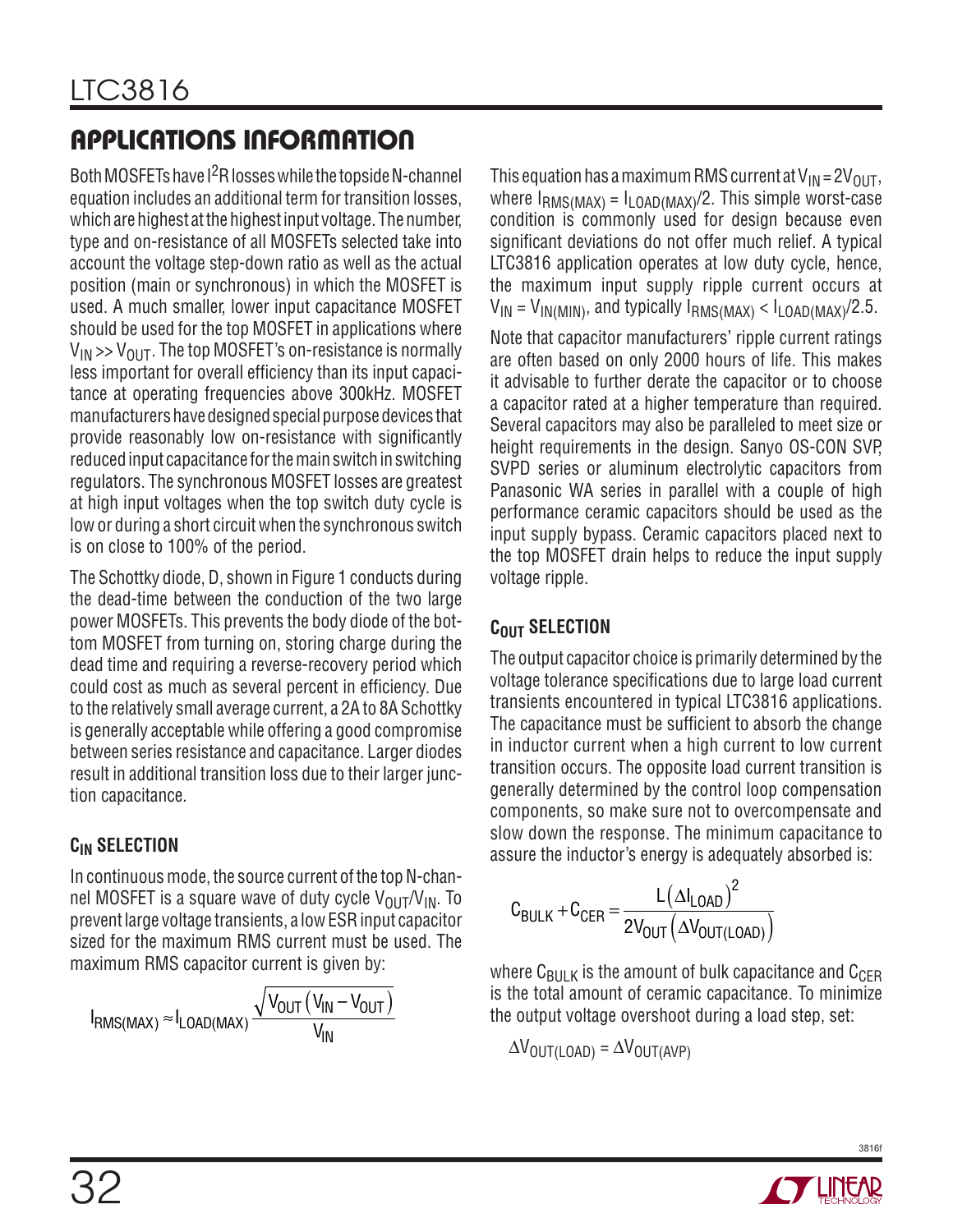The resistive component of the bulk capacitor ESR must be small enough that under a load release, ESR multiplied by the change in load current must meet the following criteria:

 $\Delta V_{\text{OUT(LOAD)}} > \Delta I_{\text{LOAD}}$  • R<sub>FSR</sub>

The ceramic capacitors at the regulator output help to absorb some of the change in the load current and reduce the ESR voltage step predicted by the above equation. High performance ceramic capacitors also help to lower the regulator output voltage perturbation caused by the high slew rate change in the inductor current flowing through the bulk capacitor parasitic ESL.

The total amount of output capacitance required is also restricted by the steady-state output voltage ripple. The output ripple,  $\Delta V_{\text{OUT}}$ , in continuous mode is determined by:

$$
\Delta V_{OUT} \approx \Delta I_L \Bigg(R_{ESR} + \frac{1}{8 \bullet f_{OSC} \bullet (C_{BULK} + C_{CER})}\Bigg)
$$

where f<sub>OSC</sub> = operating frequency and  $\Delta I_L$  = ripple current in the inductor. The output ripple is highest at maximum input voltage since  $\Delta I_1$  increases with input voltage. The first term in the ripple voltage equation relates to the ripple current into the ESR of the output capacitor, which dominates the output ripple voltage. The second term guarantees that the output capacitance does not significantly discharge during the operating frequency period due to ripple current.

Note that the IMVP-6 or IMVP-6.5 application specifies extremely low output voltage deviations. Therefore, the output capacitor selection should be carefully considered. The regulator should be located in close proximity to the CPU. The bulk capacitor needs to be as close as possible to the power supply pins of the processor to minimize the parasitic inductance between the decoupling capacitor and the load. In addition, multiple high performance ceramic capacitors are normally placed in the processor socket cavity to compensate for the PCB parasitic resistance and inductance.

The Sanyo OS-CON semiconductor electrolyte capacitor is one possible choice for high performance through-hole capacitors. In surface mount applications, multiple parallel capacitors are required to meet the ESR or transient current handling requirements. Aluminum electrolytic and dry tantalum capacitors are both available in surface mount configurations. New special polymer surface mount capacitors offer very low ESR but have much lower capacitive density per unit volume. In the case of tantalum, it is critical that the capacitors are surge tested for use in switching power supplies. Several excellent output capacitor choices are the Sanyo POSCAP TPF, TPL and TPLF, or the Panasonic SP series. Consult the manufacturer for other specific recommendations.

### **Inductor Selection**

The inductor in a typical LTC3816 circuit is chosen primarily for its saturation current and inductance value. The inductor DC rated current should be larger than the expected peak current which is equal to:

$$
I_{L(PEAK)} = I_{LOAD(MAX)} + \frac{\Delta I_{L(MAX)}}{2}
$$

In addition, the selected inductor must be able to withstand  $2 \times I_{\text{LOAD}(MAX)}$  for a short duration without saturation (see the Current Limit section).

The inductor value sets the ripple current, which is commonly chosen at around 20% to 30% of the anticipated full load current. Higher inductance reduces ripple current, core losses in the inductor, ESR losses in the output capacitors and output voltage ripple. But, under rapid loading conditions, higher inductance results in higher peak-to-peak transient deviations. A lower value inductor reduces the number of output capacitors and requires a smaller PCB footprint for the LC filter. Highest efficiency operation is obtained at low frequency with small ripple current. However, achieving this requires a large inductor and higher output ripple under transient conditions. There is a trade-off between component size, efficiency

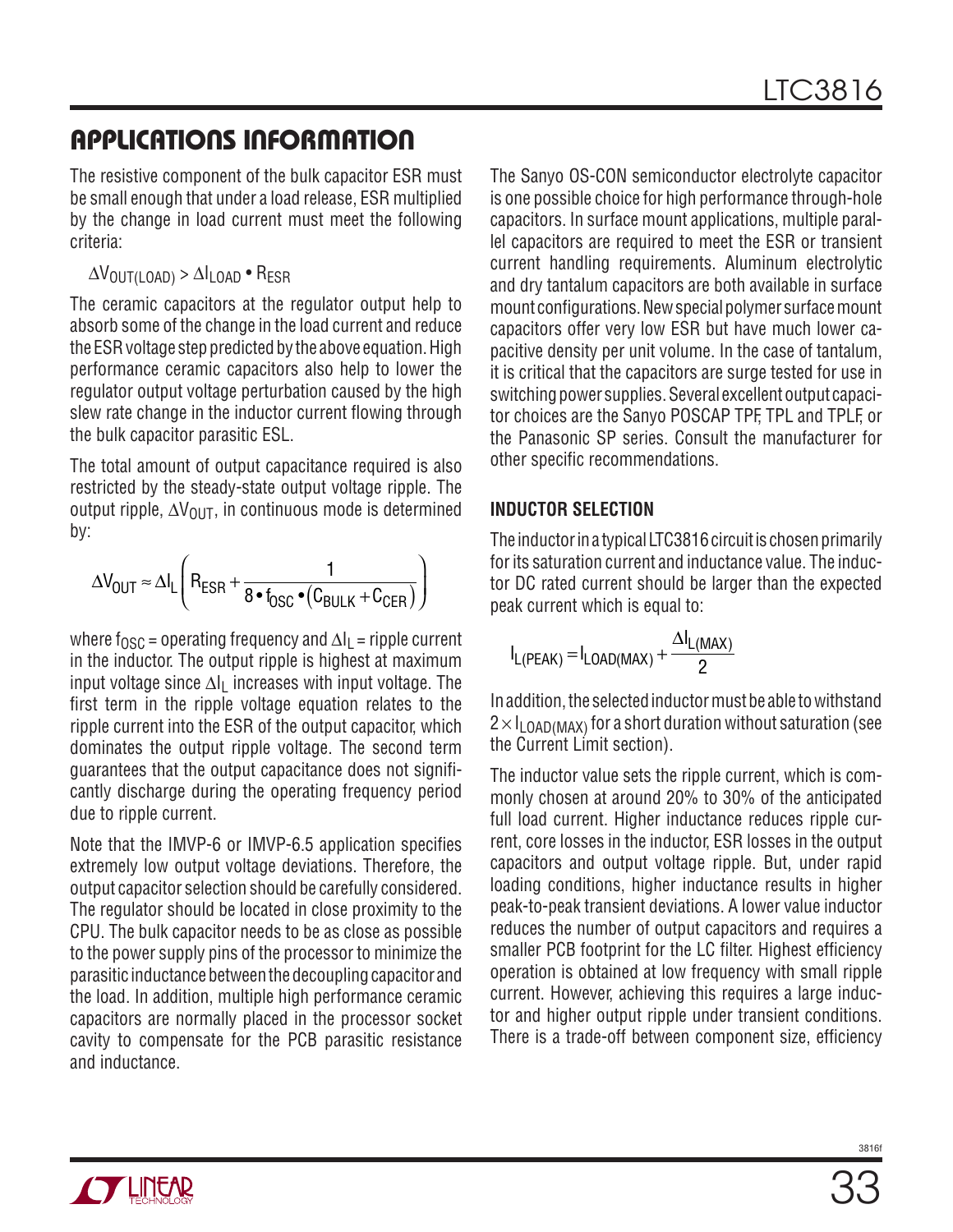and operating frequency. Given a specified limit for ripple current, the inductor value can be obtained using the following equation:

$$
L = \frac{V_{OUT}}{f_{OSC} \cdot \Delta I_{L(MAX)}} \left( 1 - \frac{V_{OUT}}{V_{IN(MAX)}} \right)
$$

Once the value for L is known, the type of inductor must be selected. High efficiency converters generally cannot afford the core loss found in low cost powdered iron cores, forcing the use of more expensive ferrite cores. Ferrite designs have very low core loss and are thus preferred at high switching frequencies. Ferrite core materials saturate *hard*, which means that inductance collapses abruptly when the peak design current is exceeded. This results in an abrupt increase in inductor ripple current and consequent output voltage ripple. Do not allow the core to saturate! A variety of inductors designed for high current, low voltage applications are available from manufacturers such as Vishay, Sumida, Pulse, Wurth Elektronik, Vitec and Toko.

### **Automotive Considerations**

Before you connect an LTC3816 converter to an automotive cigarette lighter supply, be advised: you are plugging into the supply from hell. The main battery line in an automobile is the source of a number of nasty potential transients, including load dump, reverse battery and double battery.

Load dump is the result of a loose battery cable. When the cable breaks connection, the field collapse in the alternator can cause a positive spike as high as 60V which takes several hundred milliseconds to decay. Reverse battery is just what it says, while double battery is a consequence of tow truck operators finding that a 24V jump start cranks cold engines faster than 12V.

The network shown in Figure 19 is the most straightforward approach to protect a DC/DC converter from the ravages of an automotive battery line. The series diode prevents current from flowing during reverse battery, while the



**Figure 19. Automotive Application Protection**

transient suppressor clamps the input voltage during load dump. Note that the transient suppressor should not conduct during double-battery operation, but must still clamp the input voltage below breakdown of the converter. Although the IC has a maximum input voltage of 40V on the SW pins, most applications will be limited to 30V by the MOSFET BV<sub>DSS</sub>.

### **Checking Transient Response**

For all new LTC3816 PCB circuits, transient tests need to be performed to verify the proper feedback loop operation. The regulator loop response can be checked by looking at the load current transient response. Switching regulators take several cycles to respond to a step in DC (resistive) load current. When a load step occurs,  $V_{\text{OUT}}$  shifts by an amount equal to ∆V<sub>AVP</sub>. ∆I<sub>LOAD</sub> also begins to charge or discharge  $C<sub>OMT</sub>$  generating the feedback error signal that forces the regulator to adapt to the current change and return  $V_{\text{OUT}}$  to its steady-state value. During this recovery time  $V_{\text{OUT}}$  can be monitored for excessive overshoot or ringing, which would indicate a stability problem.

Measuring transient response presents challenges in two respects: obtaining an accurate measurement and generating a suitable transient to use to test the circuit. Output measurements should be taken with a scope probe directly across the output capacitor. Proper high frequency probing techniques should be used. In particular, don't use the 6" ground lead that comes with the probe! Use an adapter that fits on the tip of the probe and has a short ground clip to ensure that inductance in the ground path doesn't cause a bigger spike than the transient signal being measured.

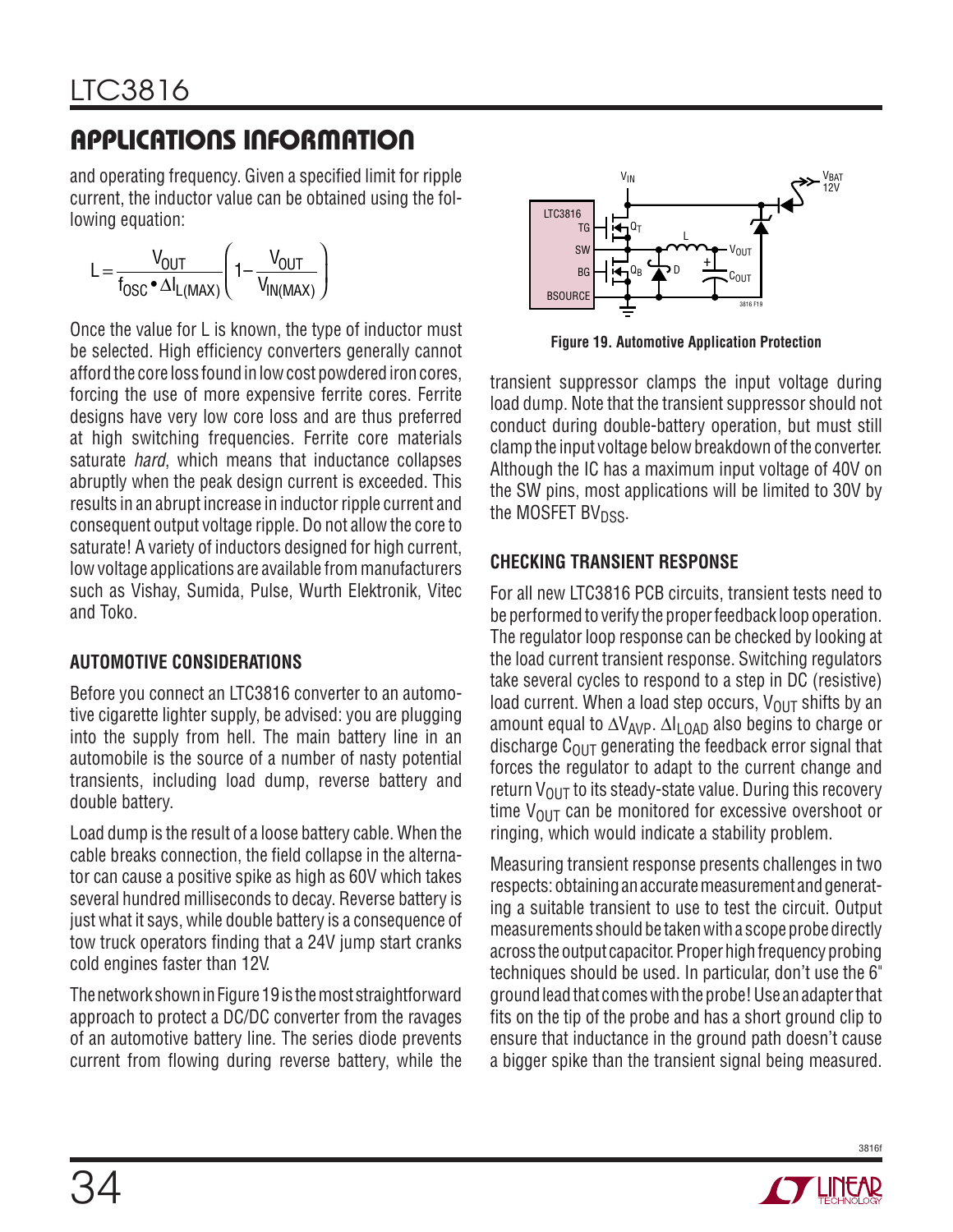Conveniently, the typical probe tip ground clip is spaced just right to span the leads of a typical output capacitor. In general, it is best to take this measurement with the 20MHz bandwidth limit on the oscilloscope turned on to limit high frequency noise. Note that microprocessor manufacturers typically specify ripple ≤20MHz, as energy above 20MHz is generally radiated and not conducted and will not affect the load even if it appears at the output capacitor.

Now that we know how to measure the signal, we need to have something to measure. The ideal situation is to use the actual load for the test, and switch it on and off while watching the output. If this isn't convenient, a current step generator is needed. This generator needs to be able to turn on and off in nanoseconds to simulate a typical switching logic load, so stray inductance and long clip leads between the LTC3816 and the transient generator must be minimized.

Figure 20 shows an example of a simple transient generator. Be sure to use a noninductive resistor as the load element—many power resistors use an inductive spiral pattern and are not suitable for use here. A simple solution is to take ten 1/4W film resistors and wire them in parallel to get the desired value. This gives a noninductive resistive load which can dissipate 2.5W continuously or 50W if pulsed with a 5% duty cycle, enough for most LTC3816 circuits. Solder the MOSFET and the resistor(s) as close to the output of the LTC3816 circuit as possible and set up the signal generator to pulse at a 100Hz rate with a 5% duty cycle. This pulses the LTC3816 with 500µs transients 10ms apart, adequate for viewing the entire transient recovery time for both positive and negative transitions while keeping the load resistor cool.

#### **A Design Example**

As a design example, consider an IMVP-6.5 application with inductor DCR current sense (see the last page schematic) and the following requirements: assume  $V_{IN}$ = 12V (nominal),  $V_{IN}$  = 24V (maximum),  $V_{OUT}$  = 0.75V,  $V_{\text{OUT}}$  (minimum) = 0.725V,  $I_{\text{LOAD}$ (MAX) = 27A,  $I_{\text{LOAD}$ (MIN)  $= 1.5A$ , AVP =  $-3$ mV/A,  $f_{OSC} = 400kHz$ , V<sub>IMON</sub> = 1.0V.

For the input and output conditions given above, the steady-state minimum on-time for this application at  $V_{IN}$  = 24V is approximately:

$$
t_{ON(MIN)} = \frac{V_{OUT(MIN)}}{V_{IN(MAX)} \cdot t_{OSC}} = \frac{0.725V}{24V \cdot 400kHz} = 75.5ns
$$

This is much longer than the LTC3816 minimum on-time.

To program the 400kHz operation, float the RFREQ pin. The inductance value is chosen first based on a 20% ripple current assumption. The highest value of ripple current occurs at the maximum input voltage:

$$
L = \frac{V_{OUT}}{f_{OUT} \cdot \Delta I_{L(MAX)}} \left( 1 - \frac{V_{OUT}}{V_{IN(MAX)}} \right)
$$
  
= 
$$
\frac{0.75V}{400kHz \cdot 0.2 \cdot 27A} \left( 1 - \frac{0.75V}{24V} \right) = 0.33\mu H
$$

A commonly available 0.33µH inductor is chosen. This results in 5.5A of ripple current. The peak inductor current is the maximum DC load current plus one-half the ripple current, or:

$$
I_{L(PEAK)} = 27A + \frac{1}{2} \cdot 5.5A = 29.75A
$$



**Figure 20. Transient Load Generator PC Board**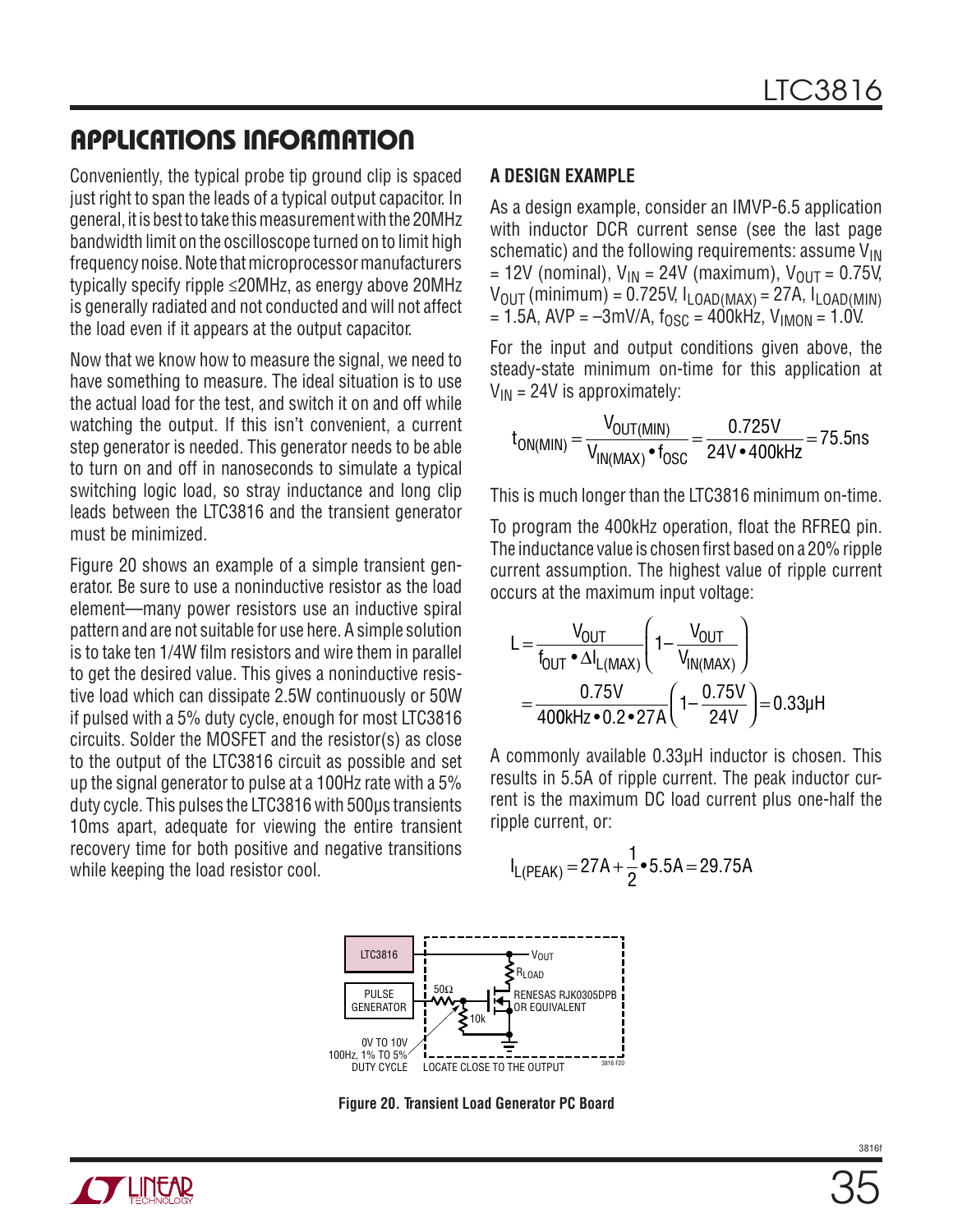For this example, a Vishay IHLP-5050CE-01 0.33µH inductor is chosen. According to the inductor data sheet, it has a maximum DC current rating of 36.5A and a saturation current of 62A. At room temperature, the typical DCR is 1.3mΩ and the maximum DCR is 1.5mΩ. At 125°C, the DCR increases to approximately 2.085m $\Omega$ . The R<sub>IMAX</sub> resistor value can be calculated.

$$
R_{IMAX} = \left(I_{LIMIT} + \frac{\Delta I_L}{2}\right) \frac{R_{DCR}}{I_{IMAX(MIN)}}
$$

$$
= 29.75A \cdot \frac{2.085m\Omega}{9\mu A} = 6.89k
$$

Choose 1% resistor  $R_{IMAX} = 6.98k$  to ensure that the regulator can supply the maximum load current under the worst-case conditions.

If this large DCR variation is a problem, replace this inductor with another inductor with a smaller DCR variation or use an NTC temperature compensation circuit as shown in Figure 21. Please refer to the Temperature Compensated Active Voltage Positioning with Inductor DCR section. Note that Figure 21 uses a resistive divider and requires different component values for optimal temperature compensation.

To derive the voltage drop across the inductor DCR (typically 1.3m $\Omega$ ), place a 0.1µF capacitor across the current sense input pins,  $I_{\text{SENP}}$  and  $I_{\text{SENN}}$ . The current sense filter resistor value  $R_{IDCR}$  can be calculated from the equation:

$$
R_{IDCR} = \frac{L}{R_{DCR} \cdot C_{IDCR}} = \frac{0.33 \mu H}{1.3 m \Omega \cdot 0.1 \mu F} = 2.538 k
$$

Select  $R_{\text{IDCR}} = 2.55k$ .

For the AVP section (refer to Figure 10), first select a 10k NTC thermistor. In this example, the Murata NCP18XH103 is chosen. Next, select:

 $R_{PAR} = R_{NTC}$  at  $25^{\circ}C = 10k$ 

The  $R_{\rm SER}$  resistor value can be obtained from the following equation:

$$
R_{\text{SER}} \approx \frac{10}{3} \Big[ \big( R_{\text{PAR}} \, || \big( R_{\text{NTC}} \text{ at } 0^{\circ}C \big) \big) - \big( R_{\text{PAR}} \, || \big( R_{\text{NTC}} \text{ at } 75^{\circ}C \big) \big) \Big] \\ - \big( R_{\text{PAR}} \, || \big( R_{\text{NTC}} \text{ at } 25^{\circ}C \big) \big)
$$

From the NTC data sheet:

 $R<sub>NTC</sub>$  at 0 $°C = 27.2k$  $R_{NTC}$  at 75 $°C = 1.925k$ 



**Figure 21. Inductor DCR Current Sense Using NTC Temperature Compensation**

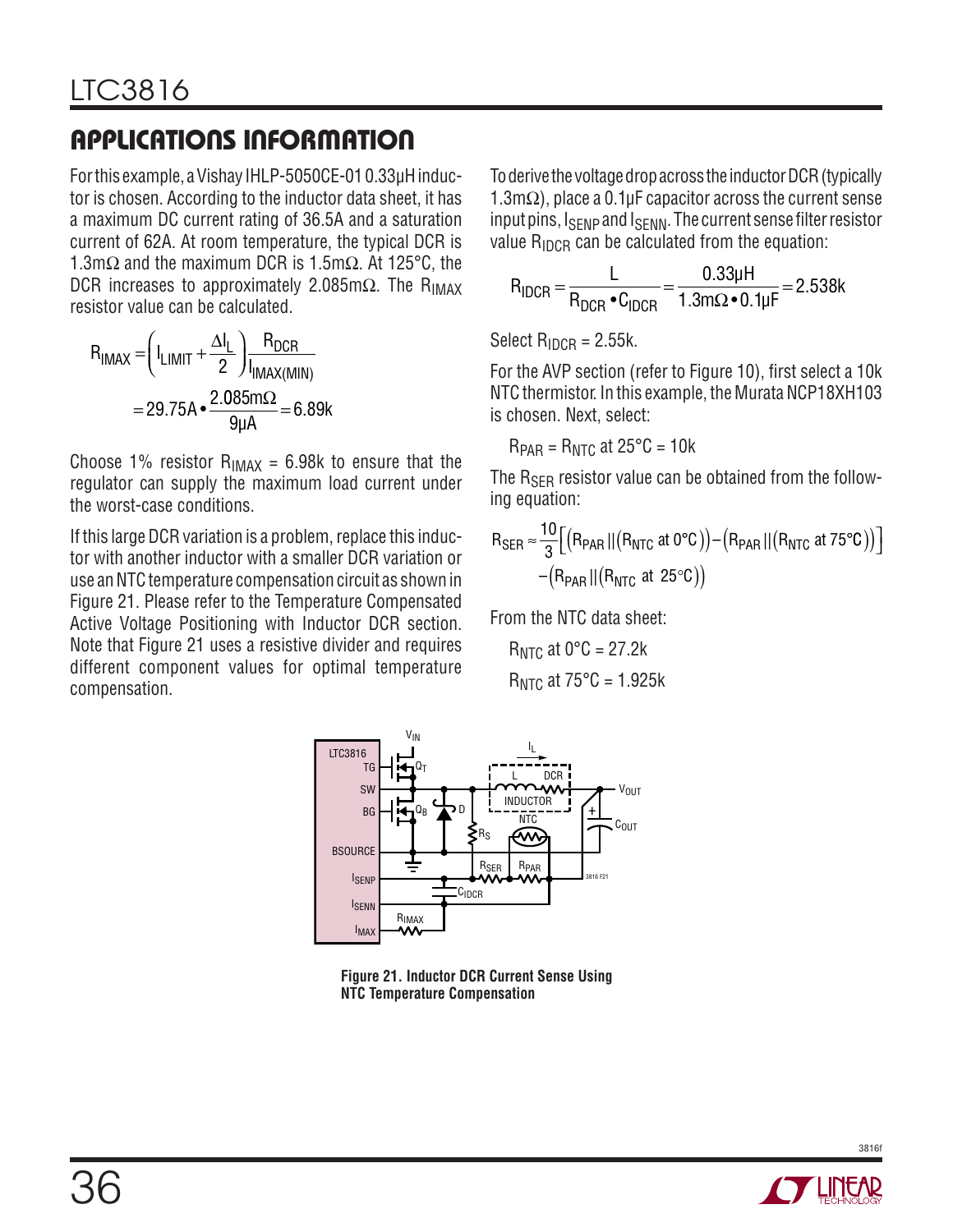Therefore  $R_{\rm SFR}$  is calculated to be 13.99k and standard value  $R_{\text{SER}} = 14$ k is used. Next, the resistor  $R_{\text{AVPDCRN}}$  value is obtained from the AVP slope requirement:

$$
A_{AVP=} = 3mV/A = \frac{R_{SER} + (R_{PAR} || R_{NTC})}{R_{AVPDCRN}} \cdot R_{DCR}
$$

$$
\Rightarrow R_{AVPDCRN} = \frac{[14k + (10k || 10k)]}{3mV/A} \cdot 1.3m\Omega = 8.233k
$$

Select the standard value 8.25k. The capacitor value  $C_{VDCRN}$ is given by the following equation:

$$
C_{VDCRN} = \frac{L}{[R_{SER} + (R_{PAR} || R_{NTC})] \cdot R_{DCR}}
$$
  
= 
$$
\frac{0.33 \mu H}{[14k + (10k || 10k)] \cdot 1.3 m\Omega} = 13.36 nF
$$

Use the standard value  $C_{VDCBN}$  = 15nF.

To program the  $I_{MON}$  voltage, first select the resistor R<sub>PRFIMON</sub> such that I<sub>PRFIMON</sub> bias current is around 10µA to 20µA:

$$
R_{PREIMON} = \frac{I_{LOAD(MAX)} \cdot R_{DCR}}{I_{PREIMON}} \cdot \frac{R_{NTCNET}}{R_{AVPDCRN}}
$$
  
= 
$$
\frac{27A \cdot 1.3 \text{m}\Omega}{15 \text{µA}} \cdot \frac{[14k + (10k)||10k)}{8.25k}
$$
  
= 5.389k

Select a standard value  $R_{PREIMON} = 5.1$ k. Once the resistor  $R_{PREIMON}$  value is chosen, the  $R_{IMON}$  resistor value can be obtained from the following equation:

$$
R_{IMON} = \frac{V_{IMON} \cdot R_{PREIMON}}{3 \cdot (I_{LOAD(MAX)} \cdot R_{DCR})} \cdot \frac{R_{AVPDCRN}}{R_{NTCNET}}
$$

$$
= \frac{1.0V \cdot 5.1k}{3 \cdot (27A \cdot 1.3m\Omega)} \cdot \frac{8.25k}{[14k + (10k)||10k)]}
$$

$$
= 21.03k
$$

Select  $R_{IMON}$  = 21k. The value of  $C_{IMON}$  is selected to satisfy the desired  $I_{MON}$  time constant:

$$
C_{IMON} = \frac{t_{IMON}}{R_{IMON}} = \frac{300 \mu s}{21 k} = 14.28 nF
$$

Select  $C_{IMON} = 15nF$ .

The power MOSFETs chosen for this application are the Renesas RJK0305DPB (top) and  $2 \times R$ JK0330DPB (bottom). The upper MOSFET, which is optimized for low switching losses, has a typical R<sub>DS(ON)</sub> of 10mΩ at V<sub>GS</sub>  $= 4.5V$ , a total gate charge of 8nC, and a minimum BV $_{DSS}$ of 30V. The bottom MOSFET which is optimized for low on-resistance, has a typical R<sub>DS(ON)</sub> of 2.8m $\Omega$  at V<sub>GS</sub> = 4.5V, a total gate charge of  $27nC$ , and a minimum BV $_{DSS}$ of 30V.

From the RJK0305DPB upper MOSFET data sheet, the Miller capacitance is calculated to be:

$$
C_{MILLER} \approx \frac{\Delta Q_G}{\Delta V_{DS}} = \frac{2nC}{12V} = 167pF
$$

Assuming a top MOSFET junction temperature of 75°C,  $\delta$  = 0.25 and the power dissipation in this MOSFET is:

$$
P_{MAIN} = \frac{V_{OUT}}{V_{IN}} (I_{LOAD(MAX)})^{2} (1+\delta) R_{DS(ON)} + t
$$
  
\n
$$
(V_{IN})^{2} \frac{I_{LOAD(MAX)}}{2} (R_{DR}) (C_{MILLER}) \bullet
$$
  
\n
$$
\left[ \frac{1}{V_{INTVCC} - V_{GS(MIL)}} + \frac{1}{V_{GS(MIL)}} \right] (f_{OSC})
$$
  
\n
$$
P_{MAIN} = \frac{0.75V}{12V} (27A)^{2} (1+0.25) 10 m\Omega +
$$
  
\n
$$
(12V)^{2} \frac{27A}{2} (2.6\Omega) (167pF) \bullet
$$
  
\n
$$
\left[ \frac{1}{5.2V - 3V} + \frac{1}{3V} \right] (400kHz)
$$
  
\n
$$
P_{MAIN} = 0.57W + 0.266W \approx 0.836W
$$

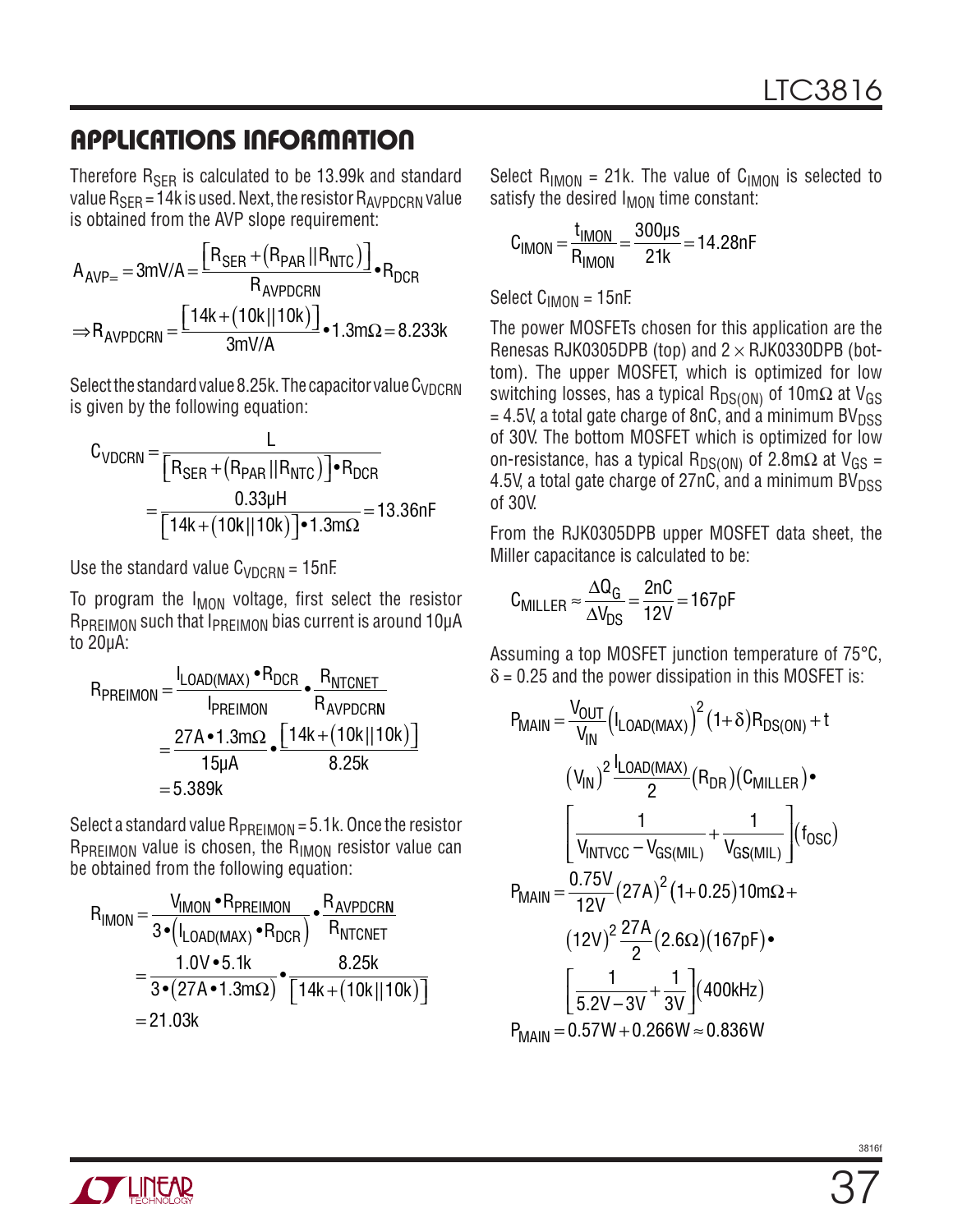For the synchronous MOSFETs, assume that the two bottom MOSFETs share the inductor current equally. The power dissipation for one MOSFET is:

$$
P_{SYNC} = \frac{V_{IN} - V_{OUT}}{V_{IN}} (I_{LOAD(MAX)})^2 (1+\delta) R_{DS(ON)}
$$
  
\n
$$
P_{SYNC} = \frac{12V - 0.75V}{12V} (13.5A)^2 (1+0.25) 2.8m\Omega
$$
  
\n= 0.598W

The total power dissipation of the bottom MOSFETs is  $2 \times 0.598W = 1.196W$ .

For this application, the maximum input RMS current happens when  $V_{IN} = V_{IN(MIN)}$  and can be determined from the formula:

$$
I_{RMS(MAX)} \approx I_{LOAD(MAX)} \frac{\sqrt{V_{OUT} (V_{IN(MIN)} - V_{OUT})}}{V_{IN(MIN)}}
$$

$$
I_{RMS(MAX)} \approx 27A \frac{\sqrt{0.75V(5V - 0.75V)}}{5V} \approx 9.64A
$$

The minimum RMS current rating of the input capacitor must exceed 9.64A. To meet this ripple current requirement with  $V_{IN(MAX)} = 24V$ , select two Sanyo OS-CON 25SVP56 capacitors or higher voltage rating capacitor as the input supply bulk capacitance. In addition, place a couple of high performance ceramic capacitors in parallel with the bulk capacitors.

The output capacitor value is determined by:

$$
C_{BULK} + C_{CER} = \frac{L(\Delta I_{LOAD})^2}{2V_{OUT}(\Delta V_{OUT(LOAD)})}
$$

Most regulator designs allow a slight transient overshoot for a short duration. If this is limited to 40mV, we have:

$$
\Delta V_{\text{OUT(AVP)}} = \text{AVP} \cdot (I_{\text{LOAD(MAX)}} - I_{\text{LOAD(MIN)}})
$$
\n
$$
= 3 \frac{mV}{A} \cdot (27A - 1.5A) = 76.5 mV
$$
\n
$$
\Delta V_{\text{OUT(LOAD)}} = \Delta V_{\text{OUT(AVP)}} + \Delta V_{\text{OVERSHOOT}}
$$
\n
$$
= 76.5 mV + 40 mV = 116.5 mV
$$
\n
$$
C_{\text{BULK}} + C_{\text{CER}} = \frac{0.33 \mu H (27A - 1.5 A)^2}{2(0.75 V)(116.5 mV)} = 1228 \mu F
$$

The ESR of the output capacitor is determined by the load transient requirement. If the output voltage jump due to the capacitor ESR is limited to  $\Delta V_{\text{OUT(AVP)}}$ :

$$
R_{ESR} < \frac{\Delta V_{OUT(AVP)}}{\Delta I_{LOAD}} = \frac{75mV}{(27A - 1.5A)} = 2.94m\Omega
$$

The above requirements are easily satisfied by three Sanyo POSCAP 2TPF330M6 330µF (ESR =  $6m\Omega$ ) bulk capacitors in parallel, twenty 10µF and some 1µF high performance ceramic capacitors in the processor socket cavity. With three bulk capacitors in parallel, the effective ESR is 2mΩ, and the maximum steady-state output ripple voltage is given by:

$$
\Delta V_{OUT} \approx \Delta I_L \left[ R_{ESR} + \frac{1}{8 \cdot f_{OSC} \cdot (C_{BULK} + C_{CER})} \right]
$$
  
= 5.5A 
$$
\left[ 2m\Omega + \frac{1}{8 \cdot 400kHz \cdot (3 \cdot 330\mu F + 20 \cdot 10\mu F)} \right]
$$
  
= 11mV + 1.44mV = 12.44mV

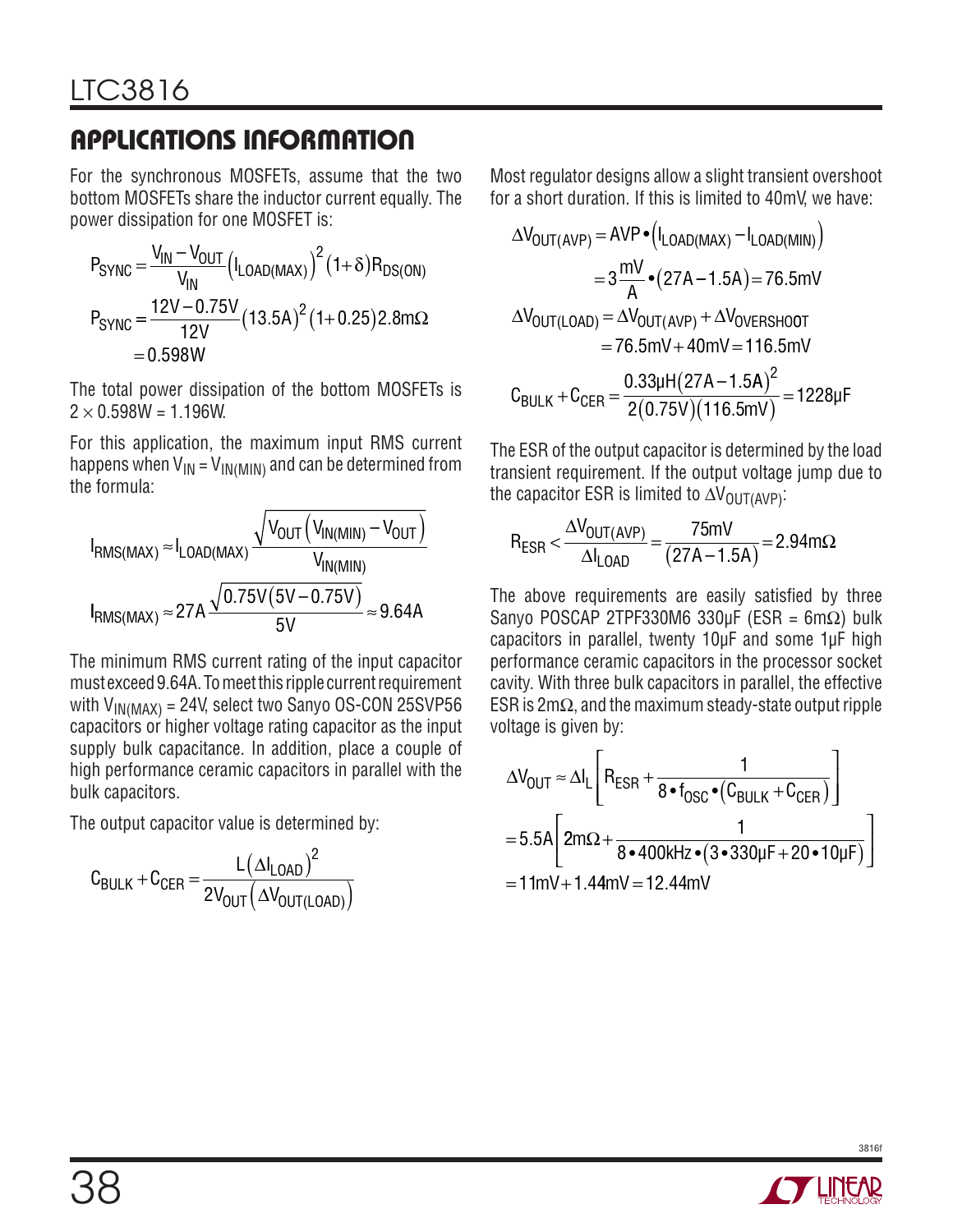As can be seen from the above equation, the biggest portion of the output ripple comes from the ESR of the capacitor. This is why low ESR capacitors are so important in low voltage, high current applications.

#### **PC Board Layout Checklist**

When laying out the printed circuit board, start with the power devices. Be sure to orient the power circuitry so that a clean flow of the power path is achieved. Conductor widths should be maximized and lengths minimized. After you are satisfied with the power path, the control circuitry should be laid out. It is much easier to find routes for the relatively small traces in the control circuits than it is to find circuitous routes for high current paths. After the layout, the following checklist should be used to ensure proper operation of the LTC3816.

- 1. Keep the GND and BSOURCE traces separate. The signal ground consists of the LTC3816 GND pin and the  $(-)$ terminal of  $V_{\text{OUT}}$ . The power ground consists of the BSOURCE pin, the Schottky diode anode, the source of the bottom side MOSFET, and the (–) terminal of the input capacitor. Also, try to connect the  $(-)$  terminal of the output capacitor as close as possible to the  $(-)$ terminals of the input capacitor. Place the LDO ceramic capacitor  $C_{\text{INTVCG}}$  next to the IC, between INTV<sub>CC</sub> and GND. The negative terminals of  $C_{IN}$ ,  $C_{OUT}$  and  $C_{INTVCC}$ should be as close as possible to one another.
- 2. The high di/dt loop formed by the top MOSFET, the bottom MOSFET and the  $C_{IN}$  capacitor should have short leads and PC trace lengths to minimize high frequency noise and voltage stress from inductive ringing.
- 3. Connect the drain of the topside MOSFET directly to the  $(+)$  plate of  $C_{IN}$ , and connect the source of the bottom side MOSFET directly to the  $(-)$  terminal of C<sub>IN</sub>. This capacitor provides the AC current to the MOSFETs.
- 4. The charge pump capacitor,  $C_B$ , should also be next to the IC between BOOST and SW.
- 5. Place the small-signal components away from high frequency switching nodes (BOOST, SW, TG and BG).
- 6. The AITC amplifier external components should be placed close to the LTC3816. Only the NTC or PTC thermistor should be placed near the inductor.
- 7. Are the  $V_{\text{CC(SEN)}}$  and  $V_{SS(SEN)}$ , Isenp and Isenn leads routed together with minimum PC trace spacing? The filter capacitor between  $V_{CC(SEN)}$  and  $V_{SS(SEN)}$  and the filter capacitor between  $I_{\text{SFWP}}$  and  $I_{\text{SFMN}}$  should be as close as possible to the LTC3816. Ensure accurate current sensing with Kelvin connections as shown in Figure 22.
- 8. To prevent  $I_{MON}$  current from affecting the output voltage kelvin sense accuracy, the I<sub>MON</sub> resistor and  $V_{SS(SFN)}$  should be connected to the CPU  $V_{SS(SFN)}$  pin using separate PCB traces.
- 9. Since the IC ground will normally return to the ground planes on the PCB through an array of vias, be sure to avoid having any high di/dt power path currents flowing under the IC.
- 10. Any external small-signal components that are connected to ground should be located as close as possible to the IC, with local connections to GND or the ground plane using vias.



**Figure 22. Sense Resistor and Inductor DCR Kelvin Current Sensing**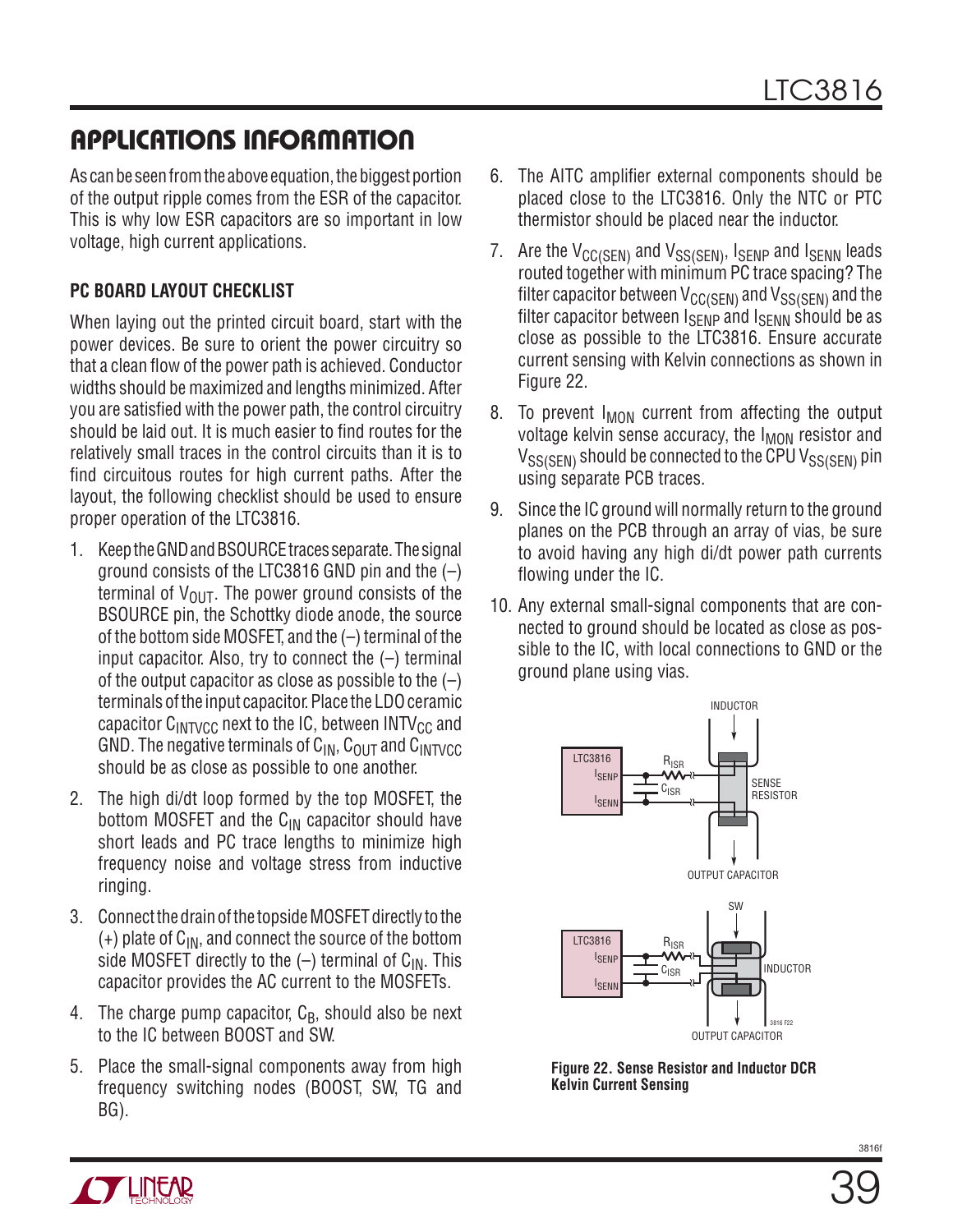### Typical Applications



**An IMVP-6 Converter Using Current Sense Resistor with –5.7mV/A AVP Slope**





3816f **ASSESSMENT**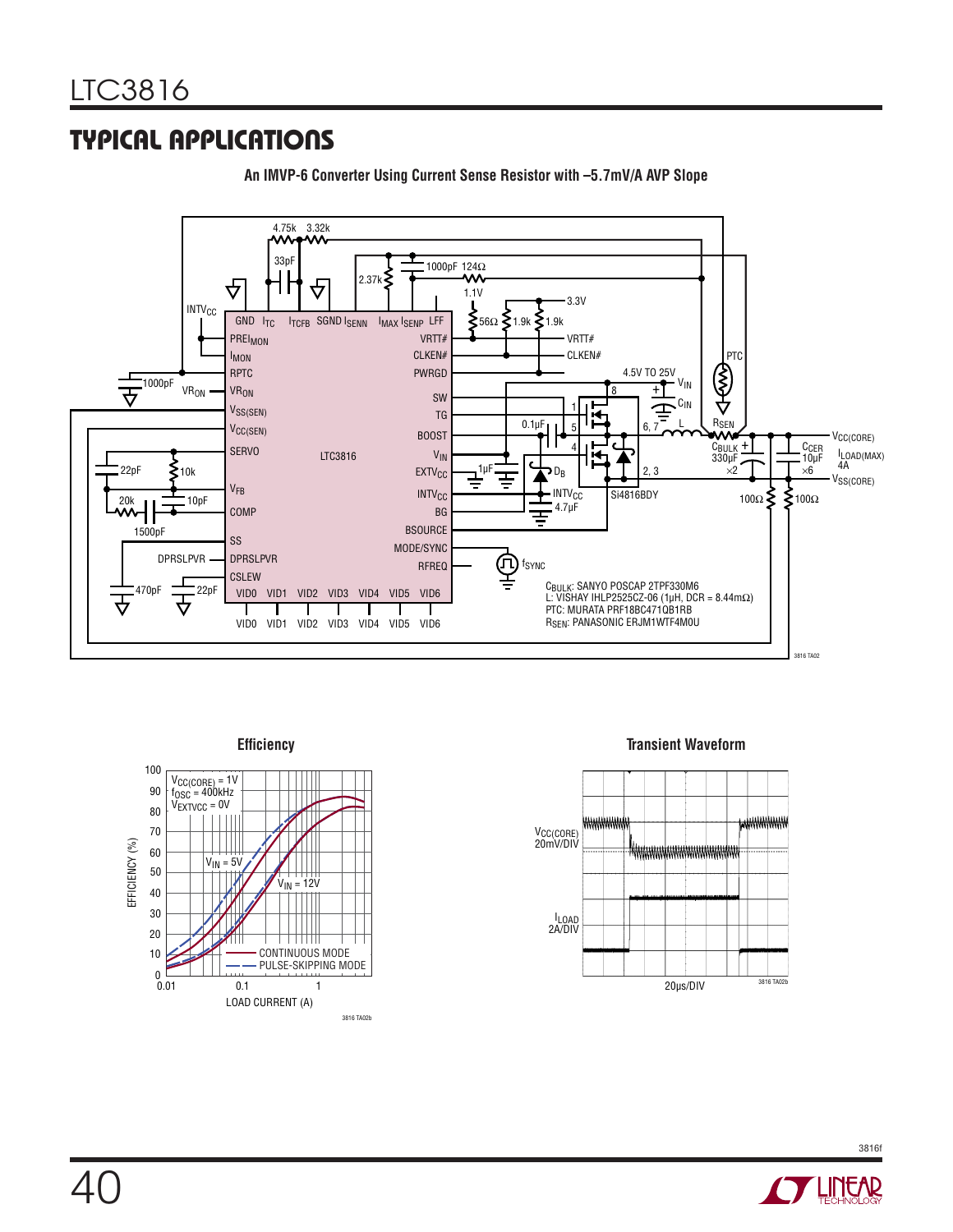A Dual Channel IMVP-6 Converter Using Sense Resistor with -2.1mV/A AVP Slope **A Dual Channel IMVP-6 Converter Using Sense Resistor with –2.1mV/A AVP Slope**



LTC3816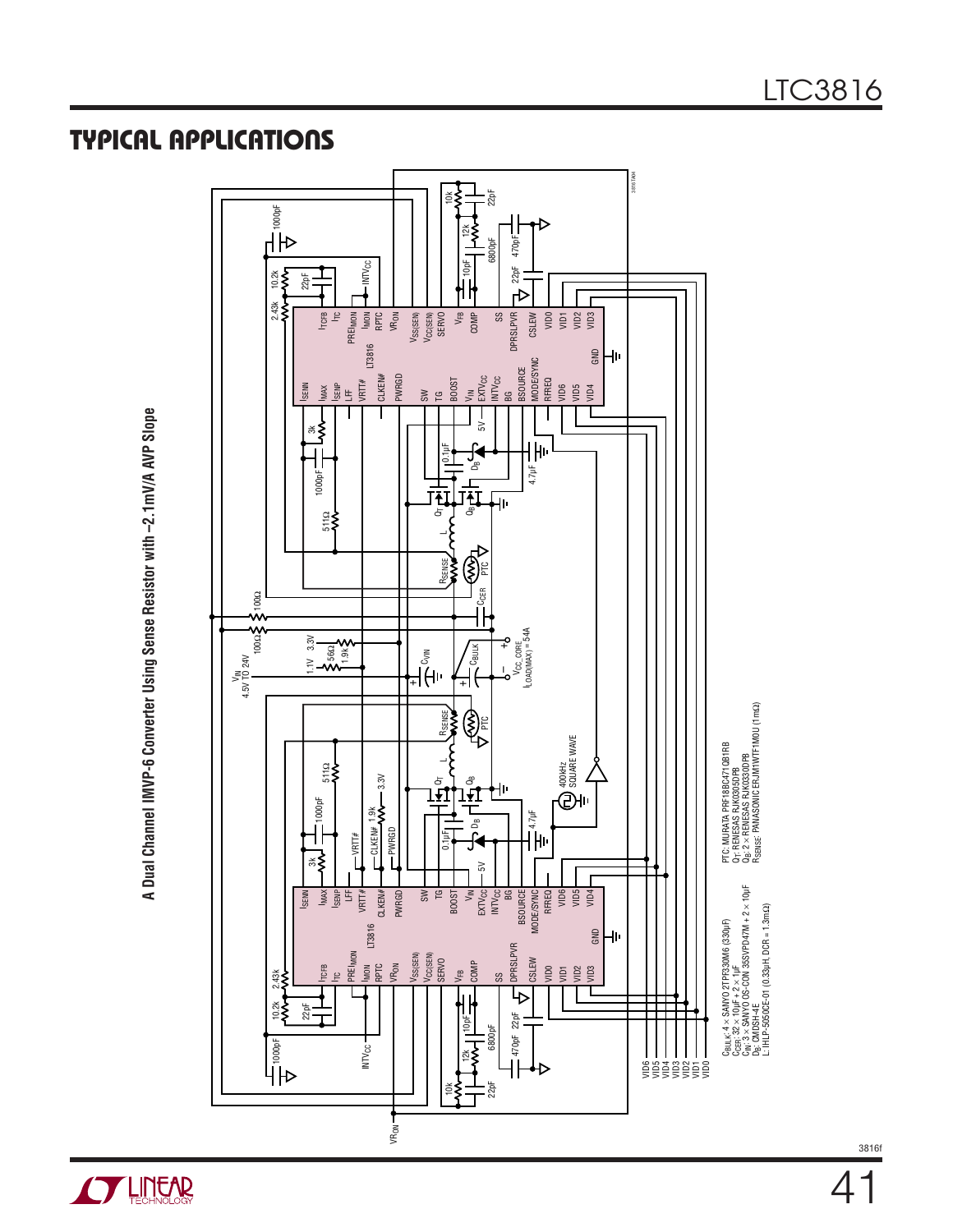## Package Description





RECOMMENDED SOLDER PAD LAYOUT





NOTE:

1. CONTROLLING DIMENSION: MILLIMETERS<br>2. DIMENSIONS ARE IN <sub>MILLIMETERS</sub>

MILLIMETERS

4. RECOMMENDED MINIMUM PCB METAL SIZE FOR EXPOSED PAD ATTACHMENT

(INCHES) \*DIMENSIONS DO NOT INCLUDE MOLD FLASH. MOLD FLASH SHALL NOT EXCEED 0.150mm (.006") PER SIDE

3. DRAWING NOT TO SCALE

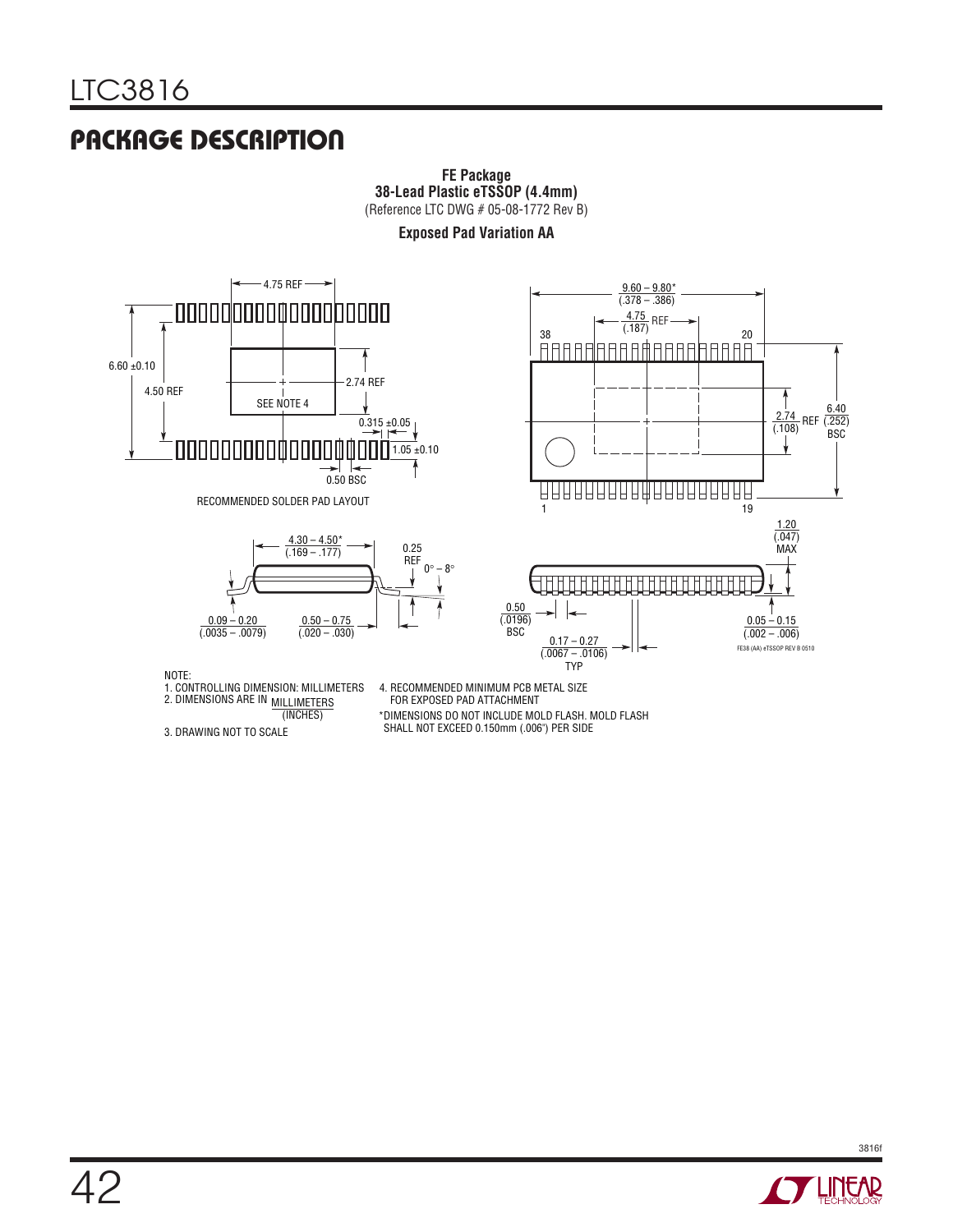### Package Description





Information furnished by Linear Technology Corporation is believed to be accurate and reliable. However, no responsibility is assumed for its use. Linear Technology Corporation makes no representation that the interconnection of its circuits as described herein will not infringe on existing patent rights.

43